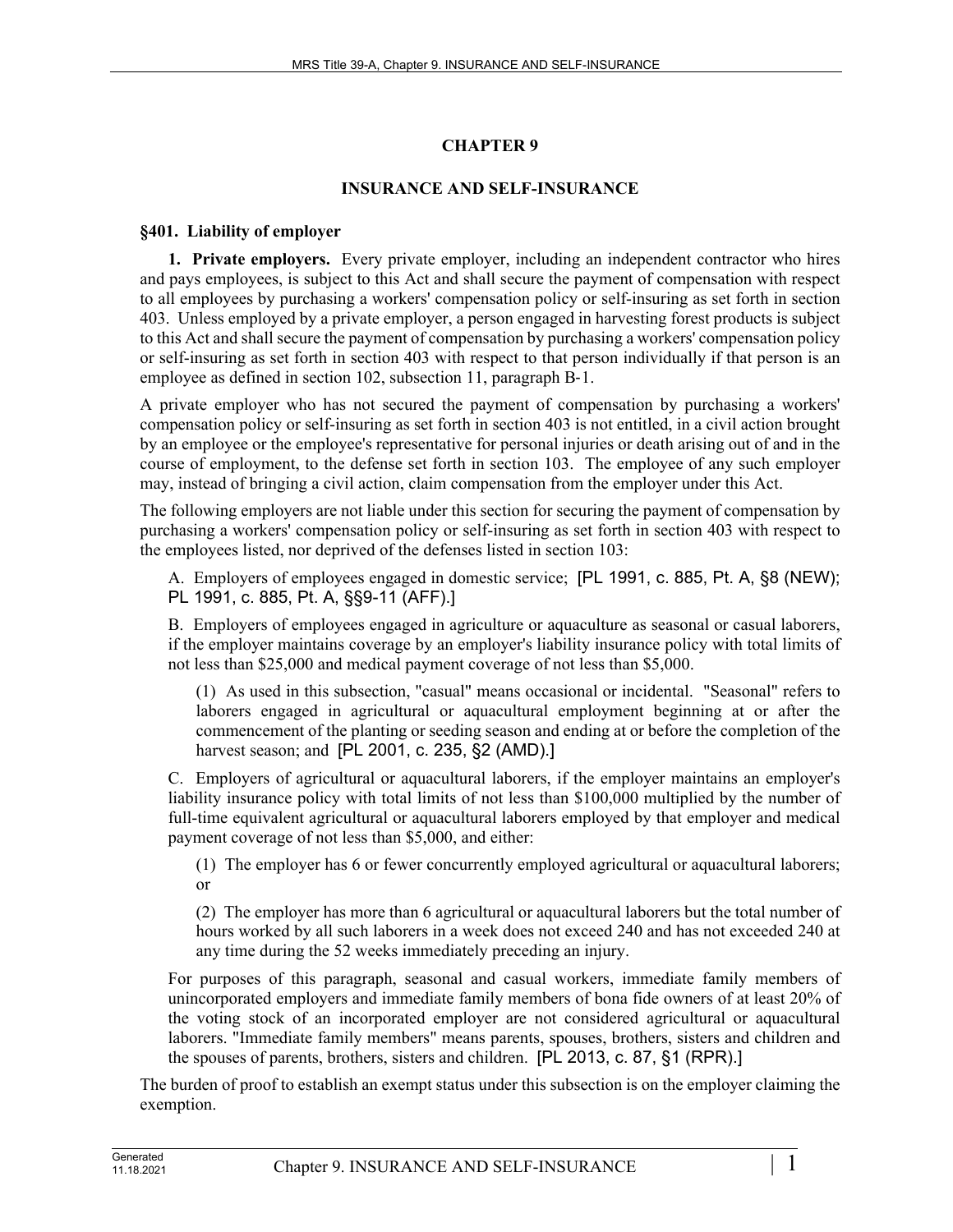# [PL 2015, c. 469, §4 (AMD).]

**2. Governmental bodies.** The State and every county, city and town is subject to this Act and shall secure the payment of compensation by purchasing a workers' compensation policy or selfinsuring as set forth in section 403.

#### [PL 2015, c. 469, §5 (AMD).]

**3. Failure to conform.** The failure of any private employer or of any person engaged in harvesting forest products not exempt under subsection 1 or of any governmental body, as defined in subsection 2, to secure the payment of compensation with respect to all employees by purchasing a workers' compensation policy or self-insuring as set forth in section 403 constitutes failure to secure payment of compensation provided for by this Act within the meaning of section 324, subsection 3, and subjects the employer or a person engaged in harvesting forest products to the penalties prescribed by that section. An employer that purchases a workers' compensation policy or self-insures as set forth in section 403 and misclassifies one or more employees as independent contractors has not complied with the coverage provisions of this Act and is subject to all applicable penalties for failure to secure payment of compensation with respect to all misclassified employees.

### [PL 2015, c. 469, §6 (AMD).]

**3-A. Cancellation notice requirements.** Any person engaged in harvesting forest products not exempt under subsection 1 shall provide within 3 business days of the cancellation written notification to the landowner to whom the person is under contract of a cancellation of that person's workers' compensation insurance policy. That person shall provide identical notice to any employee who was covered by the canceled workers' compensation insurance policy. A person engaged in harvesting forest products not exempt under subsection 1 who is found in noncompliance with these notification requirements is liable for a civil forfeiture of not less than \$50 nor more than \$100 for each day of noncompliance.

### [PL 2001, c. 622, §1 (NEW).]

**4. Liability of landowner.** A landowner subject to this Act who contracts to have wood harvested from the landowner's property by a contractor who, as an employer, is subject to this Act and who has not complied with the provisions of this section and who does not comply with the provisions of this section prior to the date of an injury or death for which a claim is made is liable to pay to any person employed by the contractor in the execution of the work any compensation under this Act that the landowner would have been liable to pay if that person had been immediately employed by the landowner.

A landowner is not liable for compensation if at the time the landowner enters into the contract with the contractor, the landowner applies for and receives a predetermination of the independent status of the contractor as set forth in section 105, the landowner requests and receives a certificate of independent status, issued by the board on an annual basis to a contractor, certifying that the contractor harvests forest products in a manner that would not make the contractor an employee of the landowner or the landowner requests and receives a certificate of insurance, issued by the contractor's insurance carrier, certifying that the contractor has obtained the required coverage and indicating the effective dates of the policy, and if the landowner requests and receives at least annually similar certificates indicating continuing coverage during the performance of the work. A landowner who receives a predetermination of the contractor's status as independent contractor or a certificate of independent status is only relieved of liability under this paragraph if the contract for wood harvesting expressly states that the independent contractor will not hire any employees to assist in the wood harvesting without first providing the required certificate of insurance to the landowner.

Notwithstanding section 105, subsection 1, paragraph A, a predetermination under section 105 related only to a person engaged in harvesting forest products is a conclusive presumption that the determination is correct and section 105, subsection 2 does not apply to that determination. Each party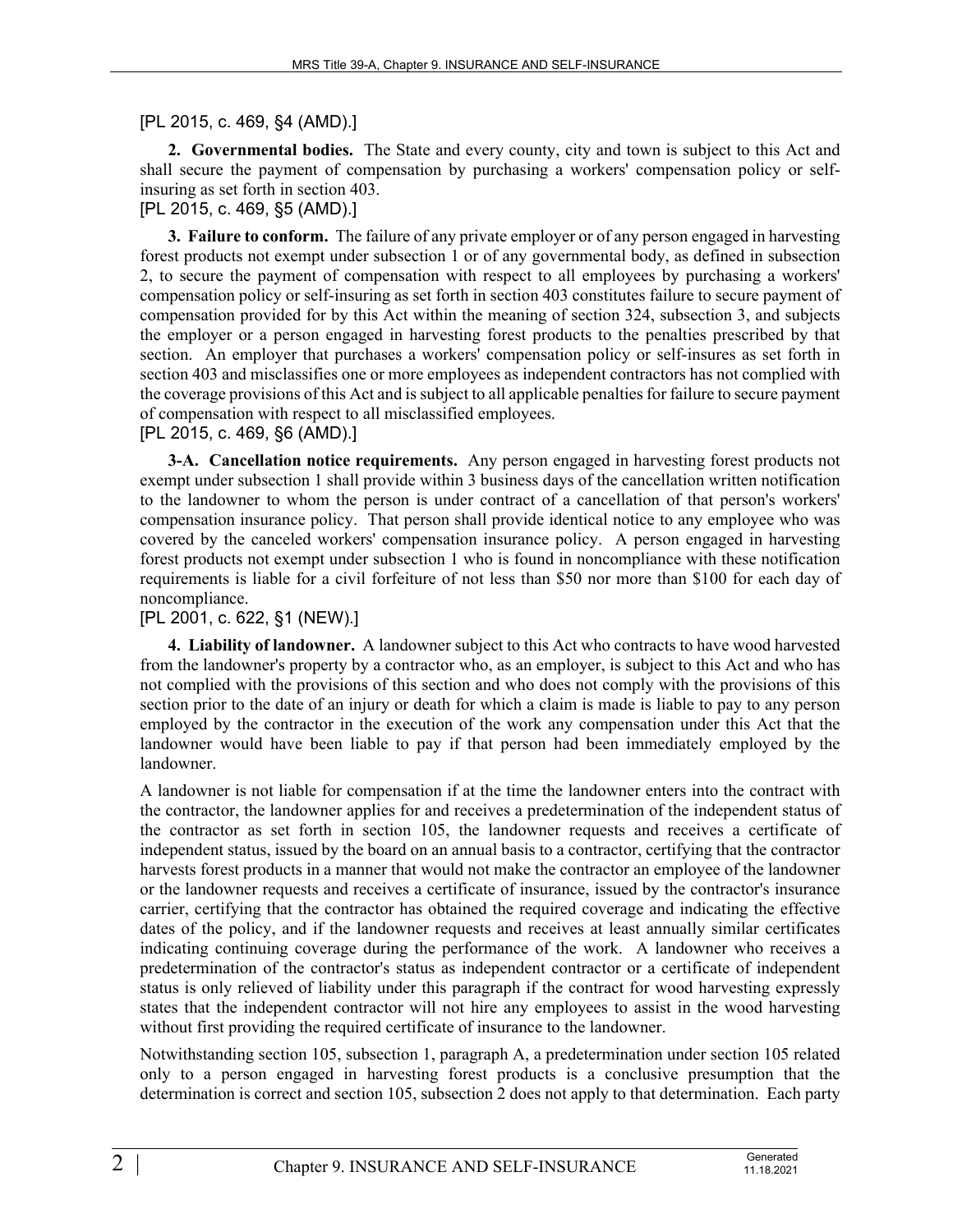involved in or affected by the predetermination must be provided information on the workers' compensation laws and the effect of independent contractor status in relation to those laws. A predetermination under section 105 related to a person engaged in harvesting forest products is effective for one calendar year or the duration of the contract, whichever is shorter.

A landowner required to pay compensation under this section is entitled to be indemnified by the contractor and may recover the amount paid in an action against that contractor. A landowner may demand that the contractor enter into a written agreement to reimburse the landowner for any loss incurred under this section due to a claim filed for compensation and other benefits. The employee is not entitled to recover at common law against the landowner for any damages arising from such injury if the employee takes compensation from that landowner.

Landowners willfully acting to circumvent the provisions of this section by using coercion, intimidation, deceit or other means to encourage persons who would otherwise be considered employees within the meaning of this Act to pose as contractors for the purpose of evading this section are liable subject to the provisions of section 324, subsection 3. Nothing in this section may be construed to prohibit an employee from becoming a contractor subject to the provisions of section 102, subsection 13‑A.

[PL 2011, c. 643, §12 (AMD); PL 2011, c. 643, §14 (AFF).]

**5. Workplace health and safety training programs.** The following workplace health and safety plan requirements apply to all employers in the State required to secure payment of compensation in conformity with this Title.

A. The Commissioner of Labor or the commissioner's designee shall adopt rules regarding workplace health and safety programs. [PL 1991, c. 885, Pt. A, §8 (NEW); PL 1991, c. 885, Pt. A, §§9-11 (AFF).]

B. The Superintendent of Insurance shall communicate to the Department of Labor the names of employers that receive in any policy year an experience rating of 2 or more. The Department of Labor shall notify each employer on that list that the employer is required to undertake a workplace health and safety program and the department shall provide a statistical evaluation of the employer's workplace health and safety experience and enclose a set of workplace health and safety options, including on-site consultation, education and training activities and technical assistance. [PL 1991, c. 885, Pt. A, §8 (NEW); PL 1991, c. 885, Pt. A, §§9-11 (AFF).]

C. The employer shall submit a workplace health and safety plan to the Department of Labor for review and comment, complete the elements of the plan and notify the Department of Labor of its completion. The plan may include attendance at a community college in the State or the Department of Labor workplace health and safety training programs. [PL 1991, c. 885, Pt. A, §8 (NEW); PL 1991, c. 885, Pt. A, §§9-11 (AFF); PL 2003, c. 20, Pt. OO, §2 (AMD); PL 2003, c. 20, Pt. OO, §4 (AFF).]

D. The Department of Labor shall notify the Superintendent of Insurance of any employer that fails to complete the workplace health and safety program as required by this section and the rules adopted pursuant to paragraph A. The Superintendent of Insurance shall assess a surcharge of 10% on that employer's workers' compensation insurance premium or the imputed premium for selfinsurers, which must be paid to the Treasurer of State, who shall credit that amount to the Safety Education and Training Fund, as established by Title 26, section 61. Employers who fail to complete a required workplace health and safety program and who are assessed a surcharge prior to January 1, 1994 must be assessed a surcharge of 5%. Employers who fail to complete a required workplace health and safety program and who are assessed a surcharge after January 1, 1994 must be assessed a surcharge of 10%. [PL 2003, c. 673, Pt. Q, §4 (AMD).]

E. The Commissioner of Labor shall report to the joint standing committee of the Legislature having jurisdiction over banking and insurance matters and the joint standing committee of the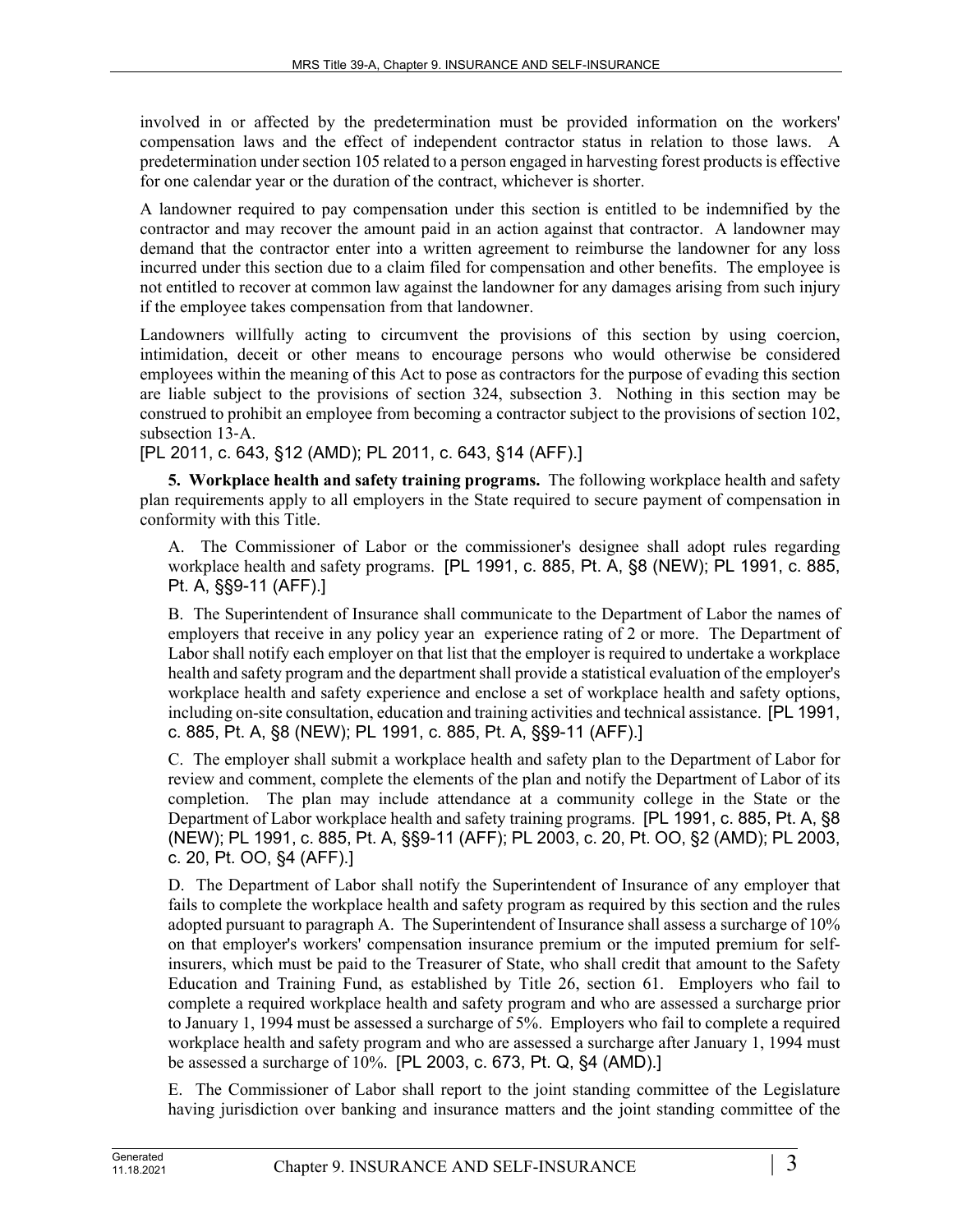Legislature having jurisdiction over labor matters by October 1, 1993 on the rules adopted, performance by employers and any surcharges imposed by the Superintendent of Insurance. [PL 1991, c. 885, Pt. A, §8 (NEW); PL 1991, c. 885, Pt. A, §§9-11 (AFF).]

[PL 2003, c. 673, Pt. Q, §4 (AMD).]

**5-A. Working group on data collection and injury prevention.** The Department of Labor, Bureau of Labor Standards shall convene a working group beginning not later than October 1, 2003 to evaluate data on work-related injuries and identify ways to reduce the incidence of such injuries. The bureau shall include in the group representatives of the board, labor, employers, occupational health practitioners, safety experts, insurers and others that the bureau considers useful and necessary to the group. The group shall review existing data collection efforts and the structure within State Government for evaluating and improving injury prevention efforts in the workplace. The group shall identify ways to improve data collection, analysis and injury prevention programs in the State. The bureau shall report the recommendations of the group by January 1, 2005 and January 1, 2006 to the Governor and to the joint standing committees of the Legislature having jurisdiction over labor matters and over insurance matters. Those committees are authorized to report out legislation in response to the recommendations to the First Regular Session of the 122nd Legislature and the Second Regular Session of the 122nd Legislature. The bureau may continue the group as long as it considers such a group useful in understanding the causes and promoting prevention of work-related injuries in the State. [PL 2003, c. 471, §2 (NEW).]

**6. Nonresident employers.** A nonresident employer whose employees work in the State shall obtain coverage under this Act from an insurer or self-insurer authorized in the State unless exempt under section 113 or unless the employer would be exempt if located in the State. [PL 1997, c. 366, §1 (NEW).]

# SECTION HISTORY

PL 1991, c. 885, §A8 (NEW). PL 1991, c. 885, §§A9-11 (AFF). PL 1993, c. 120, §2 (AMD). PL 1997, c. 359, §1 (AMD). PL 1997, c. 366, §1 (AMD). PL 1999, c. 364, §§4-6 (AMD). PL 1999, c. 610, §1 (AMD). PL 2001, c. 235, §§2,3 (AMD). PL 2001, c. 622, §1 (AMD). PL 2003, c. 20, §OO2 (AMD). PL 2003, c. 20, §OO4 (AFF). PL 2003, c. 471, §2 (AMD). PL 2003, c. 673, §Q4 (AMD). PL 2011, c. 643, §§11, 12 (AMD). PL 2011, c. 643, §14 (AFF). PL 2013, c. 87, §1 (AMD). PL 2015, c. 469, §§4-6 (AMD).

### **§402. Prepayment of premium**

An insurance company that issues workers' compensation insurance policies may not require prepayment of premium more than 1/4 year in advance. [PL 1991, c. 885, Pt. A, §8 (NEW); PL 1991, c. 885, Pt. A, §§9-11 (AFF).]

# SECTION HISTORY

PL 1991, c. 885, §A8 (NEW). PL 1991, c. 885, §§A9-11 (AFF).

### **§403. Insurance by assenting employer; requirements as to self-insurers**

An employer subject to this Act shall secure compensation and other benefits to the employer's employees in one or more of the ways described in this section. The failure of any employer subject to this Act to procure insurance coverage for the payment of compensation and other benefits to the employer's employees in one of the ways described in this section constitutes failure to secure payment of compensation provided for by this Act within the meaning of section 324, subsection 3 and subjects the employer to the penalties prescribed by that section. [PL 1991, c. 885, Pt. A, §8 (NEW); PL 1991, c. 885, Pt. A, §§9-11 (AFF).]

**1. Insuring under workers' compensation insurance policy.** The employer may comply with this section by insuring and keeping insured the payment of such compensation and other benefits under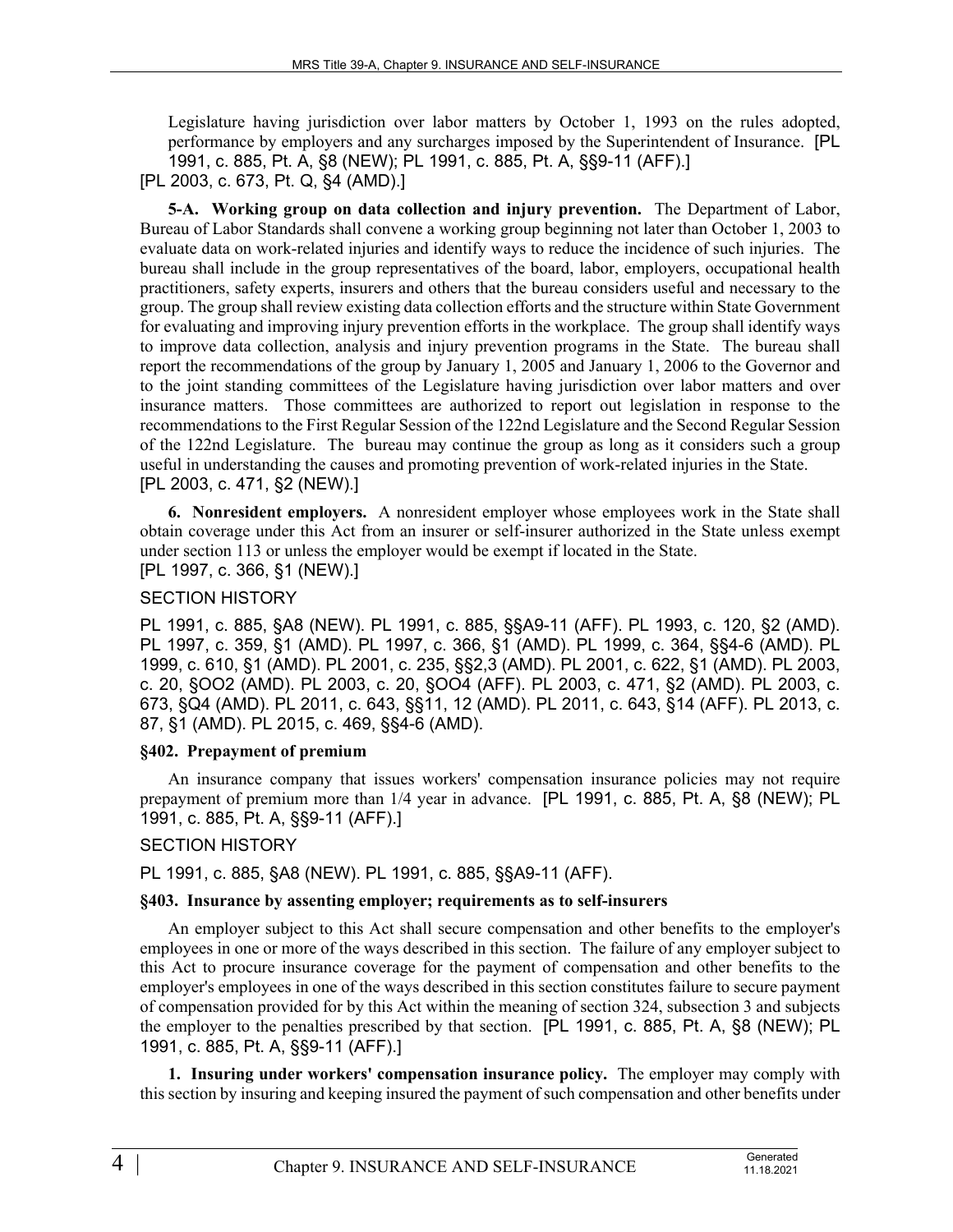a workers' compensation insurance policy. The insurance company shall file with the board notice, in the form required by the board, of the issuance of any workers' compensation policy to an employer. The insurance may not be cancelled within the time limited in such policy for its expiration until at least 30 days after the insurance company mails to the board and to the employer a notice of the cancellation of the insurance. In the event that the employer has obtained a workers' compensation policy from another insurance company, or has otherwise secured compensation as provided in this section, and such insurance or other security becomes effective prior to the expiration of the 30-day notice period, cancellation takes effect on the effective date of the other insurance or on receipt of security.

[PL 1991, c. 885, Pt. A, §8 (NEW); PL 1991, c. 885, Pt. A, §§9-11 (AFF).]

#### **2. Pilot projects.**

#### [PL 2001, c. 48, §1 (AMD); PL 2001, c. 48, §2 (AFF); MRSA T. 39-A §403, sub-§2, ¶ D (RP).]

**3. Proof of solvency and financial ability to pay; trust.** The employer may comply with this section by furnishing satisfactory proof to the Superintendent of Insurance of solvency and financial ability to pay the compensation and benefits, and depositing cash, satisfactory securities, irrevocable standby letters of credit issued by a qualified financial institution or a surety bond with the superintendent, in such sum as the superintendent may determine pursuant to subsection 8, the Treasurer of State to be listed as beneficiary of the bond or the irrevocable standby letter of credit and the bond or the irrevocable standby letter of credit to be conditional upon the faithful performance of this Act relating to the payment of compensation and benefits to any injured employee. In case of cash or securities being deposited, or drawn on a surety bond or letter of credit, the cash or securities must be placed in an account at interest by the Treasurer of State, and the accumulation of interest on the cash or securities so deposited must be credited to the account and may not be paid to the employer to the extent that the interest is required to secure the employer's self-insurance obligations, including the amount needed to support any present value discounting in the determination of the amount of the deposit. Any security deposit must be held by the Treasurer of State in trust for the benefit of the selfinsurer's employees for the purposes of making payments under this Act. If the superintendent determines that the self-insurer has experienced a deterioration in financial condition that adversely affects the self-insurer's ability to pay obligations under this Act, the security amount may be in excess of the minimum amount required by this Title.

Except as provided in subsection 5, paragraph A-1, a self-insurer may, with the approval of the Superintendent of Insurance, use the following types of security to satisfy the self-insurer's responsibility to post security required by the superintendent: a surety bond; an irrevocable standby letter of credit; cash deposits and acceptable securities; and an actuarially determined fully funded trust. For purposes of this section, "tangible net worth" means equity less assets that have no physical existence and depend on expected future benefits for their ascribed value. Unless disapproved by the superintendent pursuant to paragraph  $C$ , subparagraphs  $(5)$  and  $(6)$ , a group self-insurer that maintains a trust actuarially funded to the confidence level required by the superintendent may use an irrevocable standby letter of credit as follows: only in an amount not greater than the difference between the funding to the required confidence level and funding to the confidence level reduced by 10 percentage points; only as long as the trust assets are not used as collateral for the letter of credit; and only as long as the value of trust assets, excluding the value of the letter of credit, is at least equal to the present value, evaluated to the 65% confidence level, of ultimate incurred claims, claims settlement costs and, if determined necessary by the superintendent, administrative costs.

A. A self-insurer providing an irrevocable standby letter of credit as security shall file with the Superintendent of Insurance a letter of credit, on a form approved by the superintendent, copies of any agreements or other documents establishing the terms and conditions of the employer's or group's reimbursement obligations to the financial institution issuing the letter of credit, together with copies of any required security agreements, mortgages or other agreements or documents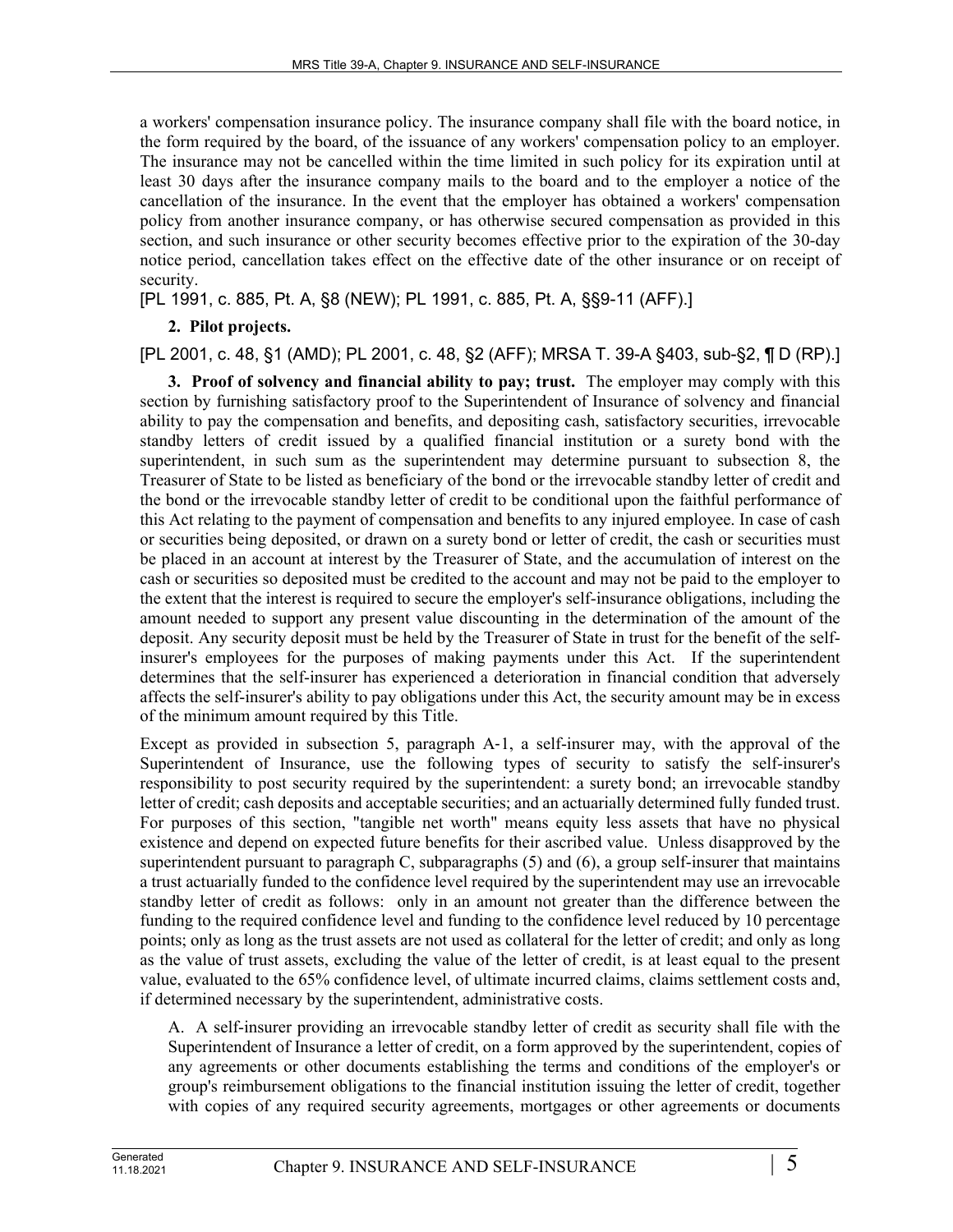granting security for the employer's or group's reimbursement obligations and any other agreements that contain conditions, restrictions or limitations of any kind upon the employer or group, the superintendent or the Treasurer of State. The form of letter of credit approved by the superintendent must include, but is not limited to, all terms specifically required by this subsection and all terms reasonably required to secure the payment of compensation and benefits to claimants as required under this Act.

In order to issue an irrevocable standby letter of credit as security under this paragraph, a financial institution or its parent company must either:

(1) Maintain a long-term unsecured debt rating of at least A by either Moody's Investors Service, Inc. or Standard and Poor's Corporation;

(2) Maintain a short-term commercial paper rating within the 3 highest categories established by Moody's Investors Service, Inc. or Standard and Poor's Corporation; or

(3) Be certified in writing by the Superintendent of Financial Institutions to be well capitalized and well managed in accordance with the criteria set forth in Title 9-B, section 446-A, subsections 1 and 2. The Superintendent of Insurance shall keep the certification confidential, except from the subject financial institution, in accordance with Title 9-B, section 226.

The Superintendent of Insurance may adopt rules to establish additional qualifications for financial institutions issuing irrevocable standby letters of credit. Rules adopted pursuant to this paragraph are routine technical rules pursuant to Title 5, chapter 375, subchapter 2‑A.

The irrevocable standby letter of credit must be the individual obligation of the issuing financial institution, may not be subject to any agreement, condition, qualification or defense between the financial institution and the employer or group and may not in any way be contingent on reimbursement by the employer or group. If the rating of an issuing financial institution that has issued an irrevocable standby letter of credit pursuant to this section falls below the required standard, the employer or group shall obtain a new irrevocable standby letter of credit from a qualified financial institution or shall provide other eligible security of equal value approved by the Superintendent of Insurance. The irrevocable standby letter of credit is automatically extended for one year from the date of expiration unless, 90 days prior to any expiration date, the issuing financial institution notifies the Superintendent of Insurance that the financial institution elects not to renew the irrevocable standby letter of credit.

An irrevocable standby letter of credit that has been issued by a qualified financial institution and accepted by the Superintendent of Insurance binds the issuing financial institution to pay one or more drafts drawn by the Treasurer of State, as directed by the superintendent, as long as the draft does not exceed the total amount of the irrevocable standby letter of credit. Any draft presented by the Treasurer of State, as directed by the superintendent, must be promptly honored if accompanied by the certification of the superintendent that any obligation under this chapter has not been paid when due or that a proceeding in bankruptcy has been initiated by or with respect to the employer or group in a court of competent jurisdiction.

If the Superintendent of Insurance certifies that the superintendent has been notified by the issuing financial institution that the irrevocable standby letter of credit expires by its terms in 30 days or less and that the irrevocable standby letter of credit was not replaced within 15 days after that notice to the superintendent by other eligible security of equal value approved by the superintendent, then the financial institution must remit within 15 days the full amount of the irrevocable letter of credit to the Treasurer of State without further certification.

Any proceeds from a draw on such an irrevocable standby letter of credit by the Treasurer of State, as directed by the Superintendent of Insurance, must be held by the Treasurer of State on behalf of workers' compensation claimants to secure payment of claims until either the superintendent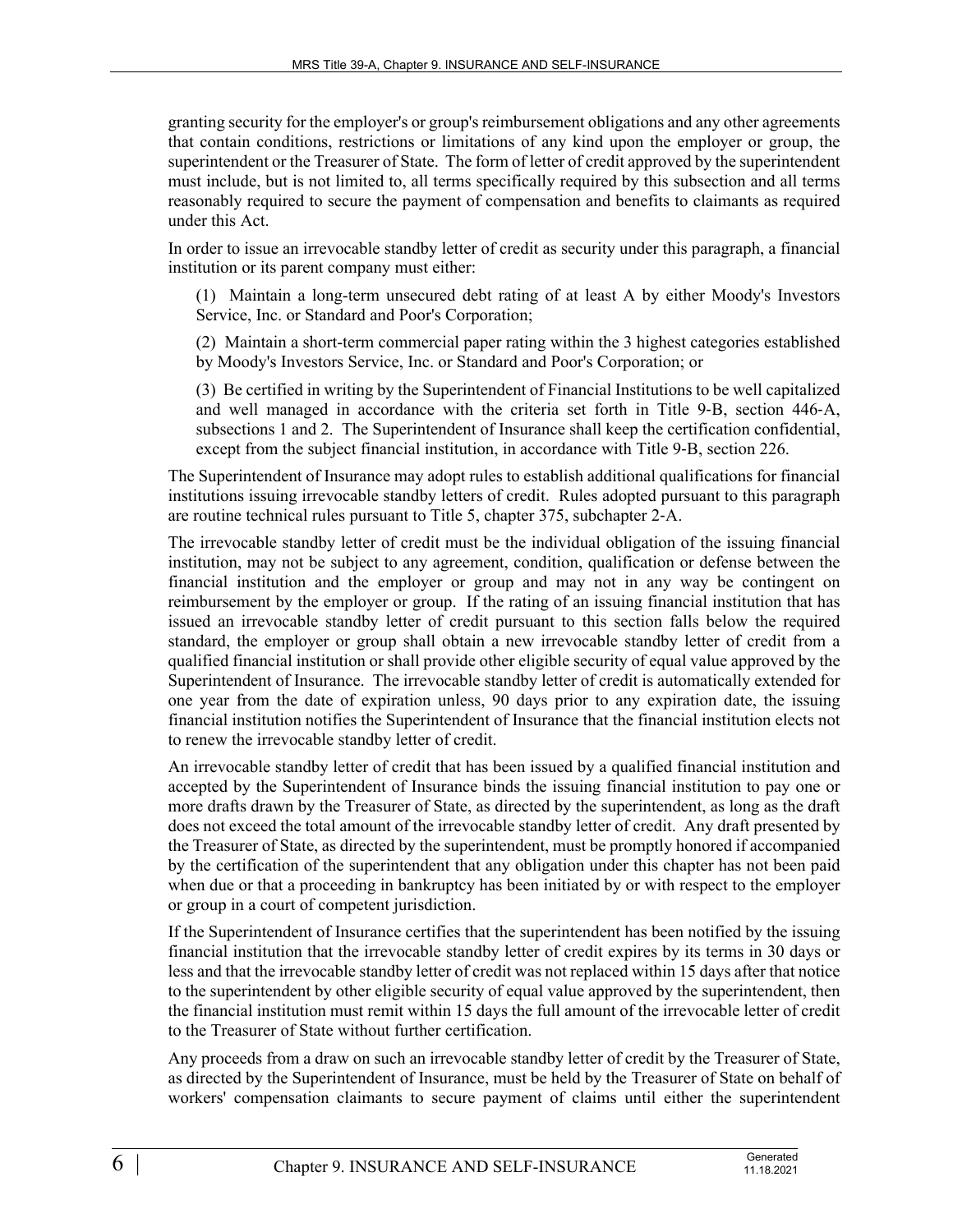authorizes the Treasurer of State to release those proceeds to the employer or group upon provision by the employer or group of replacement security adequate to meet the requirements for security set by the superintendent or the superintendent directs distribution of the proceeds in accordance with this Title.

To the extent not inconsistent with state law, the letter of credit is subject to and governed by the International Standby Practices 1998 or successor practices governing standby letters of credit duly adopted by the International Chamber of Commerce. If any legal proceedings are initiated with respect to payment of the letter of credit, those proceedings are subject to the State's courts and law. [PL 2017, c. 401, §1 (AMD).]

B. The Superintendent of Insurance shall prescribe the form of the surety bond that may be used to satisfy, in whole or in part, the self-insurer's responsibility under this section to post security. The bond must be continuous, be subject to nonrenewal only upon not less than 60 days' notice to the superintendent, cover payment of all present and future liabilities incurred under this Act while the bond is in force and cover payments that become due while the bond is in force that are attributable to injuries incurred in prior periods and otherwise unsecured by cash, irrevocable standby letters of credit or acceptable securities. A bond must be held until all payments secured by the bond have been made or until the bond has been replaced by other eligible security approved by the superintendent that covers all outstanding liabilities. Payments under the bond are due within 30 days after notice has been given to the surety by the board that the principal has failed to make a payment required under the terms of an award, agreement or governing law. A trust established to satisfy the requirements of this section may not be funded by a surety bond. [PL 2007, c. 75, §1 (AMD).]

C. A self-insurer may establish an actuarially determined fully funded trust, funded at a level sufficient to discharge those obligations incurred by the employer pursuant to this Act as they become due and payable from time to time, as long as the Superintendent of Insurance requires that the value of trust assets be at least equal to the present value of ultimate expected incurred claims and claims settlement costs, plus required safety margins and, if determined necessary by the superintendent, administrative costs for the operation of the plan of self-insurance. For the purpose of determining whether a group self-insurer's actuarially determined fully funded trust has a surplus of funds in excess of that required by this subsection, the superintendent shall consider, based upon the group's audit for all completed plan years, only the following assets held outside the trust account: cash up to \$10,000; accounts receivable, limited to amounts collected and deposited in the trust account by the date of the surplus distribution; accrued interest on trust account assets that will be collected and deposited in the trust account within 6 months from the date of the surplus determination; tangible assets that will be converted to cash and deposited in the trust account prior to the distribution date of any surplus; and a letter of credit to be used to partially fund the trust to the extent allowed under this section and rules adopted by the superintendent, as supported in the actuarial review. The superintendent shall consider cash held outside the trust account in excess of \$10,000 if the self-insurer provides, to the superintendent's satisfaction, documentation regarding why the money is being held outside the trust account. An actuarially determined fully funded trust must be funded as follows, as determined by the superintendent.

(1) For individual and group self-insurers, the amount of security must be determined based upon an actuarial review. The actuarial review must take into consideration the use by a group self-insurer of any irrevocable standby letter of credit. Except as provided in subparagraph (3), initial funding for each plan year must be maintained at the 90% or higher confidence level. Funding after the completion of the initial plan year may be established no lower than the 75% confidence level if the following has occurred:

(a) A year considered for reduction is completed;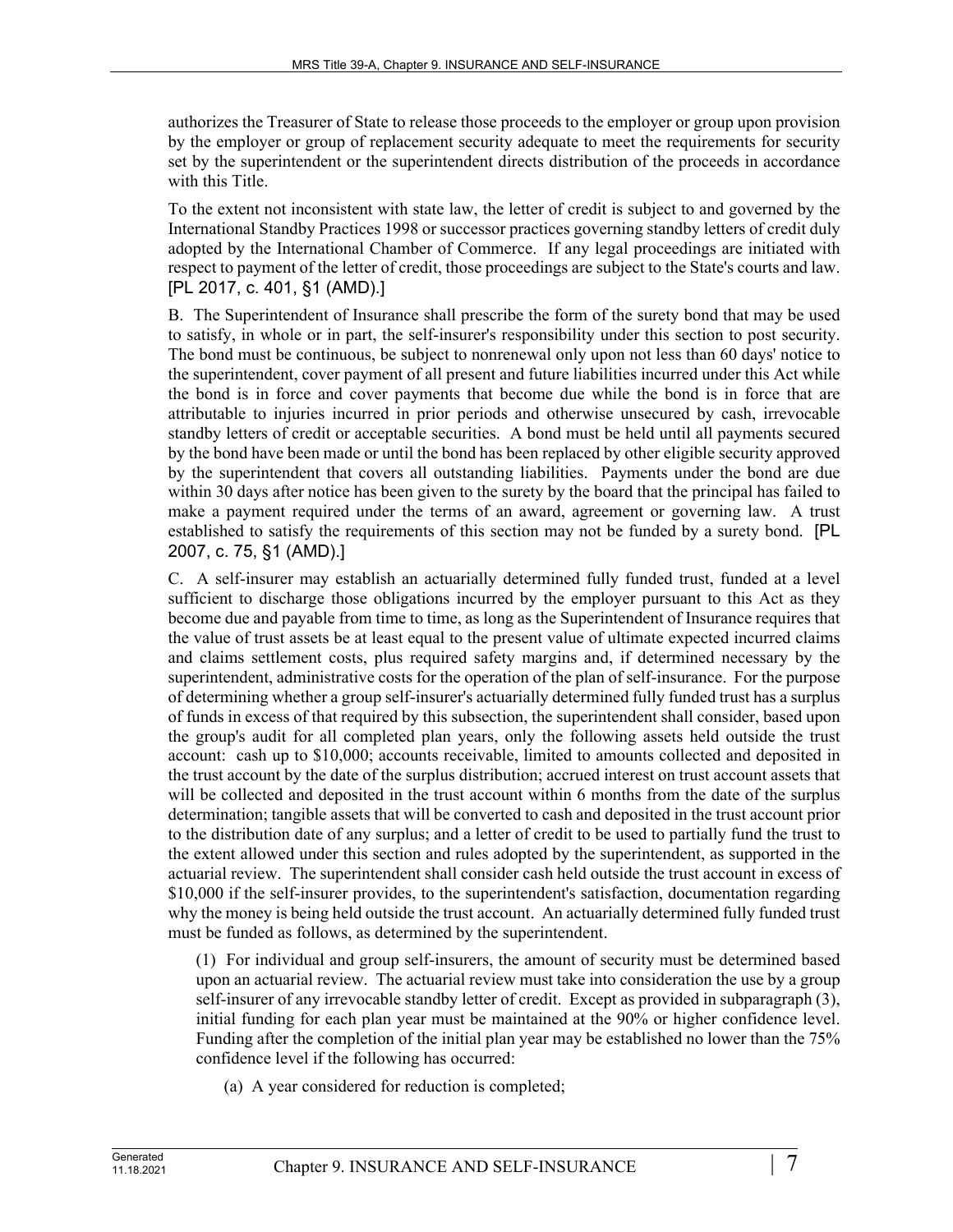(b) The supporting actuarial review includes an evaluation of the completed year experience with claims evaluated not less than 6 months from the end of the plan year, or in the case of a group self-insurer in existence for at least 36 months, not less than 4 months from the end of the plan year; and

(c) For individual self-insurers, prior approval from the superintendent is obtained.

For the purposes of determining the confidence level, all completed years at the same confidence level may be aggregated. For individual self-insurers, funds may not be released from the trust or transferred between years except as approved by the superintendent. The governing body of a group self-insurer may at any time declare a surplus of funds above the required confidence level, but may only release funds after the completion of any plan year. The superintendent may request information regarding any such declaration. Any distribution of surplus must be based upon an actuarial review of all outstanding obligations for all completed plan years, an audited financial statement of the group for all completed plan years and a surplus distribution worksheet for all completed plan years on a form approved by the superintendent. The group self-insurer must provide the required information within 10 days after the distribution. Any surplus declared or distributed pursuant to this paragraph is subject to adjustment after review by the superintendent within 60 days of the receipt of the required information. Any deficit below the required confidence level, as determined by the superintendent, that results from a distribution under this paragraph must be funded within 45 days from the date of the notice by the superintendent.

(2) A group self-insurer may elect to fund at a higher confidence level through the use of cash, marketable securities or reinsurance. If a member of a group self-insurer terminates membership in the group for any reason, that member shall fund the member's proportionate share of the liabilities and obligations of the trust to the 95% confidence level. If for any reason the departing member fails to fund the member's proportionate share of the trust's exposure to the 95% level of confidence, the trust is responsible for that member's liabilities and obligations to the trust. If the superintendent finds that a material risk to the trust's ability to satisfy its liabilities and obligations in full exists due to the failure of one or more departing members to fund the departing members' proportionate share of those liabilities and obligations to the 95% confidence level or due to the failure of the group trust to enforce the funding requirement, the superintendent shall consider the unfunded share of the trust's exposure when approving a determination of a surplus or deficit in the trust.

(3) Subject to prior approval by the superintendent in accordance with subparagraph (5), a selfinsurer that has successfully maintained an actuarially determined fully funded trust for a period of 5 or more consecutive years may fund all years, including the prospective fund year, at the 75% or higher confidence level in the aggregate and a group self-insurer that has successfully maintained an actuarially determined fully funded trust for a period of 10 or more consecutive years may fund all years, including the prospective fund year, at the 65% or higher confidence level in the aggregate.

(4) Trust assets must consist of cash or marketable securities of a type and risk character as specified in subsection 9. The trustee shall submit a report to the superintendent not less frequently than quarterly that lists the assets comprising the corpus of the trust, including a statement of their market value and the investment activity during the period covered by the report. The trust must be established and maintained subject to the condition that trust assets may not be transferred or revert in any manner to the employer except to the extent that the superintendent finds that the value of the trust assets exceeds the present value of incurred claims and claims settlement costs with an actuarially indicated margin for future loss development. In all other respects, the trust instrument, including terms for certification, funding, designation of trustee and payout, must be as approved by the superintendent, except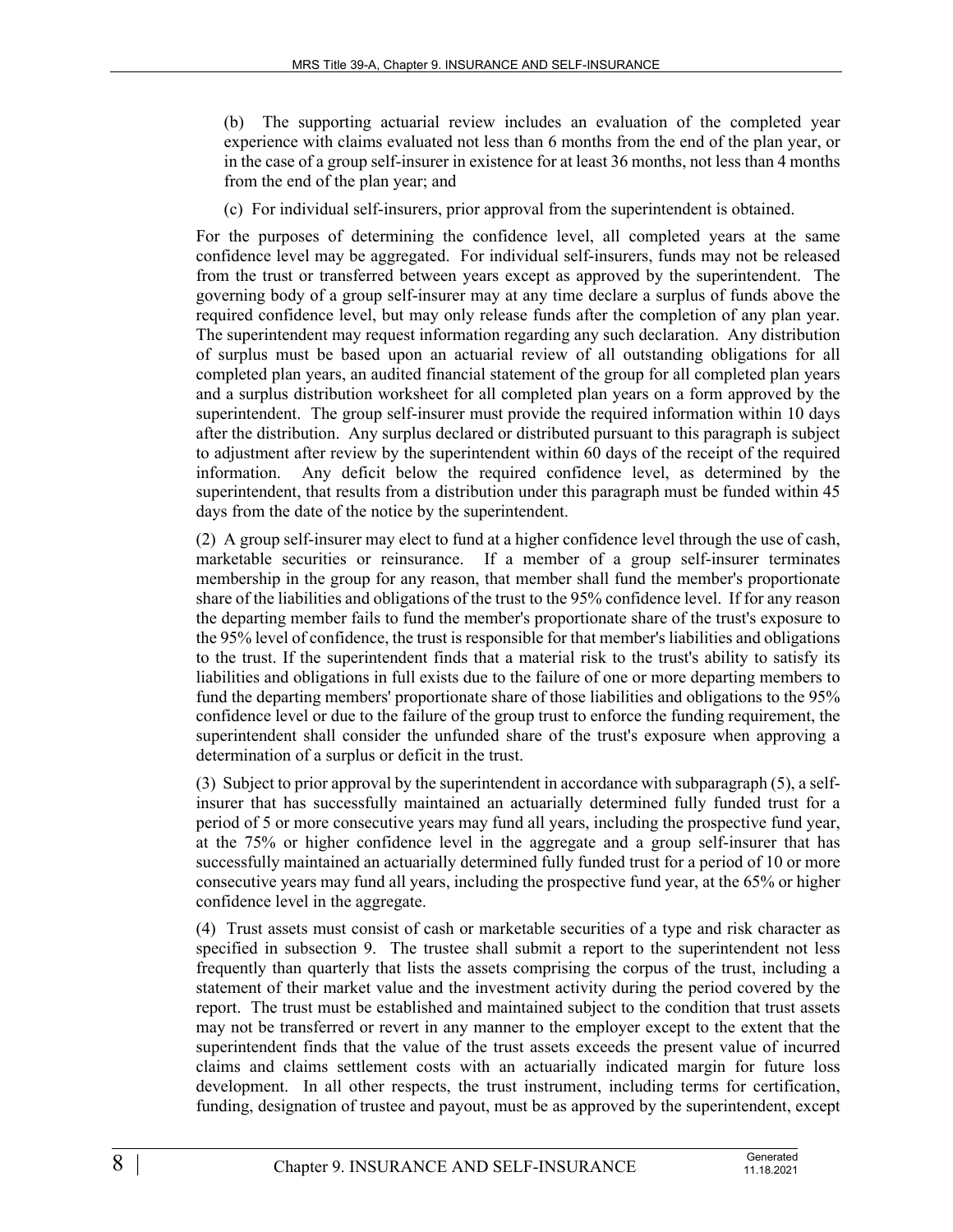that the value of the trust account must be actuarially calculated at least annually by a casualty actuary who is a member of the American Academy of Actuaries and adjusted to the required level of funding.

(5) In determining whether a self-insurer that maintains an actuarially determined fully funded trust qualifies for a reduction in the required confidence level pursuant to subparagraph (1) or (3) or is subject to an enhanced confidence level pursuant to subparagraph (6), the superintendent shall consider the financial condition of the self-insurer in relation to the potential workers' compensation liabilities. The factors the superintendent may consider include the self-insurer's liquidity, leverage, tangible net worth, size and net income. For group self-insurers, the superintendent's review must be based on the aggregate financial condition of the group members. At the request of the superintendent, a group self-insurer shall report relevant financial information, on a form prescribed by the superintendent, at such intervals as the superintendent directs. The superintendent may establish additional review criteria or procedures by rule. Rules adopted pursuant to this subparagraph are routine technical rules as defined in Title 5, chapter 375, subchapter 2‑A.

(6) If the superintendent determines, based on an evaluation of a self-insurer's financial condition pursuant to subparagraph (5), that the confidence level at which the self-insurer has been authorized to fund its trust is not sufficient to provide adequate security for the selfinsurer's reasonably anticipated potential workers' compensation liabilities, the superintendent shall make a determination of the appropriate confidence level and order the self-insurer to take prompt action to increase funding to that level within 60 days. [PL 2017, c. 401, §1 (AMD).]

D. Notwithstanding any provision of this chapter, authorization to self-insure may not be conditioned on a bond or security deposit that is in excess of \$50,000 for the State, the University of Maine System or any county, city or town with a state-assessed valuation equal to or in excess of \$300,000,000 and either a bond rating equal to or in excess of the 2nd highest standard as set by a national bond rating agency or a net worth equal to or in excess of \$35,000,000. If a county, city or town that is a self-insurer relies upon a bond rating to qualify under this paragraph, it shall value or cause to be valued its unpaid workers' compensation claims pursuant to sound accepted actuarial principles. This value must be incorporated in the annual audit of the county, city or town, together with disclosure of funds appropriated to discharge incurred claims expenses. [PL 1997, c. 126, §7 (AMD).]

E. In consideration of a self-insuring entity's application for authorization to operate a plan of selfinsurance, the Superintendent of Insurance may require or permit an applicant to employ valid risk transfer by the utilization of primary reinsurance, subject to the provisions of subsection 8. Standards respecting the application of reinsurance must be contained in a rule adopted by the superintendent pursuant to the Maine Administrative Procedure Act. Reinsurance must be defined as insurance covering workers' compensation exposures in excess of risk retained by a self-insurer. [PL 1995, c. 398, §2 (NEW).]

F. An employer may be eligible for approved self-insurance status pursuant to this Act if the employer submits a written guarantee of the obligations incurred pursuant to this Act, the guarantee to be issued by a United States or Canadian corporation that is a member of an affiliated group of which the employer is a member, and which corporation is solvent and demonstrates an ability to pay the compensation and benefits, and the guarantee is in a form acceptable to the Superintendent of Insurance. The guarantor shall provide audited annual financial statements and such other information as the superintendent may require, including quarterly financial statements, and the employer shall provide a cash deposit, satisfactory securities, irrevocable standby letters of credit issued by a qualified financial institution or a surety bond as otherwise required by this Act in an amount not less than \$100,000. The guarantor is deemed to have submitted to the jurisdiction of the board and the courts of this State for purposes of enforcing the guarantee. The guarantor, in all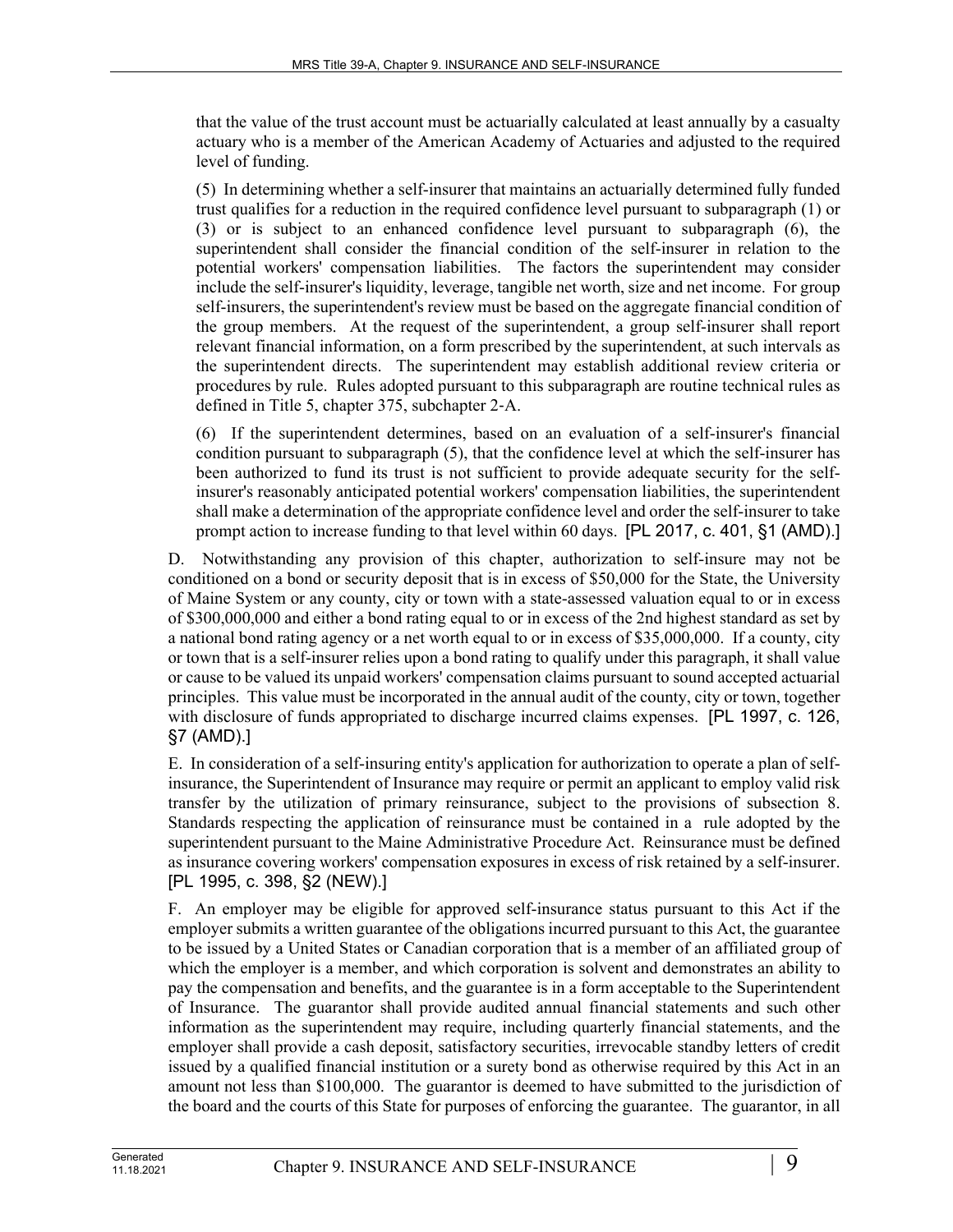respects, is bound by and subject to the orders, findings, decisions or awards rendered against the employer for payment of compensation and any penalties or forfeitures provided under this Act. The superintendent, following hearing, may revoke the self-insured status of the employer if at any time the assets of the guarantor become impaired or encumbered or are otherwise found to be inadequate to support the guarantee. [PL 1995, c. 398, §2 (NEW).]

G. A subsidiary employer may be eligible for approved self-insurance status pursuant to this Act if: the subsidiary employer files an application jointly with a qualified parent corporation that has direct ownership of a majority voting interest of the subsidiary employer; the parent corporation and subsidiary employer submit an irrevocable contract of assignment, on a form approved by the Superintendent of Insurance, of the subsidiary employer's obligations incurred pursuant to this Act; the parent corporation is solvent and demonstrates an ability to pay the compensation and benefits of the subsidiary employer; and the subsidiary employer meets all other requirements for application and qualification as a self-insurer under this chapter and under any applicable rules adopted by the superintendent. If the parent corporation is not a United States corporation, the superintendent may, in the superintendent's sole discretion, establish the conditions of any approval of the foreign parent corporation or deny the application of the foreign parent corporation. As part of its application for approval, a foreign parent corporation must provide the following information to the superintendent: evidence that its country of domicile has substantially similar laws with respect to submission to the jurisdiction of the board and the courts of this State for the purposes of payment of workers' compensation claims of the subsidiary employer; audited financial statements, as otherwise required by this Act, prepared in the English language by a certified public accountant licensed in a state in the United States in accordance with generally accepted auditing standards as prescribed by the American Institute of Certified Public Accountants; and security, as otherwise required by the Act, in United States currency. The irrevocable contract of assignment and application must be signed by a duly authorized officer of each corporation and the application must include a board of directors' resolution from each entity as evidence of each officer's authority to enter into the contract. The superintendent may determine the subsidiary employer's eligibility for self-insurance authority and the amount of required security based upon the parent corporation's consolidated financial statement, as long as the employer complies with paragraph H. A subsidiary employer currently authorized to self-insure need not pay the application fee required of a new applicant in order to file an application to qualify under this subsection, but the subsidiary employer and parent corporation must provide all information required under this subsection as if they were a new applicant. Once the subsidiary employer becomes authorized to self-insure under this section, the parent corporation assumes liability for all prior workers' compensation liabilities incurred by the subsidiary employer during the period of self-insurance prior to the date of authorization under this subsection, unless the subsidiary employer files an alternative plan approved by the superintendent. The parent corporation and the subsidiary employer must both be named on the certificate of authorization for self-insurance authority. Upon issuance of a certificate of authorization pursuant to this subsection, the following applies.

(1) The parent corporation is deemed to have submitted to the jurisdiction of the board and the courts of the State for the purposes of payment of workers' compensation claims of the subsidiary employer and is deemed to have submitted to the jurisdiction of the superintendent for purposes of implementation of this Act. The parent corporation, in all respects, is bound by and subject to all orders, findings, decisions or awards rendered against the subsidiary employer for payment of compensation and any penalties or forfeitures provided under this Act.

(2) A subsidiary employer authorized under this subsection and the parent corporation are considered one employer for the purposes of membership in the Maine Self-Insurance Guarantee Association. In the event of termination, transfer, insolvency, dissolution or bankruptcy of a subsidiary employer qualifying under this subsection, the parent corporation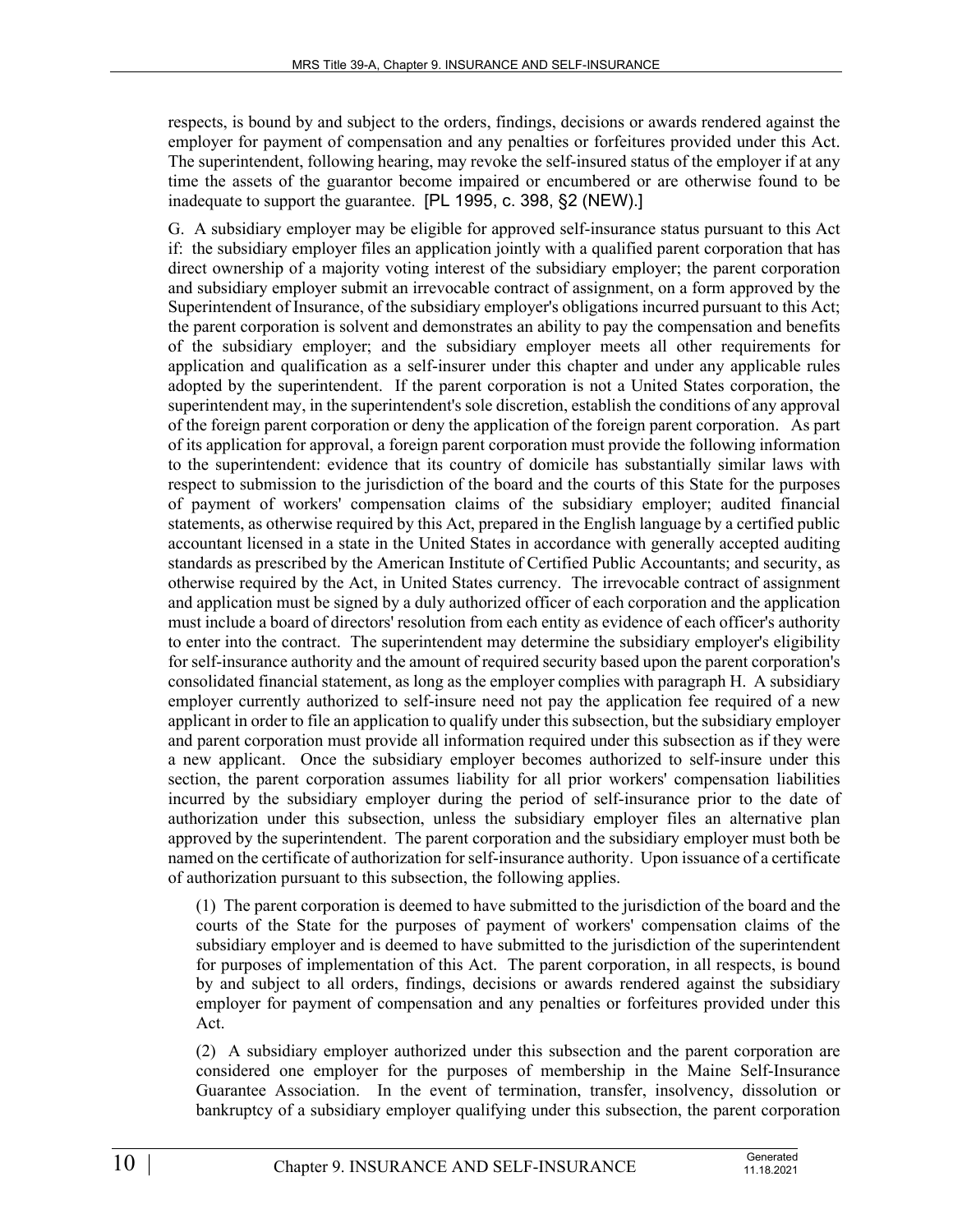assumes all assessment obligations of the subsidiary employer for its period of self-insurance and is not considered a new member of the association.

(3) If the subsidiary employer fails for any reason to pay compensation and benefits as required under this Act, the parent corporation stands in the place of the subsidiary employer and is deemed to be the employer, subject to all requirements and provisions of this Act. For the purposes of payment of benefits and compensation under this Act, an employee of the subsidiary employer is deemed to be concurrently employed by both corporations. Concerning notification of injury to an employee of the subsidiary employer, notice to or knowledge of the occurrence of the injury on the part of the subsidiary employer is deemed notice or knowledge on the part of the parent corporation. The transfer, insolvency, dissolution or bankruptcy of a subsidiary employer qualifying under this subsection does not relieve the parent corporation from payment of compensation for injuries or death sustained by an employee during the time the subsidiary employer was approved for self-insurance authority under this subsection and the parent corporation continues to be deemed an employer until such time as all outstanding workers' compensation claims have been discharged.

(4) The transfer, insolvency, dissolution or bankruptcy of a parent corporation causes the termination of the subsidiary employer's authorization to self-insure and a termination plan must be filed pursuant to subsection 14. [PL 1995, c. 398, §2 (NEW).]

H. Each individual self-insurer shall submit with its application, and not less frequently than annually thereafter, a financial statement of current origin that has been audited by a certified public accountant. When a self-insurer qualifies on the basis of a financial guarantee or on the basis of an irrevocable contract of assignment, the Superintendent of Insurance may accept an audited financial statement of the guarantor or parent corporation in satisfaction of this requirement and may also require combining statements provided in an array that is reconciled to the consolidated report. [PL 1995, c. 398, §2 (NEW).]

[PL 2017, c. 401, §1 (AMD).]

**4. Group self-insurers; application.** Except for the provision relating to individual public employer self-insurers, subsection 3 is equally applicable in all respects to group self-insurers. Any employer or group of employers desiring to become a self-insurer shall submit to the Superintendent of Insurance with an application for self-insurance, in a form prescribed by the superintendent, the following:

A. A payroll report for each participating employer of the group for the 3 preceding annual fiscal periods; [PL 1991, c. 885, Pt. A, §8 (NEW); PL 1991, c. 885, Pt. A, §§9-11 (AFF).]

B. A report of compensation losses incurred, payments plus reserves, by each participating employer of the group for the periods described in paragraph A; [PL 1991, c. 885, Pt. A, §8 (NEW); PL 1991, c. 885, Pt. A, §§9-11 (AFF).]

C. A sworn itemized statement of the group's assets and liabilities; satisfactory proof of financial ability to pay compensation for the employers participating in the group plan; and the group's reserves, their source and assurance of continuance; [PL 1991, c. 885, Pt. A, §8 (NEW); PL 1991, c. 885, Pt. A, §§9-11 (AFF).]

D. A description of the safety organization maintained by the employer or group for the prevention of injuries; [PL 1991, c. 885, Pt. A, §8 (NEW); PL 1991, c. 885, Pt. A, §§9-11 (AFF).]

E. A statement showing the kind of operations performed or to be performed; [PL 1991, c. 885, Pt. A, §8 (NEW); PL 1991, c. 885, Pt. A, §§9-11 (AFF).]

F. An indemnity agreement in a form prescribed by the superintendent that jointly and severally binds the group and each member to comply with the provisions of this Act; and [PL 1991, c. 885, Pt. A, §8 (NEW); PL 1991, c. 885, Pt. A, §§9-11 (AFF).]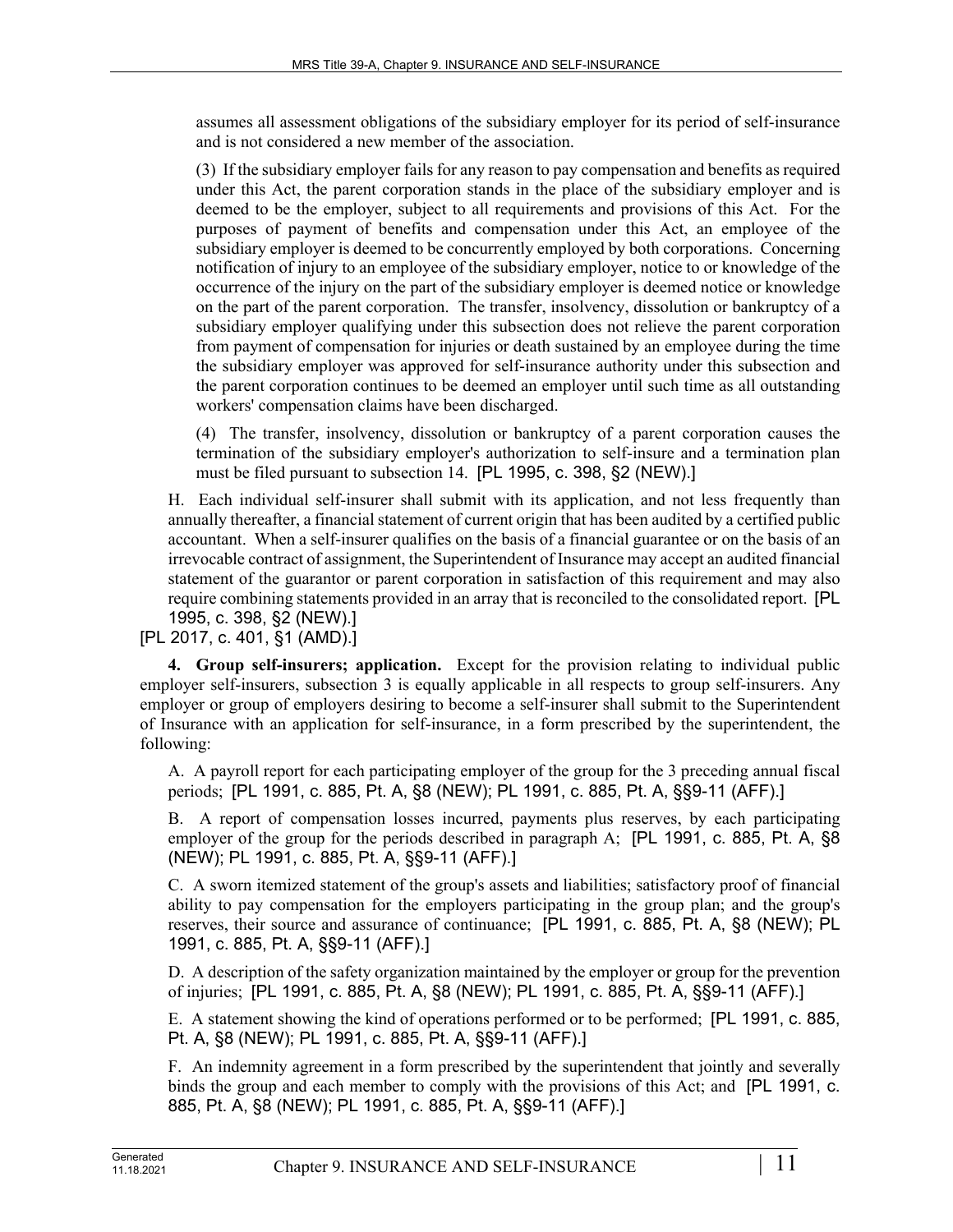G. Any other agreements, contracts or other pertinent documents relating to the organization of the employers in the group. [PL 1991, c. 885, Pt. A, §8 (NEW); PL 1991, c. 885, Pt. A, §§9- 11 (AFF).]

If, upon examination of the sworn financial statement and other data submitted, the superintendent is satisfied as to the ability of the employer or group to make current compensation payments and that the employer's or group's tangible assets make reasonably certain the payment of all obligations that may arise under this Act, the application must be granted subject to the terms and conditions setting out the exposure of cash deposits or securities or an acceptable surety bond, as required by the superintendent. Except to the extent provided in subsection 4‑A, security against shock or catastrophe loss must be provided either by depositing securities with the board in such amount as the superintendent may determine or by filing with the superintendent and the board an insurance carrier's certificate of a standard self-insurer's reinsurance contract issued to the self-insurer or group in a form approved by the superintendent, providing coverage against losses arising out of one occurrence in such amounts as the superintendent may determine, or a combination of the foregoing, satisfactory to the superintendent. Notwithstanding any provision of this chapter, no specific or aggregate reinsurance may be required of any individual public employer that is self-insured and qualifies for the alternative security requirements of subsection 3, paragraph D.

Yearly reports in a form prescribed by the superintendent must be filed by each self-insurer or group. The superintendent may, in addition, require the filing of quarterly financial status reports whenever the superintendent has reason to believe that there has been a deterioration in the financial condition of either an individual or group self-insurer that adversely affects the individual's or group's ability to pay expected losses. The reports must be filed within 30 days after the superintendent's request or at such time as the superintendent shall otherwise set.

After approving any application for self-insurance, the superintendent shall promptly notify the board and forward to it copies of the application and all supporting materials. [PL 2003, c. 315, §1 (AMD).]

**4-A. Group self-insurance reinsurance account.** As an alternative to obtaining a reinsurance contract providing coverage against losses arising out of one occurrence, an individual or group selfinsurer authorized under this section may, with the approval of the Superintendent of Insurance, participate in a group self-insurance reinsurance account, referred to in this subsection as "an account," as provided in this subsection. A group self-insurer authorized under the laws of another state may participate in an account through a protected cell arrangement as provided in paragraph L. More than one account may be established pursuant to this subsection. An account established pursuant to this subsection may be established as either an independent private entity or an instrumentality of the State, but the debts and liabilities of an account established as an instrumentality of the State are not debts and liabilities of the State. An account established as an instrumentality of the State within 24 months of its formation, with the approval of the Superintendent of Insurance, may transfer all of its assets and liabilities into an account established as an independent private entity.

A. A group self-insurer that is subject to joint and several liability pursuant to subsection 4, paragraph F, a group self-insurer authorized under the laws of another state and that executes an agreement that its members will be jointly and severally liable in accordance with the provisions of paragraph L or an individual self-insurer authorized under this section that executes an agreement to be responsible for contingent assessment liability in accordance with the provisions of paragraph F may apply to reinsure through an account.

(1) Upon the petition of 4 or more authorized group self-insurers, the Superintendent of Insurance may approve an account for the deposit of funds in lieu of reinsurance.

(2) The account must indemnify its participating self-insurer members for claims incurred during the account's operation. The purpose of the account is to accumulate funds to provide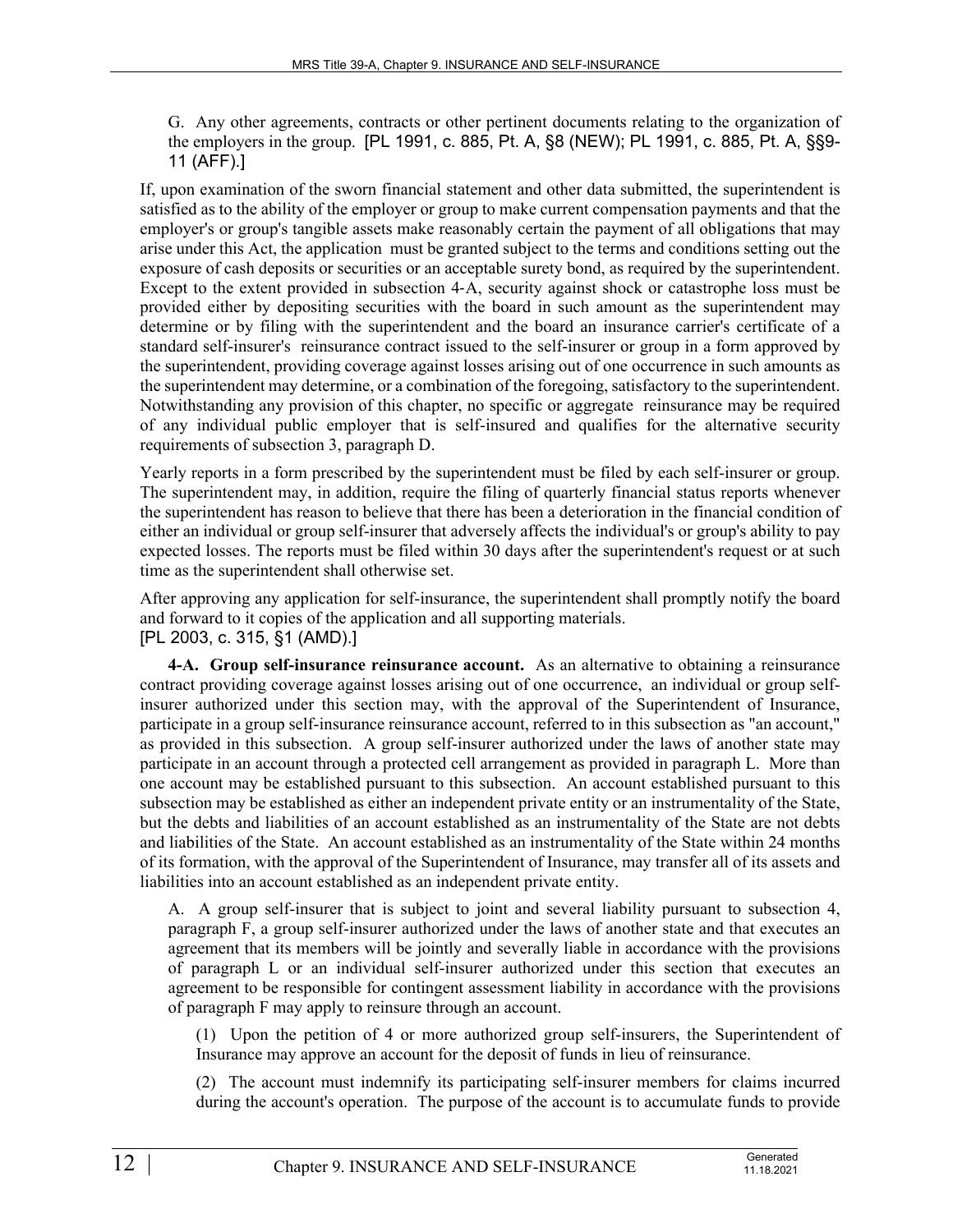coverage against losses arising out of one occurrence in excess of established retention levels consistent with the plan of operation established pursuant to paragraph B.

(3) A self-insurer is deemed to be a member of the account for reinsurance coverage for purposes of a claim if the self-insurer is a member of the account when an injury occurs or a covered occupational disease loss is incurred.

(4) A self-insurer that reinsures through an account shall continue to make payments into that account in accordance with the plan of operation established pursuant to paragraph B.

(5) A self-insurer's participation in an account is considered as a component of the self-insurer's renewal application. A self-insurer's membership in an account is considered adequate protection against losses arising out of a single occurrence unless the Superintendent of Insurance determines, after considering the financial condition and catastrophic loss exposure of both the self-insurer and the account, that it is necessary to maintain additional reinsurance protection, maintain a lower self-insured retention level or provide some other form of additional security, singly or in combination. [PL 2013, c. 172, §1 (AMD).]

B. An account must operate in accordance with a plan of operation established by the group selfinsurer members and approved by the Superintendent of Insurance.

(1) Those group self-insurers creating an account shall submit to the Superintendent of Insurance a plan of operation and any amendments to it that are necessary to ensure the fair, reasonable and equitable administration of the account. The plan of operation is effective upon approval by the superintendent. Any amendments subsequent to the plan's initial approval must be submitted to the superintendent by the plan's board of directors and are effective upon approval by the superintendent.

(2) The plan of operation must:

(a) Create a board of directors and initial bylaws, including the terms and conditions of board membership and the manner by which board members are initially appointed and are replaced when vacancies occur;

(b) Establish the procedures by which all the powers and duties of the account are performed, including, but not limited to, defining the date and conditions pursuant to which the account will commence coverage for claims by participating group self-insurer members and establishing provisions for determining limits of exposure for the account;

- (c) Establish procedures for handling assets of a fund created pursuant to paragraph C;
- (d) Establish underwriting rules and criteria by which rates are to be established;
- (e) Establish procedures by which claims may be filed with the account;
- (f) Establish an investment policy for a fund created pursuant to paragraph C;

(g) Establish procedures for records to be kept of all financial transactions of the account, its agents and the board of directors;

(h) Establish procedures for withdrawal from the account by a self-insurer member, which must, at a minimum, require 90 days' notice from the withdrawing self-insurer member to the board of directors and the Superintendent of Insurance;

(i) Establish, subject to approval by the Superintendent of Insurance, a minimum level of funding to be achieved by the account;

(j) Contain additional provisions necessary or proper for the execution of the powers and duties of the board of directors and the ability of the account to meet its obligations; and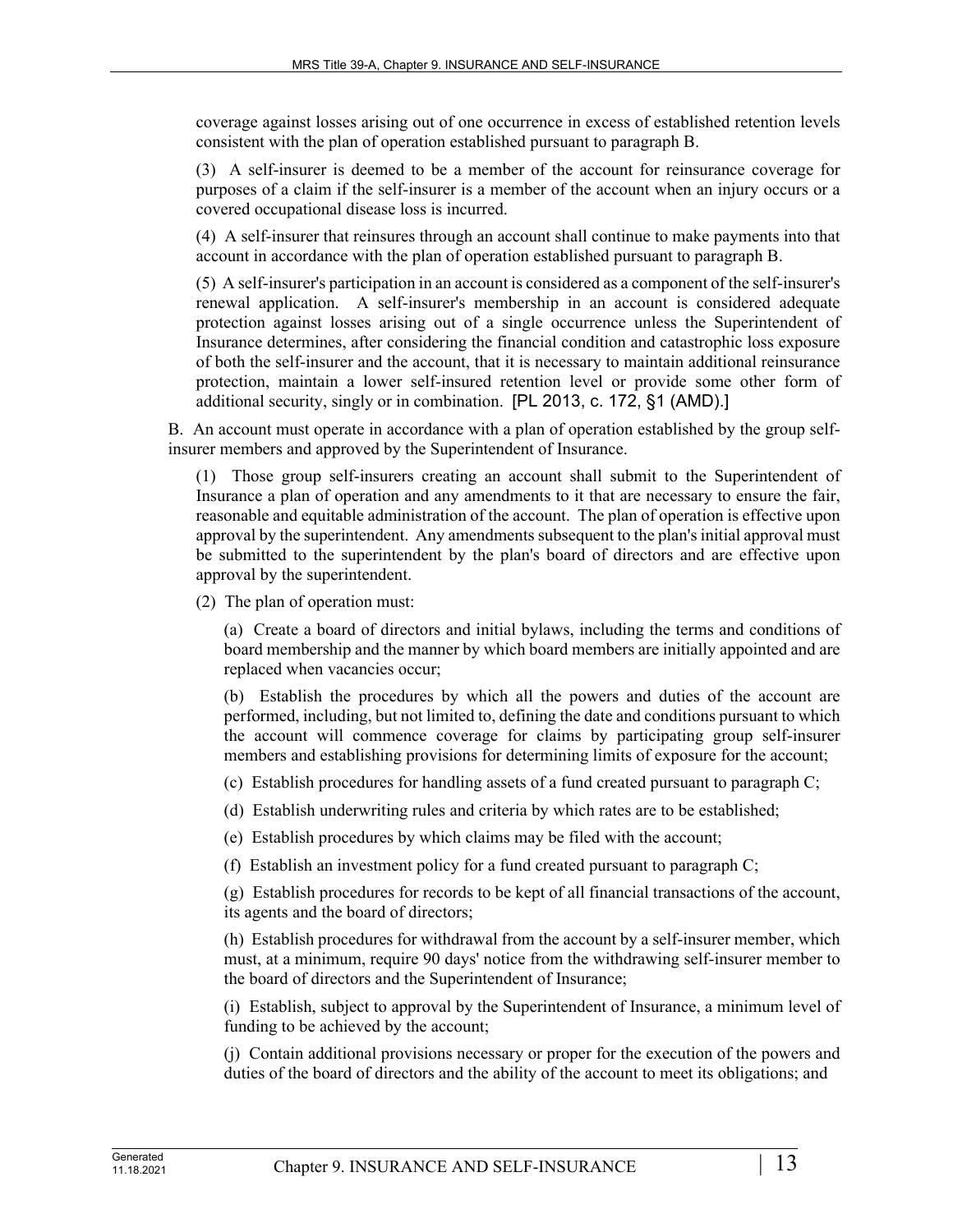(k) Establish a standard per occurrence retention level for claims covered by the account. [PL 2013, c. 172, §1 (AMD).]

C. The bylaws of an account established pursuant to this subsection must establish the powers and duties of the board of directors of an account and must include the authority:

(1) To administer a self-insurance specific reinsurance account fund, to be known in this subsection as "a fund," which must receive payments from participating self-insurer members of the account as required by paragraph A. The costs of administration by the board of directors and expenses of the account must be borne by the fund;

(2) In its discretion, to secure reinsurance for the fund's exposure and to otherwise invest the assets of the fund to effectuate the purpose of the account, subject to the approval of the Superintendent of Insurance;

(3) To accept or reject applications of self-insurers to be underwritten by the account, subject to the approval of the Superintendent of Insurance;

(4) To accept or reject applications of a self-insurer member to self-insure any exposure for one occurrence at a level other than the standard retention level provided in the plan of operation established pursuant to paragraph B, subject to:

(a) Compliance with applicable provisions of the plan of operation established pursuant to paragraph B;

(b) Notice to and prior approval by the Superintendent of Insurance; and

(c) For other retention levels, a statement from that member's actuary that the member has adequately funded its additional exposure;

(5) To create a mechanism for assessing participating self-insurer members if funds are insufficient to pay the claims of the account;

(6) To retain actuarial assistance to be used in the establishment of loss reserves, reinsurance and risk management for the account, and in the development of underwriting criteria and premium rates for self-insurer members. Rates are subject to approval by the Superintendent of Insurance;

(7) To associate with a participating self-insurer member in the defense, investigation or settlement of any claim, suit or proceeding that appears to involve indemnity by the account. This authority does not create a duty to investigate, handle, settle or defend any claims, suits or proceedings against a self-insurer member;

(8) To borrow funds;

(9) To amend the bylaws and plan of operation established pursuant to paragraph B, subject to the approval of the Superintendent of Insurance; and

(10) To exercise such other powers as are established in the plan of operation established pursuant to paragraph B. [PL 2013, c. 172, §1 (AMD).]

D. An account is subject to examination and regulation by the Superintendent of Insurance. The board of directors of an account shall submit, within 120 days after the close of each fiscal year, an audited financial report and an actuarial report for the preceding fiscal year in a form approved by the superintendent. When the superintendent considers it necessary, the superintendent may require an account to maintain specific or aggregate reinsurance at such retention levels as the superintendent determines to be appropriate. [PL 2003, c. 315, §2 (NEW).]

E. The Superintendent of Insurance may address any deficiency in reserves, assets or reinsurance of an account in accordance with this paragraph.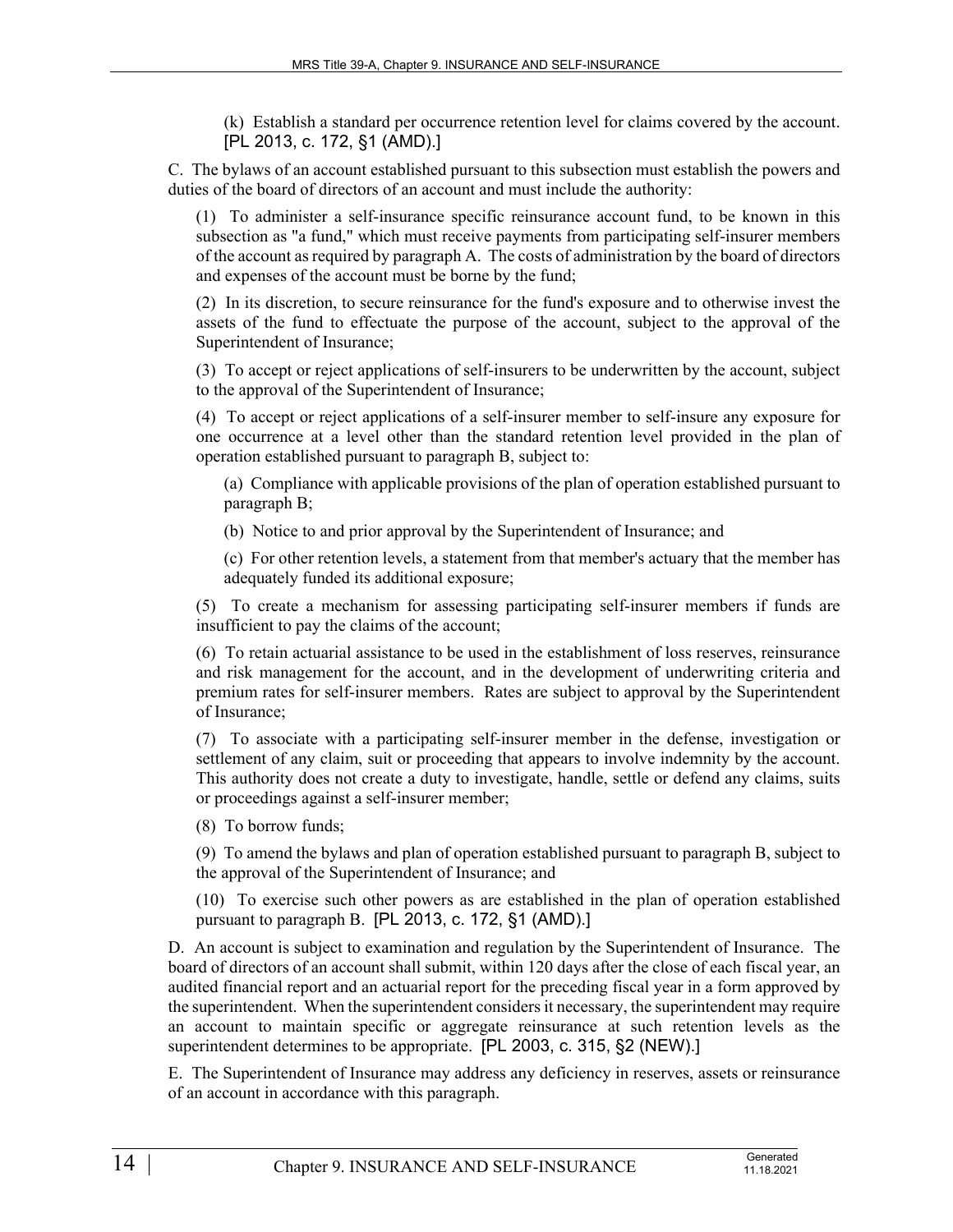(1) The Superintendent of Insurance may conduct, upon reasonable notice, an examination to determine the financial condition of an account. An examiner duly qualified by the superintendent may examine the loss reserves, assets, liabilities, excess insurance and working capital of an account. If the superintendent finds that the reserves, excess insurance or assets may be inadequate, or that an account does not have working capital in an amount establishing the financial strength and liquidity of an account to pay claims promptly and showing evidence of the financial ability of an account to meet its obligations to self-insurer members, the superintendent shall notify an account of the inadequacy. Upon notification, the account within 30 days, or such other time as the superintendent approves, shall file with the superintendent its written plan specifying remedial action to be taken and the time frame for implementation of that plan.

(2) If the Superintendent of Insurance determines, after reviewing the information filed pursuant to paragraph D, that a hazardous financial condition exists, the superintendent shall notify an account of the condition. Upon notification, an account shall implement within 30 days, or such other time as the superintendent approves, its plan to correct any deficiencies and within 90 days shall file with the superintendent proof of remedial action taken. If the superintendent is satisfied that the plan submitted to improve the inadequate condition of an account is sufficient, the superintendent shall notify the account. The account shall report quarterly to the superintendent until any deficiencies and their causes have been corrected.

(3) The Superior Court may appoint the Superintendent of Insurance to act as receiver, in the same manner as for a delinquent insurer pursuant to Title 24–A, section 4360, if the superintendent proves by clear and convincing evidence that a hazardous financial condition exists and that an account is unable or unwilling to take meaningful corrective action. [PL 2009, c. 232, §2 (AMD).]

F. A self-insurer's liability for participating in an account is governed by this paragraph.

(1) Each participating self-insurer in an account has a contingent assessment liability in accordance with the plan of operation established pursuant to paragraph B for payment of claims and expenses incurred while a member of the account and must execute an agreement acknowledging that it is responsible for the prompt payment of all assessments necessary to ensure that the account is fully funded and that, if any participant in the account fails to pay an assessment when due for any reason, the remaining participants are liable for the shortfall.

(2) Each contract or other document certifying participation in the account, issued by the account, must contain a statement of the contingent liability of participating self-insurers. [PL 2009, c. 232, §2 (AMD).]

G. An account is exempt from payment of all fees and all taxes levied by this State or any of its subdivisions, except taxes levied on real or personal property. [PL 2003, c. 315, §2 (NEW).]

H. This subsection does not create any liability on the part of, and a cause of action of any nature does not arise against, any self-insurer member, an account or its agents or employees, the board of directors of an account or its individual members or the Superintendent of Insurance or the superintendent's representatives for any acts or omissions taken by them in the performance of their powers and duties under this subsection. The immunity established by this subsection does not extend to willful neglect or malfeasance that would otherwise be actionable. [PL 2009, c. 232, §2 (AMD).]

I. Assets of an account's fund may be used exclusively for payment of expenses of the account and payment of claims against the account and for no other purpose, except that an account established as an independent private entity pursuant to this subsection may issue such dividends to its members as are approved by the superintendent. [PL 2003, c. 671, Pt. A, §12 (AMD).]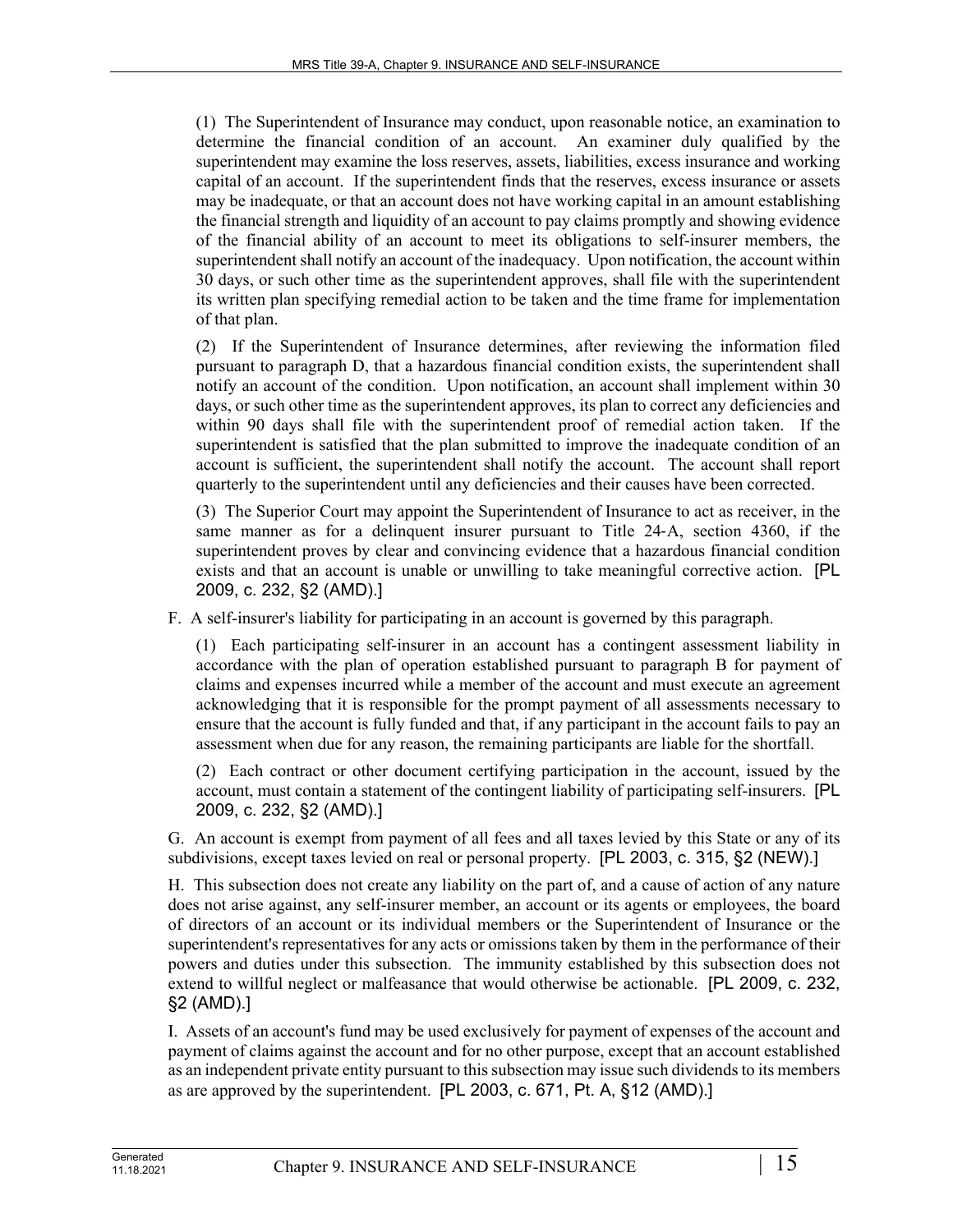J. The Superintendent of Insurance shall adopt rules to administer and effectuate the intent of this subsection. Rules adopted pursuant to this subsection are routine technical rules as defined in Title 5, chapter 375, subchapter 2-A. [PL 2003, c. 315, §2 (NEW).]

K. In the event of dissolution of an account established as an instrumentality of the State pursuant to this subsection, all assets remaining after the satisfaction of all outstanding claims must be distributed to the Treasurer of State to be included in the Maine Self-Insurance Guarantee Association. [PL 2003, c. 671, Pt. A, §12 (AMD).]

L. With the approval of the Superintendent of Insurance, a self-insurance reinsurance account may create one or more protected cells under its plan of operation for the purpose of reinsuring obligations of group self-insurers that are organized under the laws of another state. Any protected cell and all participating group self-insurers and their member employers are subject to the jurisdiction and oversight of the Superintendent of Insurance with respect to all matters relating to their participation on the account.

(1) Any out-of-state self-insurer that participates in the account may do so only through participation in a protected cell. An employer or group authorized by the Superintendent of Insurance to self-insure its Maine liabilities pursuant to this section is considered an out-ofstate insurer to the extent that it is reinsuring out-of-state liabilities beyond the scope of its Maine self-insurance plan.

(2) The establishment of protected cells under this paragraph is a pilot project, limited to at most 2 protected cells, and approval of a protected cell or of a group self-insurer to participate in a protected cell is at the discretion of the Superintendent of Insurance. The Superintendent of Insurance may adopt rules pursuant to paragraph J to establish the terms and conditions of the pilot project, including criteria for the minimum and maximum size of a protected cell.

(3) A separate account must be established for each protected cell. All contributions from participants in a protected cell must be deposited into the protected cell account. Funds in a protected cell account may be used only for the payment of claims and expenses associated with that protected cell, which may include a reasonable administrative fee paid periodically into the general account. Notwithstanding any other provision of this subsection, participants in a protected cell are not liable for claims or expenses of any other protected cell or of the general account, and the general account is not liable for the claims of any protected cell or any expenses associated with such claims or otherwise specifically attributable to the protected cell.

(4) The minimum funding level for any protected cell may not be lower than the minimum funding level, calculated in accordance with the plan of operation and subject to paragraph E, that would apply to the general account with the same loss exposure and duration of operation. If the protected cell account falls short of the minimum funding level at any time, the reinsurance account must assess all protected cell participants. If a participating group selfinsurer fails to pay any assessment in full when due, the reinsurance account must assess the group's member employers. All assessments are enforceable by the Superintendent of Insurance through an adjudicatory proceeding under the Maine Administrative Procedure Act or through an action in the Superior Court.

(5) Each protected cell must have its own board of directors, at least 2/3 of whom must be chosen by the protected cell's participants. The plan of operation shall provide for a reasonable allocation of authority between the reinsurance account's board of directors and the protected cell's board of directors.

(6) No later than April 1st of each year, each reinsurance account with one or more protected cells must pay a regulatory assessment to the Bureau of Insurance from each protected cell account in the amount of 11/100 of 1% of the total standard reinsurance premium for the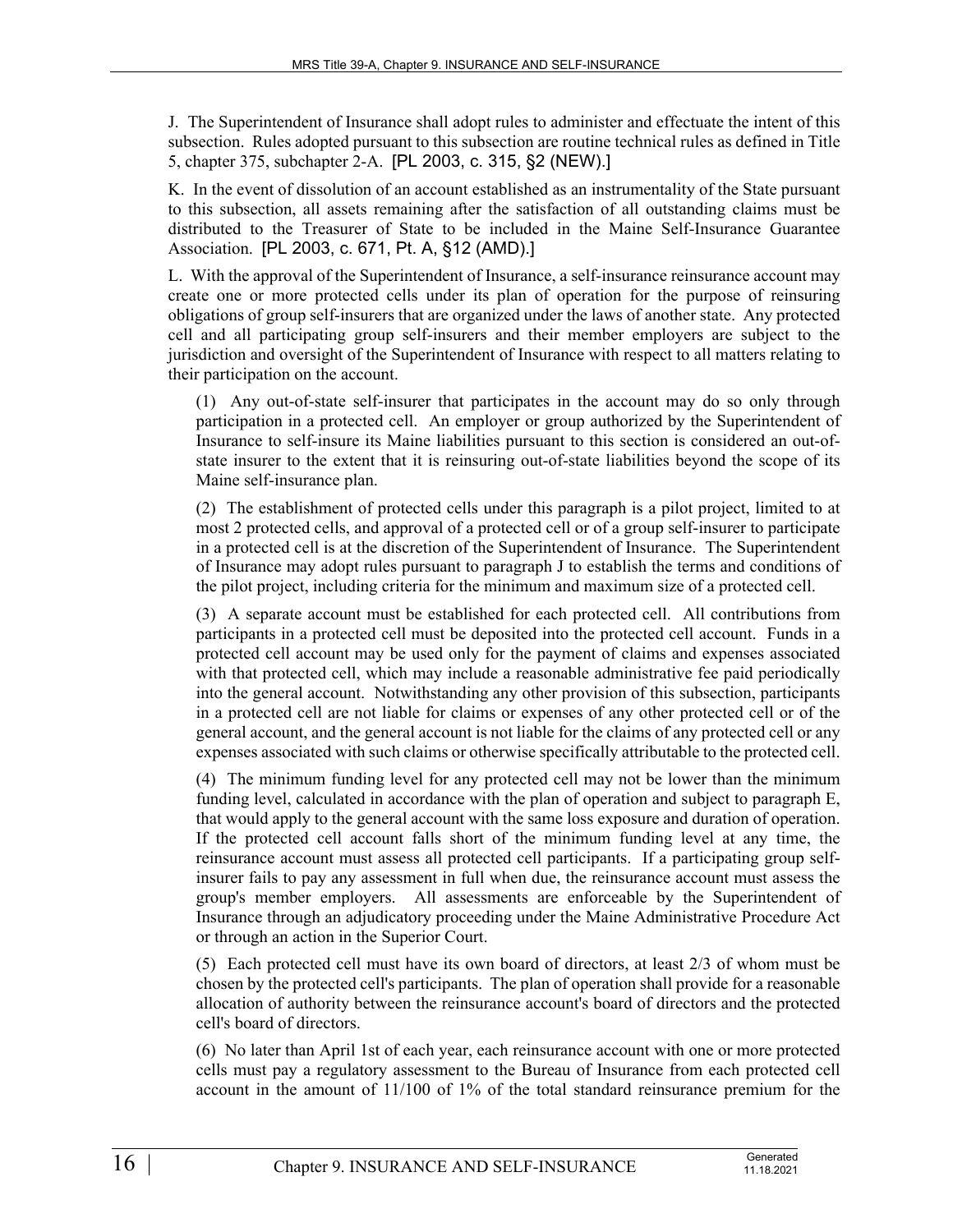preceding calendar year for all participants in the protected cell for the level of coverage provided by the reinsurance account.

(7) All groups participating in a protected cell must provide the reinsurance account and the Superintendent of Insurance with financial and actuarial information sufficient to evaluate loss exposure and financial condition. All information provided to the superintendent by protected cell participants and their member employers is confidential pursuant to subsection 15. All protected cell participants and their member employers must authorize their domiciliary regulator to provide any information requested by the superintendent, which is confidential to the extent provided in Title 24‑A, section 216, subsection 5.

(8) In evaluating the risk exposure of an out-of-state group self-insurer and in determining whether groups from different states may participate in the same protected cell, the reinsurance account and the Superintendent of Insurance shall consider any relevant differences in the states' regulatory frameworks for group self-insurance and in their workers' compensation benefit laws.

(9) A group self-insurer may not become a participant in a protected cell unless the group and all of its member employers have provided written acknowledgments to the Superintendent of Insurance that they are jointly and severally liable for the obligations of the protected cell and are subject to the jurisdiction of the superintendent and courts of the State for the enforcement of those obligations.

(10) Any disputes between self-insured members, the self-insurance reinsurance account and any protected cell, including but not limited to any dispute arising out of or relating to any enforcement order or mechanism imposed by the Superintendent of Insurance, must be resolved in this State and pursuant to the laws of this State. [PL 2009, c. 232, §2 (NEW).]

[PL 2013, c. 172, §1 (AMD).]

**5. Group self-insurance; participation.** Participation in a group self-insurance plan is governed by the following provisions.

A. Any group of employers may adopt a plan for self-insurance, as a group, for the payment of compensation under this Act to their employees. A group may not be approved to operate a selfinsurance plan in the form of a corporation, partnership or limited liability company. Under a group self-insurance plan the group shall assume the liability of all the employers within the group and pay all compensation for which the employers are liable under this chapter. When the plan is adopted, the group shall furnish satisfactory proof to the Superintendent of Insurance of its financial ability to pay the compensation for the employers in the group and its revenues, their source and assurance of continuance. The superintendent may also require that any agreements, contracts and other pertinent documents relating to the organization of the employers in the group be filed with the superintendent at the time the application for group self-insurance is made. The application must be on a form prescribed by the superintendent. The superintendent has the authority to deny the application of the group to pay the compensation for failure to satisfy any applicable requirement of this section. The superintendent shall approve or disapprove an application within 90 days. The group qualifying under this paragraph is referred to as a self-insurer. [PL 2017, c. 401, §2 (AMD).]

A-1. A group self-insurer shall maintain an actuarially determined fully funded trust in compliance with subsection 3, paragraph C, except that, with the approval of the Superintendent of Insurance, an affiliated group self-insurer may secure the liabilities of each member employer in accordance with this paragraph.

(1) An affiliated group self-insurer shall designate a principal member, subject to the approval of the superintendent. The principal member must be the direct or indirect parent company of every other group member.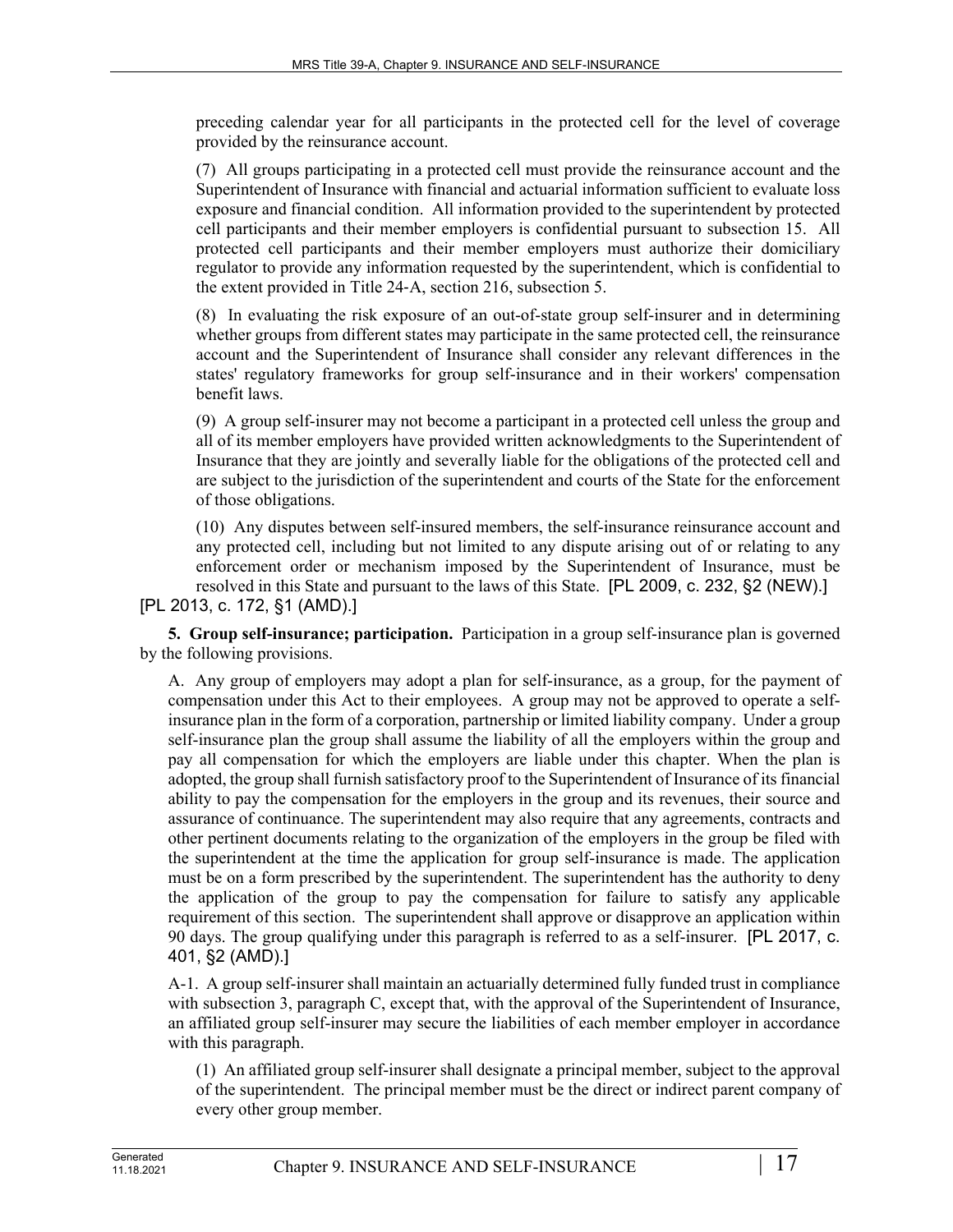(2) If the principal member does not have employees in the State, the principal member must meet the same qualifications as a subsidiary employer applying to become an individual selfinsurer under subsection 3, paragraph G, except that direct majority ownership is not required and the group's indemnity agreement is deemed to meet the requirement for an irrevocable contract of assignment.

(3) Unless otherwise ordered by the superintendent, the principal member may provide security for the affiliated group self-insurer's obligations in the same form and amount as the security required for an individual self-insurer, based on the financial condition of the principal member and the aggregate self-insurance exposure of the group. [PL 2017, c. 401, §3 (NEW).]

B. An employer participating in group self-insurance is not relieved from the liability for compensation prescribed by this chapter, except by the payment of the compensation by the group self-insurer or by the employer. As between the employee and the group self-insurer, notice to or knowledge of the occurrence of the injury on the part of the employer is deemed notice or knowledge, as the case may be, on the part of the group self-insurer; jurisdiction of the employer is, for the purpose of this chapter, jurisdiction of the group self-insurer and the group self-insurer is in all things bound by and subject to the orders, findings, decisions or awards rendered against the participating employer for the payment of compensation under this chapter. The insolvency or bankruptcy of a participating employer does not relieve the group self-insurer from the payment of compensation for injuries or death sustained by an employee during the time the employer was a participant in group self-insurance. The group self-insurer shall promptly notify the Superintendent of Insurance and the board, on a prescribed form, of the addition of any participating employer or employers. The approval of the superintendent is not necessary in order to add participating employers to the group self-insurer. Notice of termination of a participating employer is not effective until at least 10 days after notice of that termination, on a prescribed form, has been filed in the offices of the superintendent and the board or sent to both offices by registered mail. The group self-insurer shall give notice of the termination of any participating member to all other participating members at least quarterly each year. Written notice must be given to any new participating member at the time of admission that the specific membership of the group and its members as prescribed in this section is not affected by the group's failure to provide its members with prior or immediate notice of changes in the membership of the group if notice is given at least quarterly, as long as the termination or admission of members was effected in compliance with all group agreements and bylaws and this section and the rules adopted pursuant to it. [PL 1991, c. 885, Pt. A, §8 (NEW); PL 1991, c. 885, Pt. A, §§9-11 (AFF).]

C. Each group self-insurer, in its application for self-insurance, shall set forth the names and addresses of its officers, directors, trustees and general manager. Notice of any change in the officers, directors, trustees or general manager must be given to the Superintendent of Insurance and the board within 10 days of the change. An officer, director, trustee or employee of the group self-insurer may not represent or participate directly or indirectly on behalf of an injured worker or the worker's dependents in any workers' compensation proceeding. All employees of employers participating in group self-insurance are deemed to be included under the group self-insurance plan. [PL 1991, c. 885, Pt. A, §8 (NEW); PL 1991, c. 885, Pt. A, §§9-11 (AFF).]

D. If for any reason the status of a group self-insurer under this paragraph is terminated, the security required by this section must continue to be held in accordance with this section and remains subject to the control of the board until all claims against the group self-insurer have been discharged. When all such claims have been discharged or after such period as the Superintendent of Insurance determines proper, the superintendent may accept in lieu thereof, and for the additional purpose of securing such further and future contingent liability as may arise from prior injuries to workers and be incurred by reason of any change in the condition of such workers warranting the board making subsequent awards for payment of additional compensation, a policy of insurance furnished by the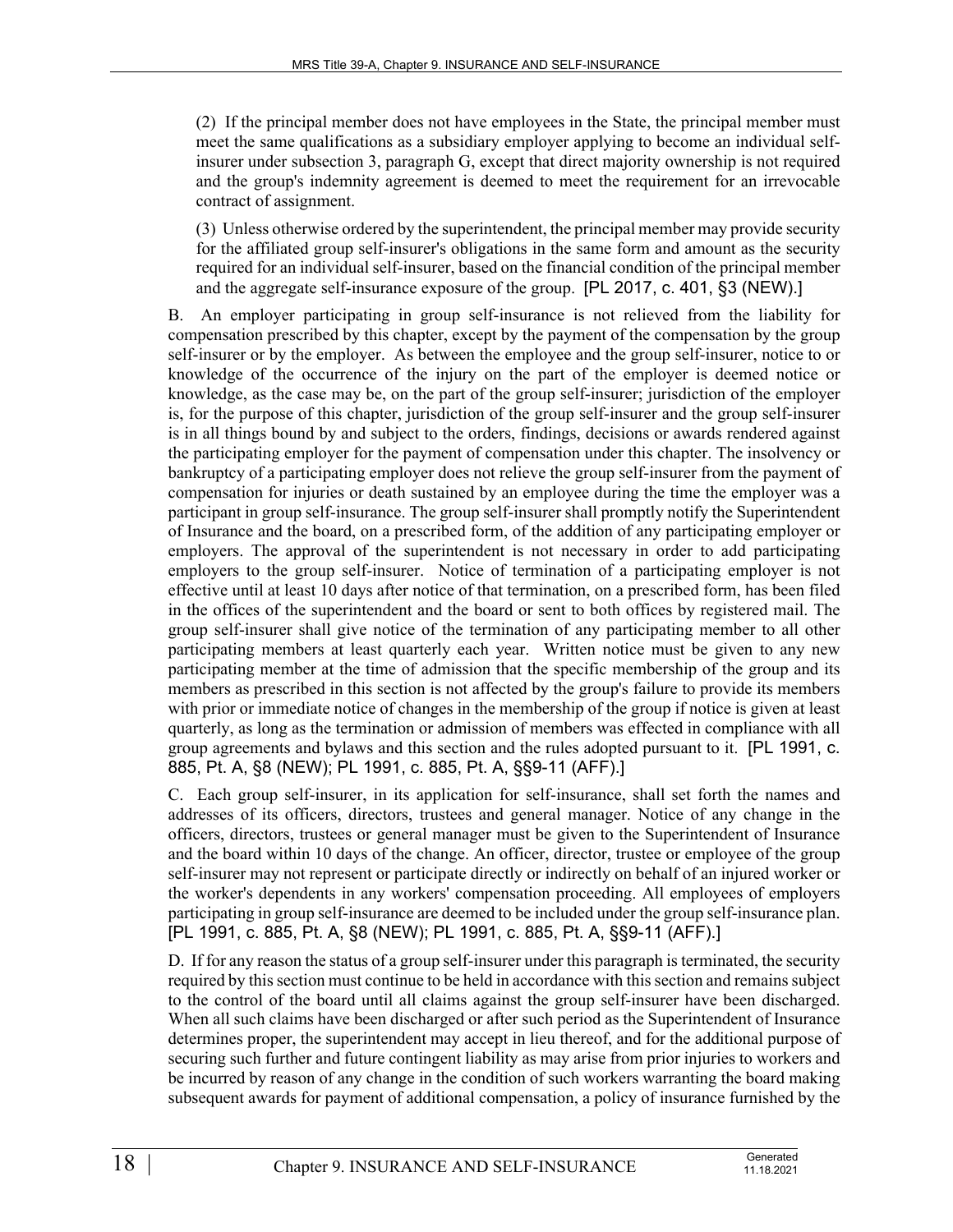group self-insurer, its successor or assigns or other entity carrying on or liquidating such selfinsurance group. The policy must be in a form approved by the superintendent and issued by any insurance company licensed to issue this class of insurance in the State. It may only be issued for a single complete premium payment in advance by the group self-insurer. It must be given in an amount determined by the superintendent and when issued is noncancellable for any cause during the continuance of the liability secured and so covered. [PL 2017, c. 401, §4 (AMD).]

E. The Superintendent of Insurance may provide for the administration of this section relating to self-insurance in the manner prescribed in Title 24-A, section 212. [PL 1991, c. 885, Pt. A, §8 (NEW); PL 1991, c. 885, Pt. A, §§9-11 (AFF).]

F. If an employer is a partnership or a sole proprietorship and is a member of a self-insurance group associated pursuant to this section, the employer may elect to include as an employee any member of the partnership or owner of the sole proprietorship for purposes of obtaining workers' compensation coverage under this Act. In the event of such an election, the electing employer shall serve upon the group self-insurance association written notice naming the partner or sole proprietor to be covered, and an election is deemed not to have been made within this Act until such notice has been given. By making such an election, the partnership member or sole proprietor is deemed to have stipulated that for premium payment purposes the annual salary or wage of the electing partnership member or sole proprietor is the average weekly wage in the State as computed by the Department of Labor multiplied by 52 and rounded to the nearest \$100. The assumed average annual wage must be adjusted as of July 1st using the average weekly wage from the prior calendar year. [PL 1995, c. 560, Pt. G, §27 (AMD).]

G. Fee schedules applicable to group self-insurers are those set forth in Title 24‑A, section 601. [PL 1991, c. 885, Pt. A, §8 (NEW); PL 1991, c. 885, Pt. A, §§9-11 (AFF).]

H. Each group self-insurer shall record its loss expense and experience in accordance with Title 24‑A, section 2323. [PL 1991, c. 885, Pt. A, §8 (NEW); PL 1991, c. 885, Pt. A, §§9-11 (AFF).]

I. Annual examinations of each group self-insurer, as required by the Superintendent of Insurance, must be performed by public accountants acceptable to the superintendent and reports must be rendered to the superintendent within a reasonable period, as determined by the superintendent, subsequent to the group self-insurers elected fiscal year. The examinations must be conducted pursuant to generally accepted accounting principles, as they are consistent with precepts prescribed by the superintendent, that place sound values on assets and liabilities of group selfinsurers. Other examinations of the affairs, transactions, accounts, records and assets of each group self-insurer and of any person as to any matter relevant to the financial affairs of the group selfinsurer must be conducted as often as the superintendent determines advisable. The expense of examination of a group self-insurer must be borne by the group that is examined. [PL 1991, c. 885, Pt. A, §8 (NEW); PL 1991, c. 885, Pt. A, §§9-11 (AFF).]

J. In any fiscal year, a group self-insurer may not be required to obtain aggregate reinsurance with a policy limit that exceeds a multiple of 1.5 of its annual standard workers' compensation premium for that fiscal year. The Superintendent of Insurance may set lower policy limits for aggregate reinsurance when, in the superintendent's judgment, lower limits may be prudent. [PL 1991, c. 885, Pt. A, §8 (NEW); PL 1991, c. 885, Pt. A, §§9-11 (AFF).]

K. Upon approval by the Superintendent of Insurance, a group self-insurer may dedicate a portion of its unimpaired surplus to increase its self-insured retention level under the aggregate reinsurance policy by an amount equal to the amount of surplus so dedicated. The superintendent before granting approval shall consider among other factors:

(1) The level of alternate revenues available to the group self-insurer to cover the further assumed costs; and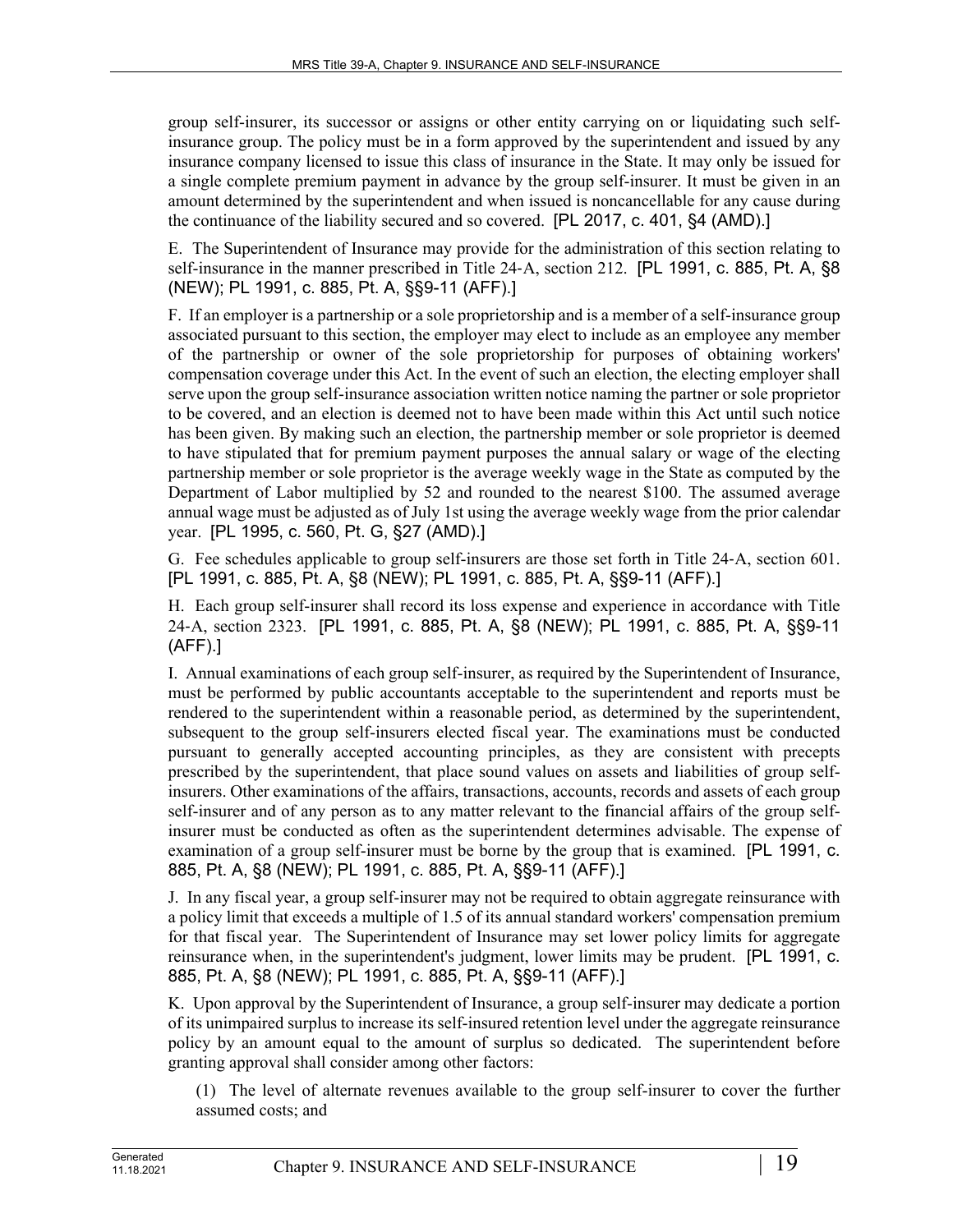(2) The adequacy of the fund's surplus to meet obligations of the group self-insurer.

At the expiration of a period of 10 calendar days after the superintendent has received a plan for the dedication of a portion of the unimpaired surplus of a group self-insurer to increase its selfinsured retention level and any additional information the superintendent has determined necessary, the plan is deemed approved unless prior to the expiration of that time period it has been affirmatively approved or disapproved by the superintendent. [PL 1991, c. 885, Pt. A, §8 (NEW); PL 1991, c. 885, Pt. A, §§9-11 (AFF).]

L. Upon the filing of a plan that meets the approval of the Superintendent of Insurance, a group self-insurer may be authorized to issue subordinated loan certificates, the proceeds of which must be made part of the group self-insurer's surplus account and be available as other surplus funds for dedication to increase the self-insured retention level. To the extent that the proceeds of these loan certificates are utilized by a group self-insurer to increase its self-insured retention in any fiscal year, the aggregate proceeds of the loan certificates so utilized may not exceed 25% of the annual standard premium for that fiscal year. The obligation to redeem these loan certificates after the proceeds of the loan certificates have been dedicated to increase the aggregate excess self-insured retention level of the group self-insurer is subordinate to covered claims and may not be redeemed after the dedication without the approval of the superintendent. [PL 1991, c. 885, Pt. A, §8 (NEW); PL 1991, c. 885, Pt. A, §§9-11 (AFF).]

[PL 2017, c. 401, §§2-4 (AMD).]

**6. Annual renewal; actuarial evaluation.** Renewal and actuarial evaluation are governed by this subsection.

A. Any approval granted by the Superintendent of Insurance to an individual self-insurer or group self-insurer must be for a term of not more than one year. A complete application for renewal of approval to self-insure must be submitted to the superintendent not less than 21 days prior to the self-insurer's renewal date, except that evidence of reinsurance coverage may be submitted up to 3 working days prior to renewal. Notwithstanding this paragraph, when a self-insurer has made a timely and complete application for renewal, the existing authorization does not expire until the renewal has been determined by the superintendent. A renewal application must contain: all reports, statements and other data required to be filed annually under rules adopted by the superintendent; copies of any proposed reinsurance contracts, binders or cover notes; evidence of security posted; notice of any changes in servicing arrangements; and notice of any change in control of the self-insurer and its effect, if any, on guarantees provided pursuant to subsection 3. The superintendent may refuse to grant or renew self-insurance approval based upon any of the following grounds:

(1) Failure to submit any information that is required by law or rule or is reasonably requested by the superintendent;

(2) Failure of a self-insurer to establish that it has met all applicable requirements of law or rule;

(3) Fraud or misrepresentation in the application; or

(4) Any ground upon which approval may be suspended or revoked as provided in subsection 13.

The effective date of any notice of nonrenewal under this subsection is on or after the date of the notice. A notice of nonrenewal under this subsection may not include nonrenewal for any approved period of self-insurance prior to the notice. [PL 1995, c. 398, §3 (AMD).]

B. Each individual self-insured employer, except an employer utilizing an actuarially fully funded trust pursuant to subsection 3, is required to obtain an actuarial evaluation of undischarged claims and claims settlement liabilities at least once every 3 years, unless the requirement is waived by the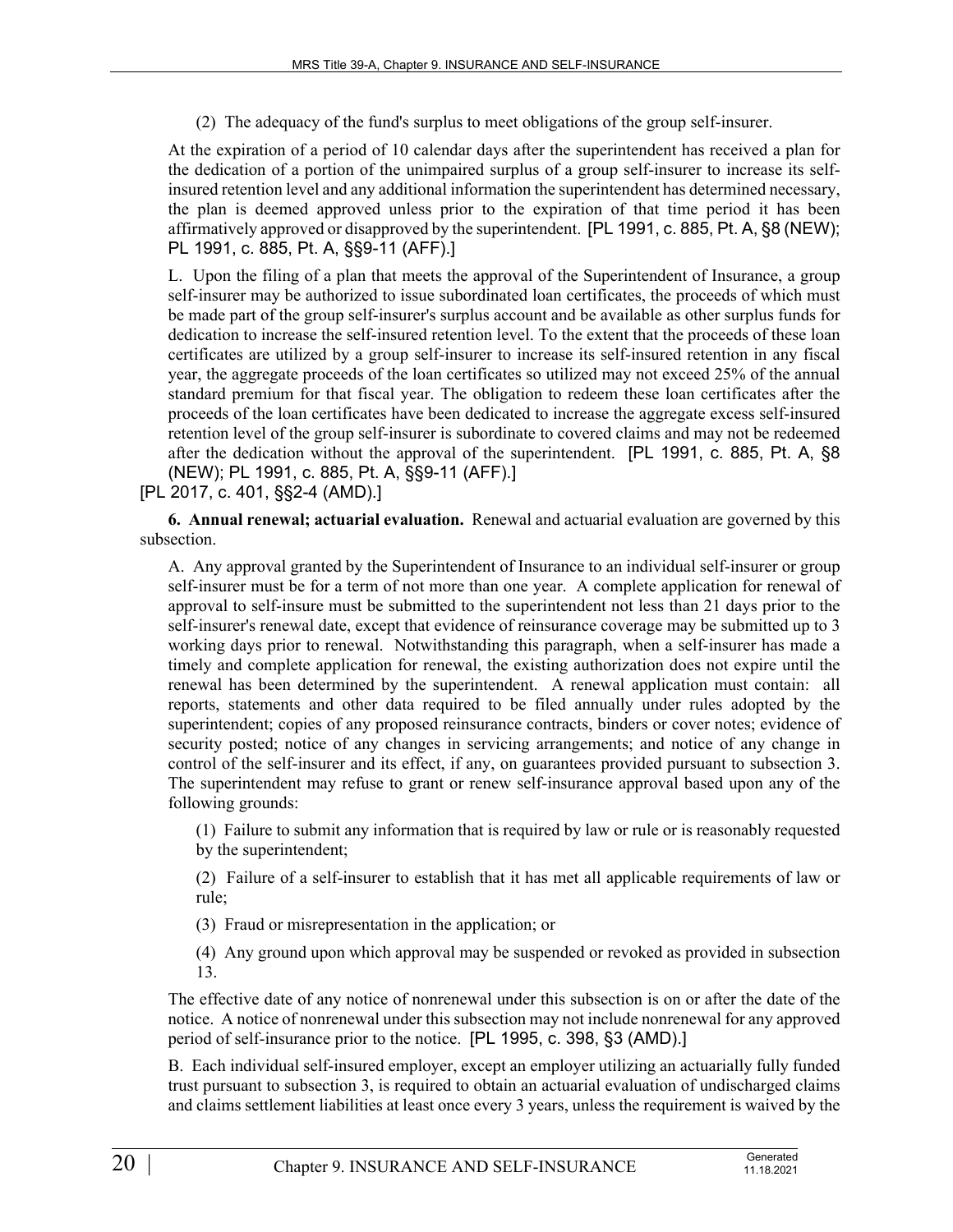superintendent. The superintendent may waive the triennial actuarial evaluation if the number of outstanding claims is not of sufficient volume to permit a credible actuarial analysis. This review and evaluation must be performed by a casualty actuary who is a member of the American Academy of Actuaries. Upon approval to self-insure, the Superintendent of Insurance shall indicate the deadline for that self-insurer to complete an actuarial review. In addition to this triennial review, the superintendent may require the reserves and liabilities of a self-insurer to be reviewed and evaluated as often as the superintendent determines necessary.

Any self-insurer that develops an imputed annual standard premium not exceeding \$50,000 and demonstrates that it has provided security for its workers' compensation exposures in an amount that is at least 135% of its case-based claims reserves, as evaluated annually, is excused from providing an actuarial evaluation in any year in which these conditions are satisfied. For the purposes of this subsection, "case-based claims reserves" means undischarged claims that have arisen during the period of self-insurance and of which the employer has had formal notice. This exception may not be construed to limit the superintendent's authority to require an actuarial evaluation when the superintendent determines one is necessary. [PL 1995, c. 594, §3 (AMD).]

C. Each individual self-insurer except a public employer shall demonstrate in its initial or renewal application that it has working capital adequate to its operating needs. [PL 1991, c. 885, Pt. A, §8 (NEW); PL 1991, c. 885, Pt. A, §§9-11 (AFF).]

D. When a self-insurer's reinsurance contract expires on a date other than the renewal date for its self-insurance approval, the self-insurer shall file evidence of any required reinsurance coverage no later than 3 working days before the date of expiration of its coverage. [PL 1991, c. 885, Pt. A, §8 (NEW); PL 1991, c. 885, Pt. A, §§9-11 (AFF).]

E. Each renewal application filed by an individual or group self-insurer that has secured its obligations in whole or part by maintaining a trust fund must include a certification that no political contributions have been made from the trust fund in violation of subsection 18. [PL 2003, c. 424, §1 (NEW).]

[PL 2003, c. 424, §1 (AMD).]

**7. Self-insurance.** "Self-insurance," as used in this section, means the system of securing compensation as provided in subsections 3 to 16. [PL 1993, c. 510, §2 (AMD).]

**8. Security deposit and reinsurance requirements for individual self-insurers.** The following

security deposit and reinsurance requirements apply to individual self-insurers.

A. Each individual self-insurer shall post a bond, security deposit or letter of credit in an amount that, except as otherwise provided in this paragraph, is no less than the loss and loss adjustment expense portion of the annual standard premium, as defined in section 404, subsection 4, paragraph E, for the prospective fiscal coverage period plus outstanding incurred liabilities minus recoveries from all reinsurance and subrogation reduced to net collections. Outstanding incurred liabilities for an individual self-insurer must be developed to ultimate from a current actuarial evaluation of undischarged claims and claims settlement liabilities performed by a casualty actuary who is a member of the American Academy of Actuaries or its successor organization, except that if a current actuarial evaluation is not available the outstanding incurred liabilities may be developed from current case reserves by applying the ratio of ultimate loss and claim settlement reserves to current loss and claim settlement reserves from the most recent actuarial evaluation.

(1) A self-insurer's minimum required security level may not be less than \$50,000.

(2) The minimum required security level for a self-insurer with consistently reported outstanding case reserves less than \$500,000 is 25% of the annual standard premium for the prospective fiscal coverage period, plus outstanding incurred liabilities, minus recoveries from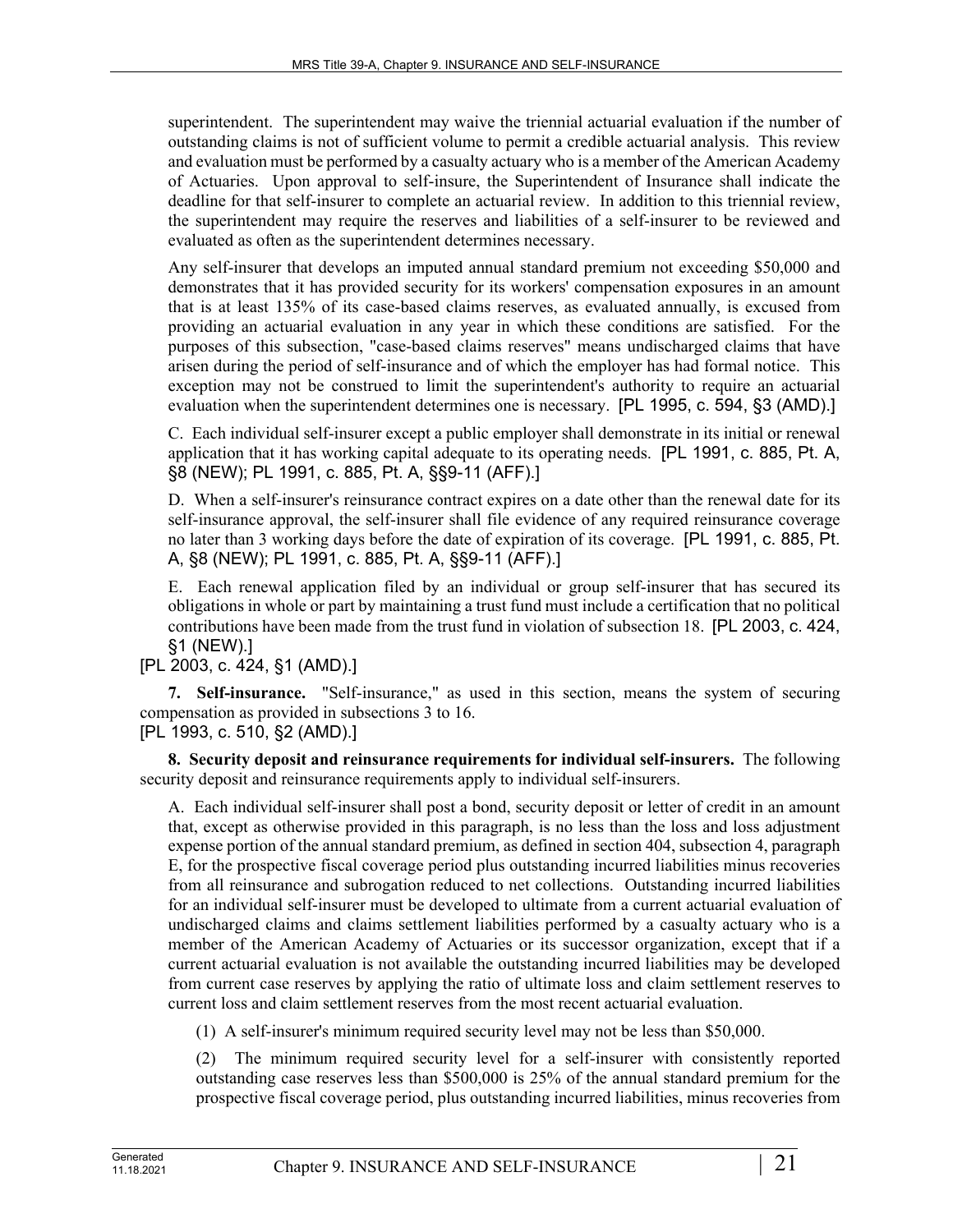all reinsurance and subrogation reduced to net collections. Outstanding incurred liabilities may be estimated by applying a development ratio of 2.5 to current case reserves.

(3) An individual self-insurer may reduce its minimum required security level by an amount not to exceed the self-insurer's demonstrated working capital, as determined by the Superintendent of Insurance on the basis of a current audited statement of financial condition, as long as:

(a) The self-insurer has a tangible net worth equal to or in excess of \$10,000,000;

(b) The self-insurer has had positive net earnings demonstrated by certified statements of financial condition audited by a certified public accountant for at least 3 of the 5 latest fiscal years, including one of the 2 most recent years, and its mean annual earnings for the 5 latest fiscal years are at least equal to the normal annual premium for the prospective fiscal coverage period, or it was eligible to make an alternative election, under Statement of Financial Accounting Standard No. 106, Employers' Accounting for Postretirement Benefits Other Than Pensions, that would have otherwise satisfied these earnings requirements;

(c) The reduction does not exceed \$10,000,000 and does not reduce the minimum required security level below \$100,000; and

(d) The self-insurer is not organized as a sole proprietorship, partnership or limited liability company, except that the superintendent may authorize a limited liability company to deduct demonstrated working capital from its minimum required security level by rules adopted under this section. Rules adopted pursuant to this section are routine technical rules pursuant to Title 5, chapter 375, subchapter II-A.

(3-A) An individual self-insurer that is a transmission and distribution utility as defined in Title 35–A, section 102, subsection 20–B with an investment grade credit rating may reduce its required security level by up to \$10,000,000, as long as:

(a) The self-insured transmission and distribution utility has a tangible net worth equal to or in excess of \$200,000,000;

(b) The self-insured transmission and distribution utility has had positive net earnings demonstrated by certified statements of financial condition audited by a certified public accountant for at least 3 of the 5 latest fiscal years, including one of the 2 most recent years, and its mean annual earnings for the 5 latest fiscal years are at least equal to the normal annual premium for the prospective fiscal coverage period, or it was eligible to make an alternative election, under Statement of Financial Accounting Standard No. 106, Employers' Accounting for Postretirement Benefits Other Than Pensions, that would have otherwise satisfied these earnings requirements;

(c) The self-insured transmission and distribution utility has credit facility equal to or in excess of twice its outstanding workers' compensation liabilities; and

(d) The reduction does not exceed \$10,000,000 and does not reduce the minimum required security level below \$100,000.

(4) With the superintendent's approval, affiliated individual self-insurers may post security on a consolidated basis.

Within 30 days after receiving notice from the superintendent, the self-insurer shall post the required bond, security deposit or letter of credit. This deadline may be extended by the superintendent for good cause, but may not exceed one year from the deadline for compliance as stated in the notice given to the self-insurer.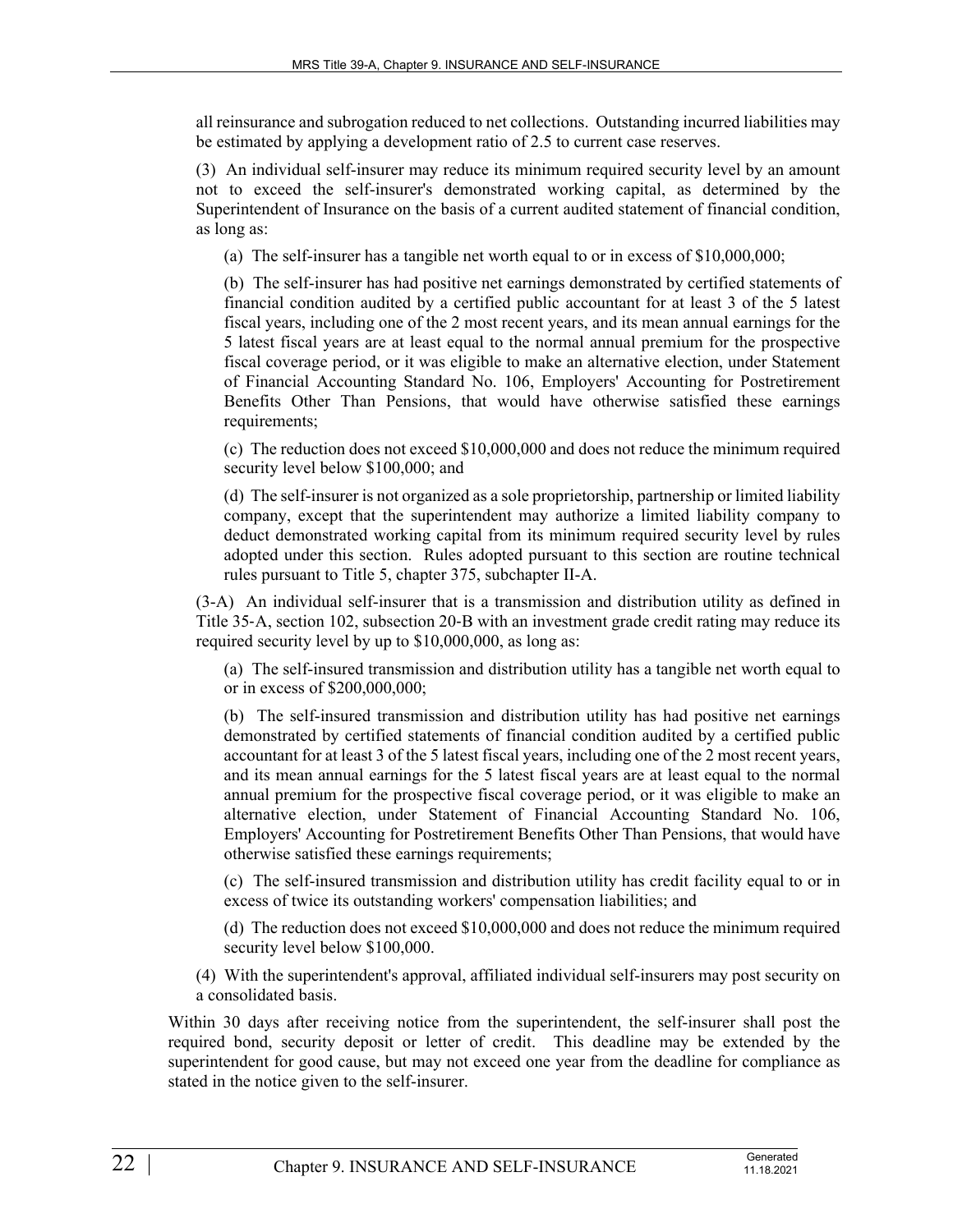A bond, security deposit or letter of credit in excess of the amount prescribed by this subsection may be required if the superintendent determines that the self-insurer has experienced a deterioration in financial condition that adversely affects the self-insurer's ability to pay expected losses.

A judgment creditor other than a claimant for benefits under this Act does not have a right to levy upon the self-insurer's assets held in deposit pursuant to this paragraph. [PL 2003, c. 38, §1 (AMD).]

B. All individual self-insurers shall maintain specific reinsurance unless the Superintendent of Insurance, in the superintendent's discretion, waives such a requirement. Specific reinsurance must generally have a limit of at least \$2,000,000. Higher limits may be required for those businesses with a high risk of multiple injury from a single occurrence. The retention underlying specific reinsurance policies must be the lowest retention generally available for businesses of similar size and exposure, but may, at the superintendent's discretion, be established at higher levels consistent with the employer's claims experience and financial condition.

All individual self-insurers shall maintain aggregate reinsurance unless the superintendent, in the superintendent's discretion, waives this requirement. [PL 1991, c. 885, Pt. A, §8 (NEW); PL 1991, c. 885, Pt. A, §§9-11 (AFF).]

C. The Superintendent of Insurance may adopt rules establishing specific requirements applicable to security deposits and reinsurance, including, but not limited to, provisions governing standards for waiver of reinsurance, use of trusts in lieu of security deposits and release or application of deposit funds. [PL 1991, c. 885, Pt. A, §8 (NEW); PL 1991, c. 885, Pt. A, §§9-11 (AFF).] [PL 2003, c. 38, §1 (AMD).]

**9. Acceptable deposit funds or investments for trust funds.** The following requirements apply to assets deposited or held in trust as security for an individual or group self-insurer under this section.

A. In addition to cash, the deposit funds or permissible investments for trust funds acceptable to the Superintendent of Insurance as a security deposit are:

(1) Bonds, notes and bills that are issued by and are the direct obligation of the United States Treasury;

(2) Bonds issued or guaranteed by United States government agencies;

(3) Commercial paper rated as "P-1" by Moody's Investors Service, Inc. or "A-1" or better by Standard and Poor's Corporation or the rating equivalent of either by any other nationally recognized statistical rating agency;

(4) Money market funds rated "AAm" or "AAm-G" or better by Standard and Poor's Corporation or the rating equivalent of any other nationally recognized statistical rating agency;

(5) Certificates of deposit issued by a duly chartered commercial bank or thrift institution in the State protected by the Federal Deposit Insurance Corporation if the bank or institution possesses assets of at least \$100,000,000 and maintains a Tier 1 capital ratio equal to or greater than  $6\%$ :

(6) Bonds that are issued by corporations or municipalities and that are rated "A2" or better by Moody's Investors Service, Inc. or "A" or better by Standard and Poor's Corporation or the rating equivalent of either by any other nationally recognized statistical rating agency; and

(7) Other investments specifically approved by the superintendent. [PL 2015, c. 59, §1 (NEW).]

B. Investments must be diversified in a prudent manner to ensure that funds are maintained at a sufficient level to discharge workers' compensation obligations incurred by the employer pursuant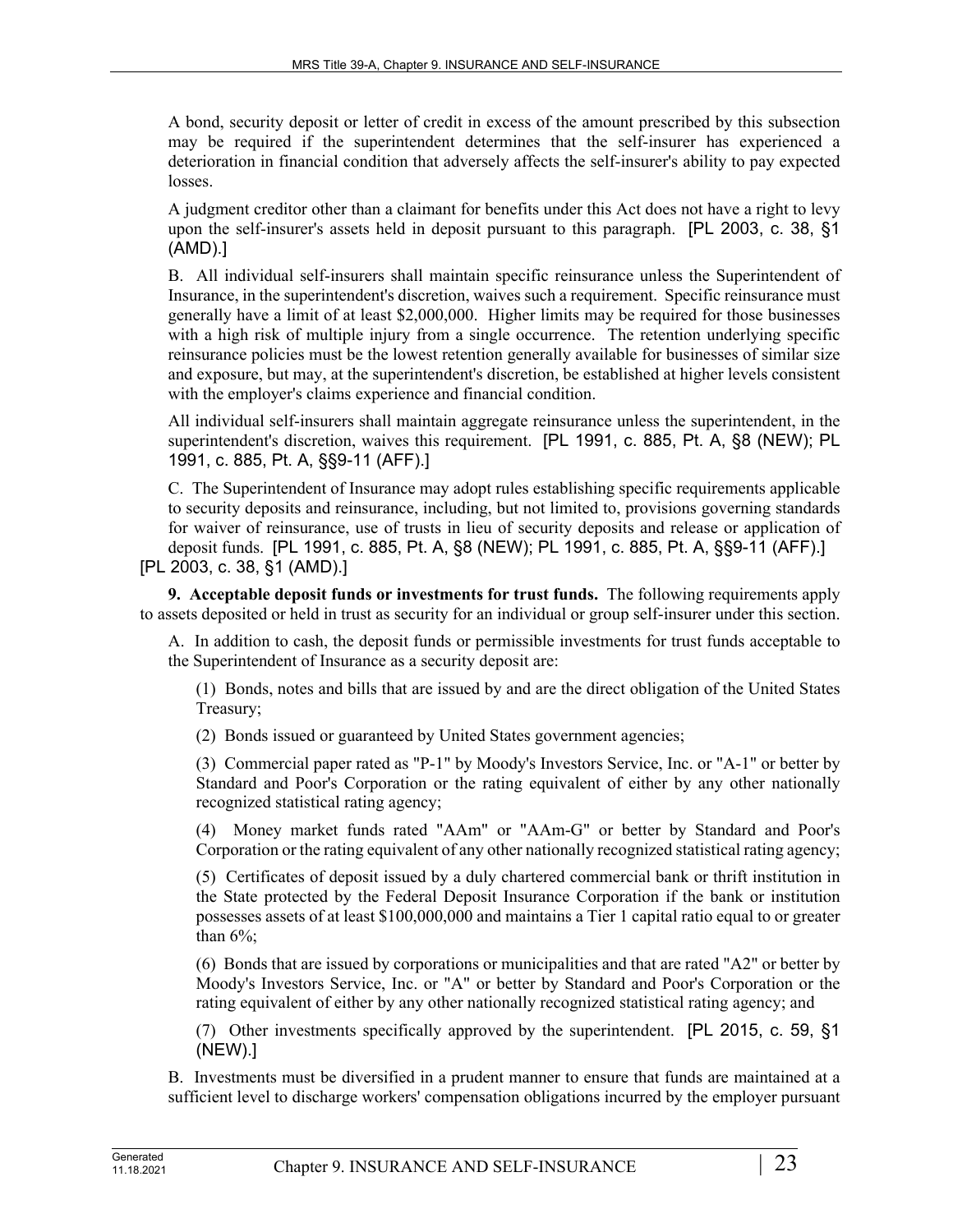to this Title as those obligations become due and payable. At least 30% of the portfolio, as measured at market value, must consist of cash, direct obligations of the United States Treasury, commercial paper, money market funds or certificates of deposit. No more than 40% of the portfolio, as measured at market value, may be invested in bonds issued or generated by United States government agencies, with no more than 10% of the portfolio invested in a single issuer. No more than 50% of the portfolio, as measured at market value, may be invested in corporate or municipal bonds, with no more than 5% of the portfolio invested in a single issuer. No more than 25% of the corporate bond portion of the portfolio, as measured at market value, may be invested in a single industry, as defined by the North American Industry Classification System of the United States Department of Commerce, United States Census Bureau. [PL 2015, c. 59, §1 (NEW).]

C. If the portfolio no longer meets the requirements of this subsection as a result of a rating downgrade or a change in financial condition or market value, the value may not be considered in determining whether a deposit or trust has surplus available for distribution, and the superintendent has discretion to discount or disallow the value of the investment for purposes of determining whether additional security is required. In the case of a portfolio that no longer meets the diversification requirements of paragraph B, the self-insurer may designate the specific assets to be disallowed, as long as the remaining assets meet the requirements of paragraph B. [PL 2015, c. 59, §1 (NEW).]

# [PL 2015, c. 59, §1 (RPR).]

**10. Form of reinsurance contracts.** All reinsurance contracts issued or renewed after the effective date of this subsection must be issued by companies that meet the requirements of subsection 11 and must name the Maine Self-Insurance Guarantee Association as an additional insured. These reinsurance contracts must recognize the Maine Self-Insurance Guarantee Association's rights of recovery, within the terms of coverage provided by the contract, for payments made by the association to or on behalf of claimants regarding covered claims and for claims in the course of settlement, the value of which when reduced to payments will create an obligation on the part of the reinsurance carrier to reimburse the association to the extent of funds disbursed by the association to discharge covered claims. The requirements of this subsection apply to any reinsurance contract issued to any individual or group self-insurer as part of a self-insurance program approved for use within this State and are in addition to any other requirement applicable to reinsurance contracts imposed by law or rule.

Reinsurance contracts must further specify that the reinsurance carrier and the Maine Self-Insurance Guarantee Association may enter into agreements on the terms of settlement and distribution of benefits accruing to claimants within the limits of the authority of the parties to make settlements with respect to any coverage year.

To the extent that the Maine Self-Insurance Guarantee Association succeeds to a recovery of benefits from any reinsurance carrier on behalf of claimants, those benefits must be timely disbursed by the association to or on behalf of claimants as they become due and payable pursuant to this Act. Funds recovered under reinsurance contracts on behalf of claimants must be applied consistent with the terms of coverage under the contract to loss, loss adjustment expense and attorneys' fees that are payable under this Act.

### [PL 2017, c. 401, §5 (AMD).]

**11. Qualifications for reinsurance carriers.** A workers' compensation contract or policy issued after the effective date of this section may not be recognized by the Superintendent of Insurance in considering the ability of an individual or group self-insurer to fulfill its financial obligations under this Act, unless the contract or policy is issued by an admitted insurance company or a reinsurance company that meets on a continuous basis the requirements of Title 24‑A, chapter 9, subchapter III and the reinsurance company has been approved by the superintendent to issue in this State contracts of primary workers' compensation reinsurance, or by Lloyd's of London, a syndicate of unincorporated alien insurers that has established and maintains United States trust funds consistent with the requirements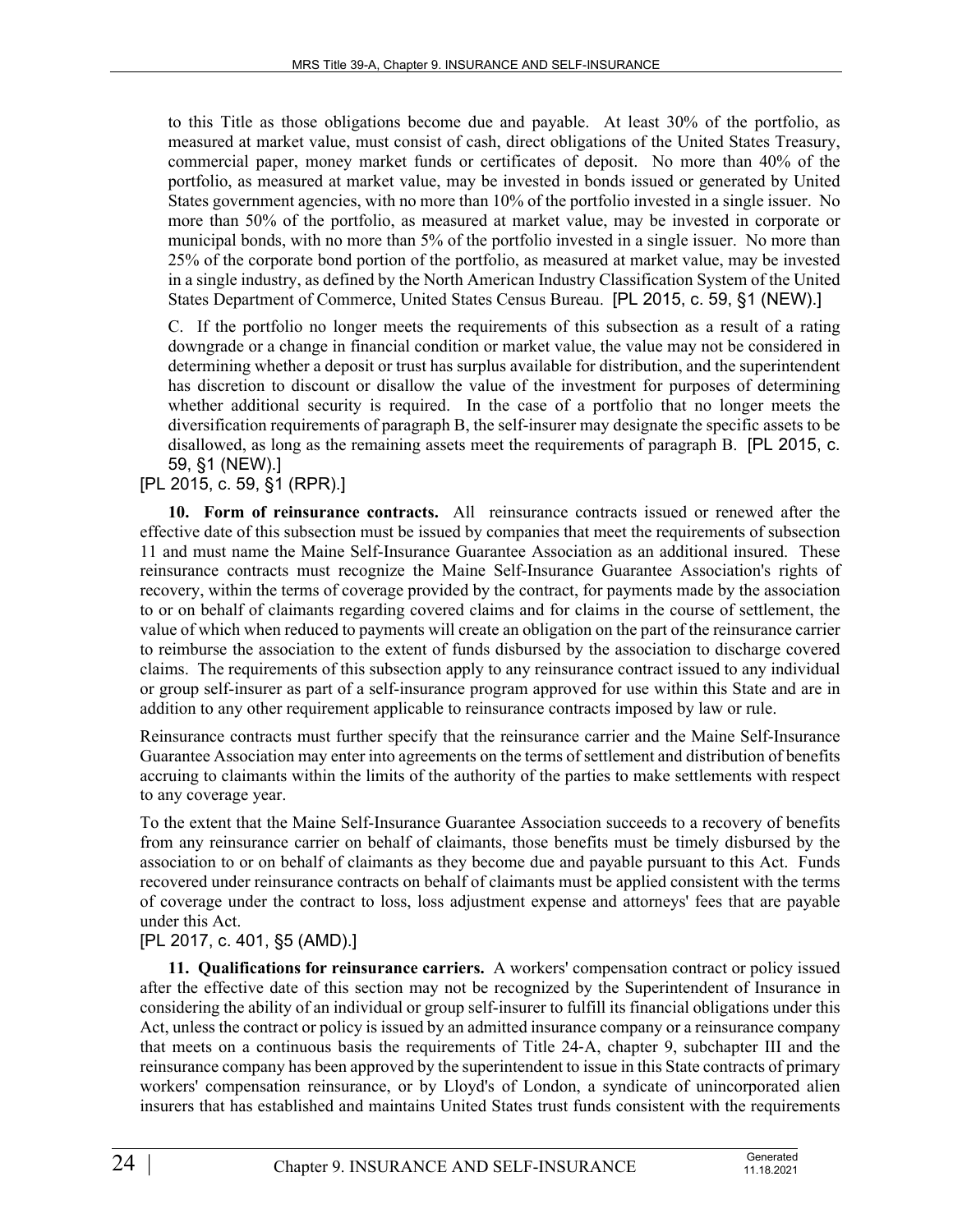of Title 24‑A, chapter 9, subchapter III. Each contract of primary workers' compensation reinsurance that is proposed for use in this State must be filed for approval in the manner set out in Title 24‑A, section 2412. Insofar as is practicable, a contract so approved may be modified with less than 30 days advance filing notice if the superintendent determines the modifications suggested are not contrary to provisions of Title 24‑A, section 2412, this Title or Bureau of Insurance Rule Chapter 250 and are necessary to effect required reinsurance coverage to authorize the self-insurer to operate a plan of workers' compensation self-insurance.

[PL 1991, c. 885, Pt. A, §8 (NEW); PL 1991, c. 885, Pt. A, §§9-11 (AFF).]

**12. Qualifications for claims personnel.** Persons who investigate, settle or negotiate the settlement of claims on behalf of self-insurers or employees of self-insurers are required to be licensed as insurance adjusters pursuant to Title 24‑A, chapter 16. [PL 1997, c. 457, §54 (AMD).]

**13. Revocation or termination of self-insurance privilege.** The following may constitute grounds for denial of the right of any individual or group to continue the option of self-insurance:

A. Failure to comply with rules adopted by the Superintendent of Insurance or any provisions of this Act within 14 days of notice of such failure or such other time as may be established by order of the superintendent; [PL 1991, c. 885, Pt. A, §8 (NEW); PL 1991, c. 885, Pt. A, §§9-11 (AFF).]

B. Failure to comply with any lawful order of the Superintendent of Insurance; [PL 1991, c. 885, Pt. A, §8 (NEW); PL 1991, c. 885, Pt. A, §§9-11 (AFF).]

C. Repeated failure to comply with rules of the Superintendent of Insurance or any provisions of this Act; [PL 1991, c. 885, Pt. A, §8 (NEW); PL 1991, c. 885, Pt. A, §§9-11 (AFF).]

D. Committing an unfair or deceptive act or practice as defined in Title 24‑A, sections 2151 to 2167; [PL 1991, c. 885, Pt. A, §8 (NEW); PL 1991, c. 885, Pt. A, §§9-11 (AFF).]

E. Deterioration of financial condition adversely affecting the self-insurer's ability to pay expected losses; or [PL 1991, c. 885, Pt. A, §8 (NEW); PL 1991, c. 885, Pt. A, §§9-11 (AFF).]

F. Failure to pay any lawful assessment of the Maine Self-Insurance Guarantee Association. [PL 1991, c. 885, Pt. A, §8 (NEW); PL 1991, c. 885, Pt. A, §§9-11 (AFF).]

Notwithstanding Title 5, section 10051, the superintendent is expressly granted the authority to revoke or suspend the right of an individual or group to continue the option to self-insure after a hearing held on not less than 7 days' notice in accordance with Title 5, chapter 375, subchapter IV and Title 24‑A, chapter 3.

[PL 1991, c. 885, Pt. A, §8 (NEW); PL 1991, c. 885, Pt. A, §§9-11 (AFF).]

**14. Reportable events; termination of self-insurance authority; application for continuing self-insurance authority and nonrenewal or revocation order.** A self-insurer must report the occurrence of events as required by this subsection. An employer may elect to voluntarily terminate its authority to self-insure at any time or may make application for continuing authority to self-insure subject to the requirements of this subsection and any rules adopted by the Superintendent of Insurance. The superintendent may make a determination that an employer's authority to self-insure has terminated in accordance with this subsection and any rules adopted by the superintendent or may grant approval of an application for continuing self-insurance authority. For the purposes of this subsection, "employer" includes a successor employer assuming all workers' compensation liabilities of an approved self-insured employer as a result of the occurrence of one of the events in paragraph A.

A. In order for the superintendent to make a determination as to whether the occurrence of an event results in a termination of an individual employer's self-insured plan or results in a need for modification of the terms and conditions of the plan, an approved self-insurer must report any of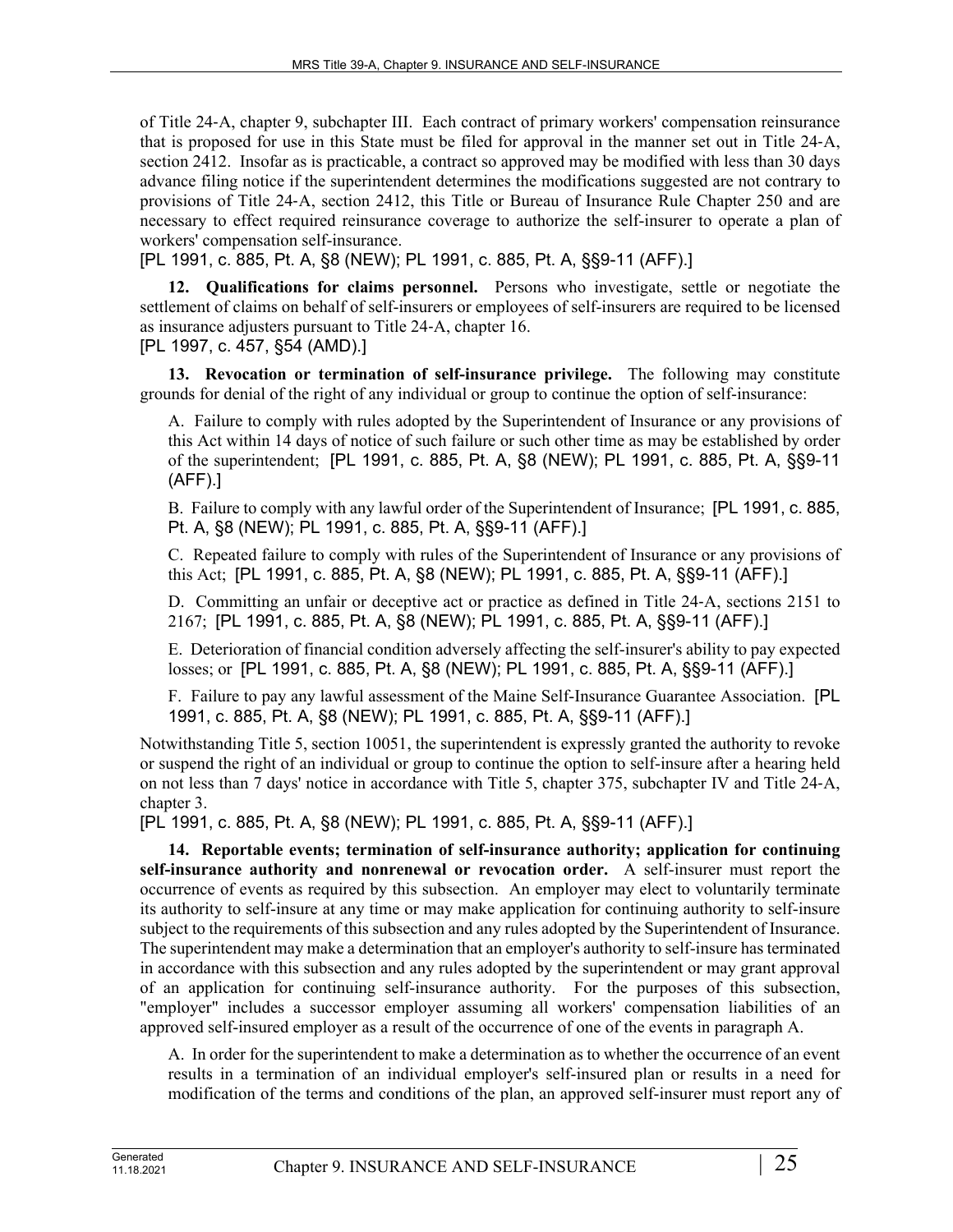the following events to the superintendent at least 45 days in advance of the event's occurrence, if known, or no later than 10 days after the event's occurrence, if not known in advance:

- (1) The sale of 20% or more of the common stock or net assets of the self-insurer;
- (2) A division of the business;
- (3) A spin-off of the business;
- (4) A leveraged buyout of the business;
- (5) A reorganization of the business;
- (6) A change in business form;
- (7) An acquisition by or merger of the business with another entity;
- (8) A change in a partnership agreement;
- (9) A change in the membership or managers of a limited liability company;
- (10) Dissolution of a partnership or a limited liability company;
- (11) Cessation of business in the State; or

(12) Any other event affecting the ownership of the business or the structure of the business as identified in rules adopted by the superintendent.

Notwithstanding any other provision of this paragraph, an employer that elects to apply to continue to self-insure under paragraph C must notify the superintendent 45 days in advance of the event's occurrence and must file an application for continuing authority to self-insure with the superintendent 30 days in advance of the event's occurrence. At the discretion of the superintendent and if good cause is shown, an employer may submit an application to continue to self-insure less than 30 days in advance of the event's occurrence. [PL 1995, c. 594, §6 (NEW).]

B. If a self-insured employer elects to terminate its self-insurance program, or a portion of its program, it must submit written notice and a written termination plan to the superintendent at least 30 days in advance of the proposed termination date. In the event that a self-insurer elects to terminate its approval in this State without filing a plan acceptable to the superintendent, the superintendent shall issue an order prescribing the terms and conditions of the termination. The termination plan must specify, but is not limited to, procedures for claims handling, reservation of assets or other security acceptable to the superintendent to be maintained in the State to discharge claims liabilities and other obligations under this Act and a description of how ultimate reserves were determined. The termination plan must contain a written agreement that the self-insurer continues to be subject to informational filings respecting changes in ownership, financial condition, and actuarial evaluation of claims, claims expense reserves and loss transfers when determined necessary by the superintendent to ensure that claims are adequately secured. The plan must also comply with the terms and conditions prescribed by rule by the superintendent. To protect the interests of claimants, the superintendent may require a further deposit to be held in trust by the Treasurer of State or may require full funding of workers' compensation liabilities. [PL 1995, c. 594, §6 (NEW).]

C. If the self-insured employer and any successor employer elect to continue to self-insure after the occurrence of an event in paragraph A, the employer and any successor employer must file notice of intent to continue to self-insure with an application for continuing authority to self-insure. In order to qualify to file for continuing self-insurance authority, any successor employer must assume 100% of the liabilities of the predecessor self-insured employer and must show that the business in the State remains substantially the same.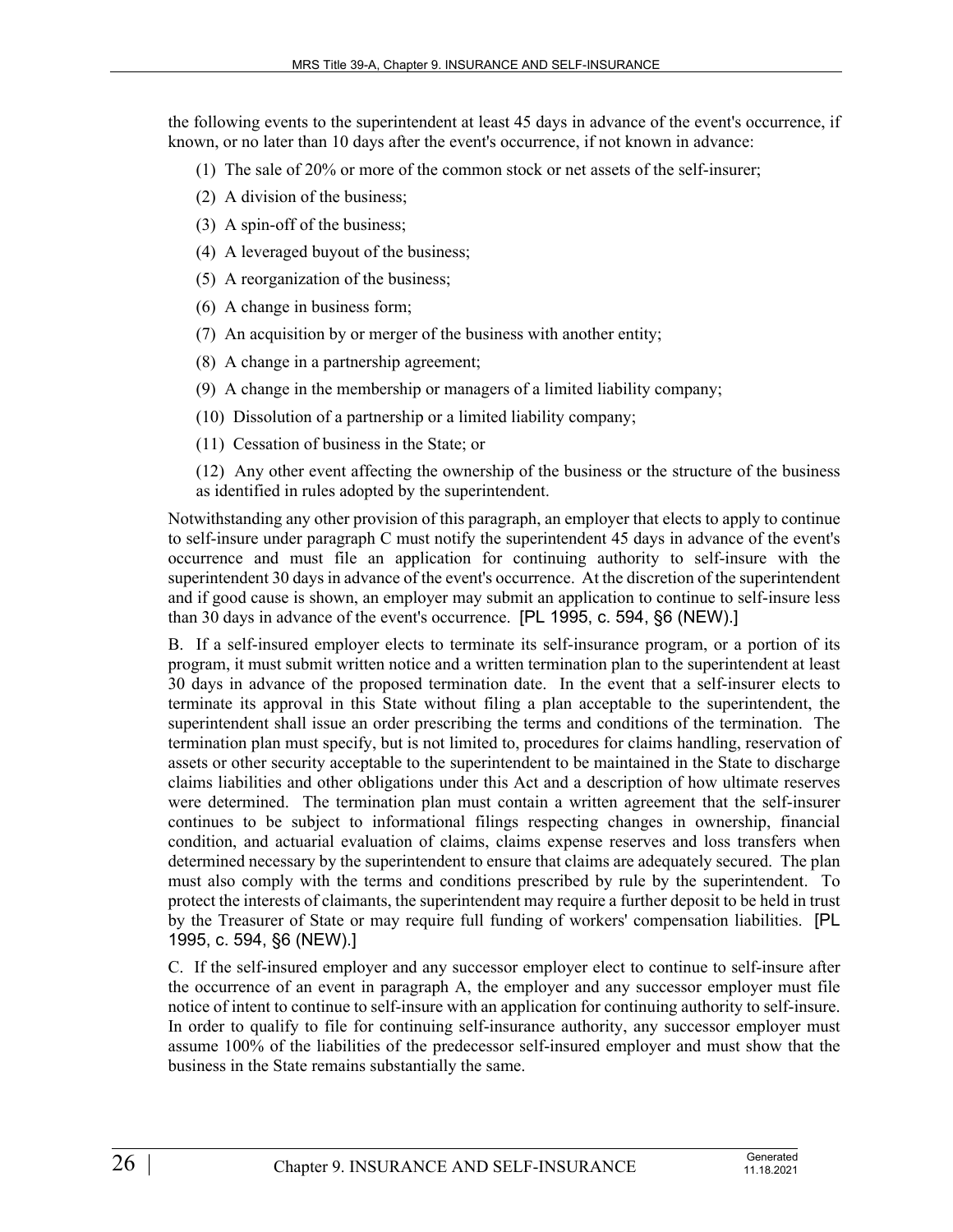(1) The notice of intent and application to continue to self-insure must be received by the superintendent 30 days prior to the event's occurrence. The application must be made on a form approved by the superintendent and include the application fee required in Title 24‑A, section 601. Within 7 days of receipt by the superintendent of the application to continue to self-insure, the employer and any successor employer must provide all information requested by the superintendent to allow the superintendent to make a determination under this section.

(2) While the application is pending, the superintendent may request any other information from the applicant determined by the superintendent to be necessary for review of the application. The applicant must promptly provide any additional information upon request in the most expeditious manner.

(3) While the application is pending and during the 30-day period following a denial of an application for continuing self-insurance authority, the employer and any successor employer must maintain the security and reinsurance as required by the employer's certificate of authority, must continue to comply with all other provisions of the employer's certificate of authority and must provide any additional security determined by the superintendent to be necessary under the circumstances. During the application period, the self-insurance authority of the employer continues, consistent with the terms and conditions of the employer's certificate of authority.

(4) Failure to provide the information when requested or failure to comply with the terms and conditions of the employer's certificate of authority or with any additional conditions prescribed by the superintendent will result in automatic termination of the employer's authority to self-insure and the issuance of an order by the superintendent that prescribes the terms and conditions of a termination plan. [PL 1995, c. 594, §6 (NEW).]

D. The superintendent shall notify the employer in writing within 30 days of receipt of all requested information whether the employer's application for continuing self-insurance authority is approved or denied. The superintendent's notice must specify the reasons for the denial or must specify the terms and conditions for continuing self-insurance authority as prescribed by this section and any rules adopted by the superintendent.

(1) In making a determination, the superintendent must consider, among other things, whether the successor employer has assumed 100% of the workers' compensation liabilities of the employer, whether the successor employer qualifies for self-insurance authority pursuant to subsection 3 and whether the successor employer maintains substantially the same business operations as the predecessor self-insured employer. The superintendent may also consider, among other things, whether the successor employer employs a substantially greater number of employees than did the predecessor employer. For purposes of this subparagraph, the successor employer has assumed 100% of the workers' compensation liabilities of the employer if the successor employer is unconditionally liable for payment of all benefits that are the obligations of the self-insured employer, regardless of date of injury and notwithstanding agreements for reimbursement from reinsurers or other entities agreeing to reimburse the successor employer for payments associated with self-insurance obligations.

(2) If the superintendent denies the application, the effective date of the termination is 30 days from the date of the superintendent's notice. The self-insurer may request a hearing on this decision within 30 days from the date of the notice. Upon a request for hearing, there is no automatic stay of the superintendent's decision, but the effective date of termination may be stayed by order of the superintendent. Prior to the effective date of the termination, the employer must file a termination plan consistent with paragraph B. After denial of an application, a successor employer may apply for authority to self-insure its workers' compensation obligations pursuant to this section. [PL 1995, c. 594, §6 (NEW).]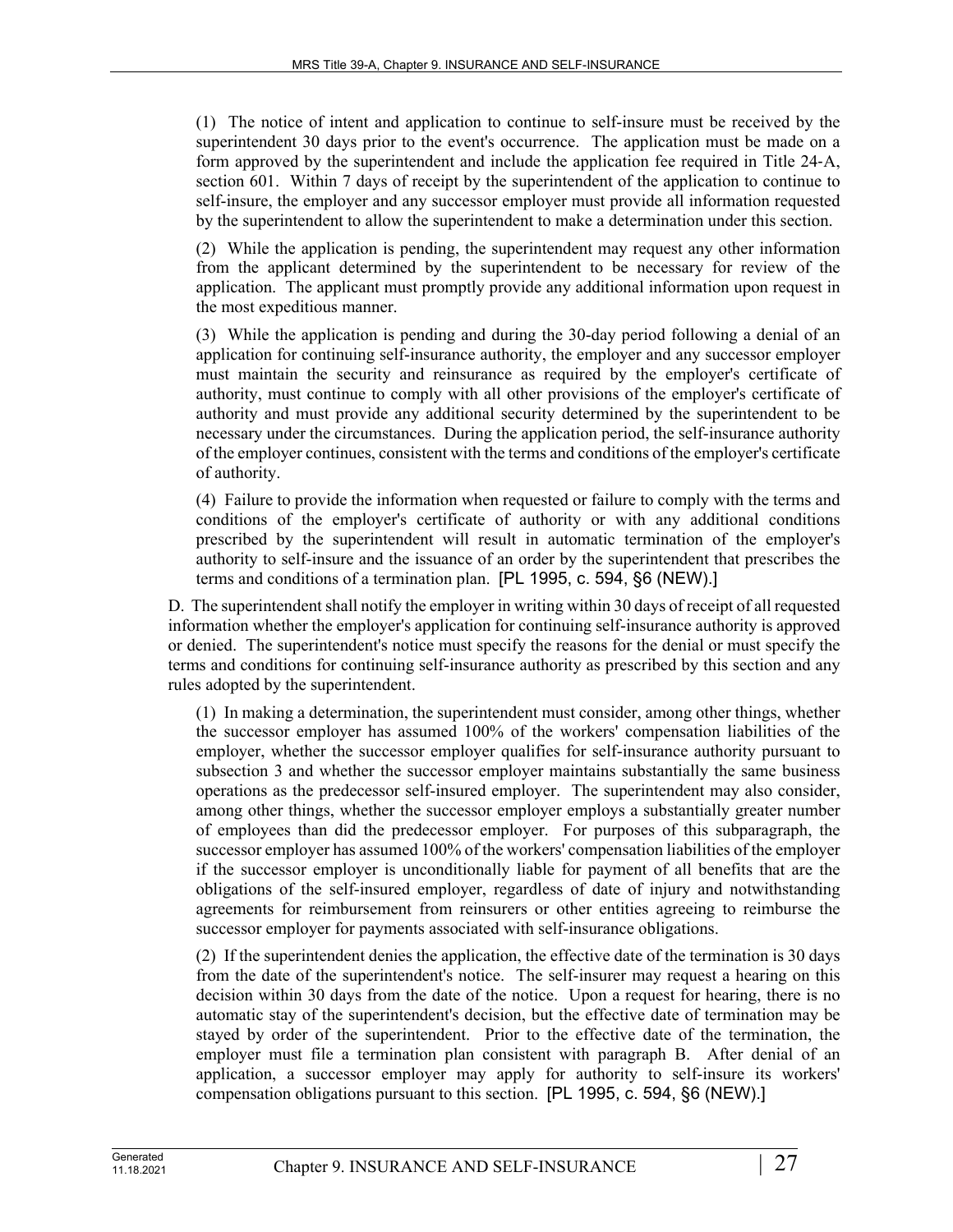E. If at any time the superintendent determines that a self-insurer has failed to notify the superintendent of the occurrence of any of the events identified in paragraph A, the self-insurer may be subject to penalties pursuant to Title 24‑A, section 12‑A, if it is determined that the occurrence of the event had a substantial impact on the financial condition of the self-insured employer. As soon as the superintendent notifies the self-insurer that the superintendent has determined that the self-insurer failed to notify the superintendent of the occurrence of any of these events, the self-insurer must comply with this subsection. [PL 1995, c. 594, §6 (NEW).]

F. If a self-insurer's approval is revoked or not renewed pursuant to subsection 6 or 13, the superintendent must issue an order that prescribes terms and conditions related to the termination of the plan. The terms of the order must conform to, but need not be limited to, the requirements of paragraph B. [PL 1995, c. 594, §6 (NEW).]

G. Any order issued pursuant to this subsection, including an order directing a self-insurer to produce relevant information, may be enforced as provided by Title 24‑A, section 214. [PL 1995, c. 594, §6 (NEW).]

H. A self-insurer approved by the superintendent to continue self-insurance authority under paragraph D is not subject to assessments as a new member of the Maine Self-Insurance Guarantee Association. The self-insurer is subject to applicable annual assessments or postinsolvency assessments levied by the Maine Self-Insurance Guarantee Association. [PL 1995, c. 594, §6 (NEW).]

H-1. A member of a group self-insurer and a successor employer of a member of a group selfinsurer may apply for continuing membership in the group self-insurer, subject to the approval of the Superintendent of Insurance and the group self-insurer, in accordance with procedures established by the group self-insurer. The procedures established by the group self-insurer must include requirements the superintendent determines are substantially similar to the relevant provisions of paragraphs C and D. As long as the successor employer remains a member in good standing and has fully assumed the former member's obligations, the former member may not be treated as a departing member for purposes of enhanced security requirements under subsection 3, paragraph C, subparagraph (2). [PL 2017, c. 401, §6 (NEW).]

I. Rules adopted pursuant to this subsection are routine technical rules as defined in Title 5, chapter 375, subchapter II‑A. [PL 1995, c. 594, §6 (NEW).]

[PL 2017, c. 401, §6 (AMD).]

**15. Confidentiality of information.** All written, printed or graphic matter or any mechanical or electronic data compilation from which information can be obtained, directly or after translation into a form susceptible of visual or aural comprehension, all information contained in the minutes of trustee meetings and all information relating to individual compensation cases, that a self-insurer is required to file with or make available to the superintendent under this section, section 404 or rules adopted pursuant to it are confidential and are not public records.

The confidential nature of this information does not limit or affect its use by the superintendent in administering this Act, including, but not limited to, communications with the service agent, the Workers' Compensation Board or the Maine Self-Insurance Guarantee Association. [PL 1993, c. 349, §73 (AMD).]

**16. Registration of self-insurers.** Registration of self-insurers is governed as follows.

A. All employers claiming the status of self-insurer as defined by this Title shall apply for registration with the Bureau of Insurance on forms prescribed by the Superintendent of Insurance. The application must contain a statement identifying the employer as a self-insurer, which includes the legal organization and name of each self-insuring employer. The superintendent may require the submission of any further information the superintendent deems necessary in order to determine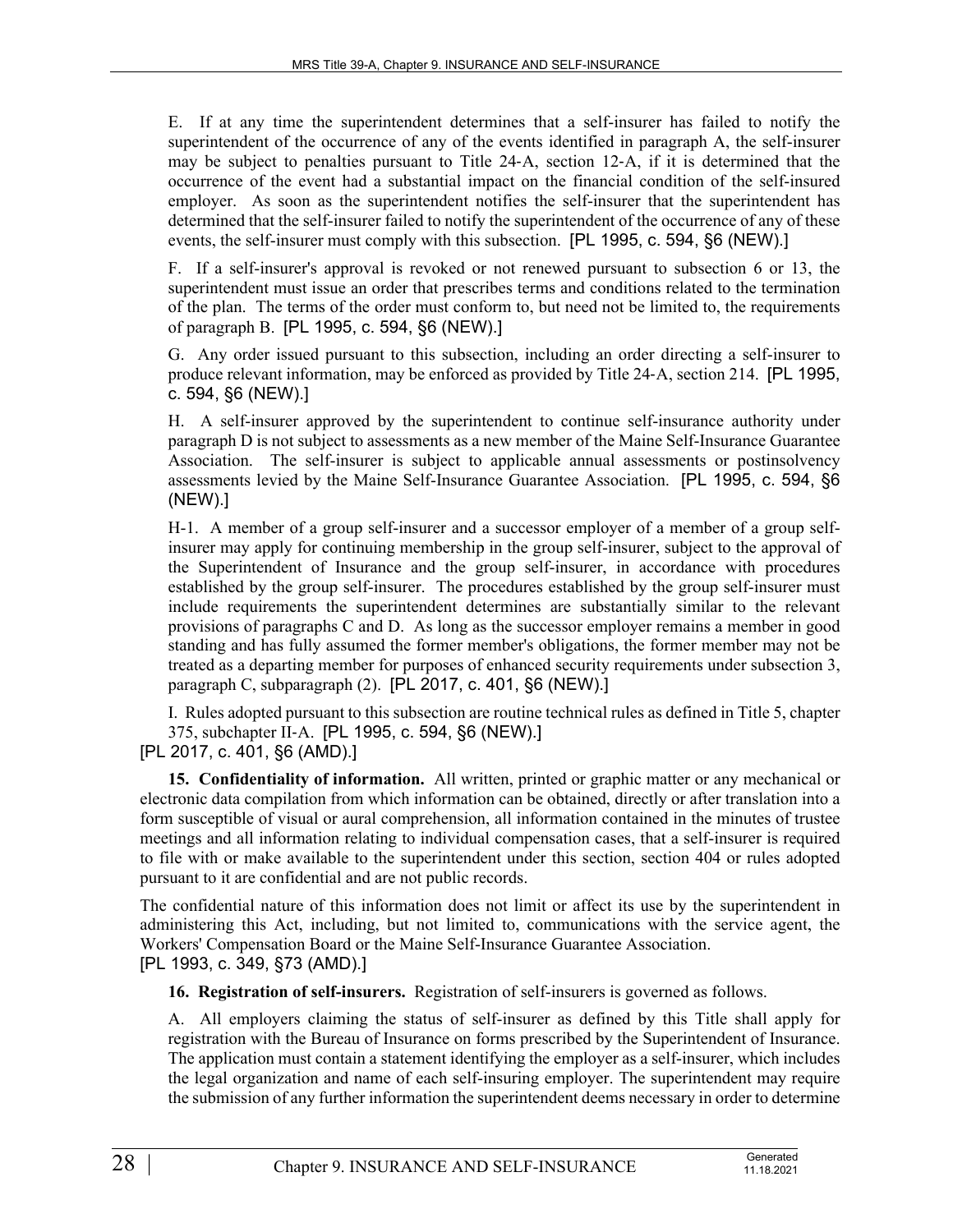whether a self-insurer has been approved pursuant to this section. If an employer is unable to establish that it has been approved to act as a self-insurer, the superintendent shall deny the application for registration. Upon denial of registration, an employer may make application for approval to act as a self-insurer in accordance with all requirements of this Act and the rules adopted pursuant to this Act. [PL 1991, c. 885, Pt. A, §8 (NEW); PL 1991, c. 885, Pt. A, §§9-11 (AFF).]

B. On January 1st of each year, the Superintendent of Insurance shall promulgate an official list of self-insurers that are approved and registered as of that date and the list of self-insurers must be forwarded to the Maine Self-Insurance Guarantee Association. The superintendent shall add to the list at any time during the year the name or names of any self-insurer or self-insurers the superintendent has approved and registered subsequent to the promulgation of the list and shall similarly delete the name or names of any self-insurer or self-insurers whose authority to self-insure has been terminated. Additions to or deletions from the official list of self-insurers must be forwarded to the Maine Self-Insurance Guarantee Association when made. Failure to become registered pursuant to this subsection terminates an employer's authority to self-insure under this Act. [PL 1991, c. 885, Pt. A, §8 (NEW); PL 1991, c. 885, Pt. A, §§9-11 (AFF).] [PL 1991, c. 885, Pt. A, §8 (NEW); PL 1991, c. 885, Pt. A, §§9-11 (AFF).]

**17. Report required.** In order to comply with Title 26, section 61, subsection 1‑A, on or before March 1st of each year, every individual workers' compensation self-insurer and workers' compensation group self-insurer shall file a report with the superintendent showing the amount of total actual paid workers' compensation losses and the total actual paid workers' compensation medical payments for the previous calendar year.

[PL 1997, c. 126, §9 (NEW).]

**18. Prohibition against using funds for political contributions.** Once deposited into a trust fund created to comply with the requirements of this section, funds and assets may not be withdrawn for the purpose of making a contribution to a political candidate or political action committee required to file a report under Title 21-A, chapter 13, subchapter 2 or 4.

[PL 2003, c. 424, §2 (NEW).]

#### SECTION HISTORY

PL 1991, c. 885, §A8 (NEW). PL 1991, c. 885, §§A9-11 (AFF). RR 1993, c. 1, §141 (COR). PL 1993, c. 349, §73 (AMD). PL 1993, c. 491, §1 (AMD). PL 1993, c. 510, §§1,2 (AMD). PL 1995, c. 36, §1 (AMD). PL 1995, c. 150, §1 (AMD). PL 1995, c. 277, §1 (AMD). PL 1995, c. 398, §§2-4 (AMD). PL 1995, c. 560, §G27 (AMD). PL 1995, c. 594, §§2-6 (AMD). PL 1995, c. 619, §7 (AMD). PL 1997, c. 126, §§7-9 (AMD). PL 1997, c. 457, §54 (AMD). PL 1999, c. 113, §30 (AMD). PL 1999, c. 790, §A53 (AMD). PL 2001, c. 44, §14 (AFF). PL 2001, c. 48, §§1,11 (AMD). PL 2001, c. 48, §§2,14 (AFF). PL 2001, c. 224, §1 (AMD). PL 2003, c. 38, §1 (AMD). PL 2003, c. 315, §§1,2 (AMD). PL 2003, c. 424, §§1,2 (AMD). PL 2003, c. 671, §§A11,12 (AMD). PL 2005, c. 98, §§1,2 (AMD). PL 2007, c. 75, §1 (AMD). PL 2009, c. 232, §2 (AMD). PL 2011, c. 98, §1 (AMD). PL 2011, c. 180, §§1, 2 (AMD). PL 2013, c. 172, §§1, 2 (AMD). PL 2015, c. 59, §1 (AMD). PL 2017, c. 401, §§1-6 (AMD).

### **§404. Maine Self-Insurance Guarantee Association**

**1. Created; purpose.** There is created the Maine Self-Insurance Guarantee Association, a nonprofit unincorporated legal entity referred to in this section as the "association," to provide mechanisms for the payment of covered claims under self-insurance coverage, to avoid excessive delay in payment, to avoid financial loss to claimants because of the insolvency of a self-insurer and to assist, when called upon to do so by the Superintendent of Insurance, in the detection of self-insurer insolvencies. It is declared that the Maine Self-Insurance Guarantee Association is an instrumentality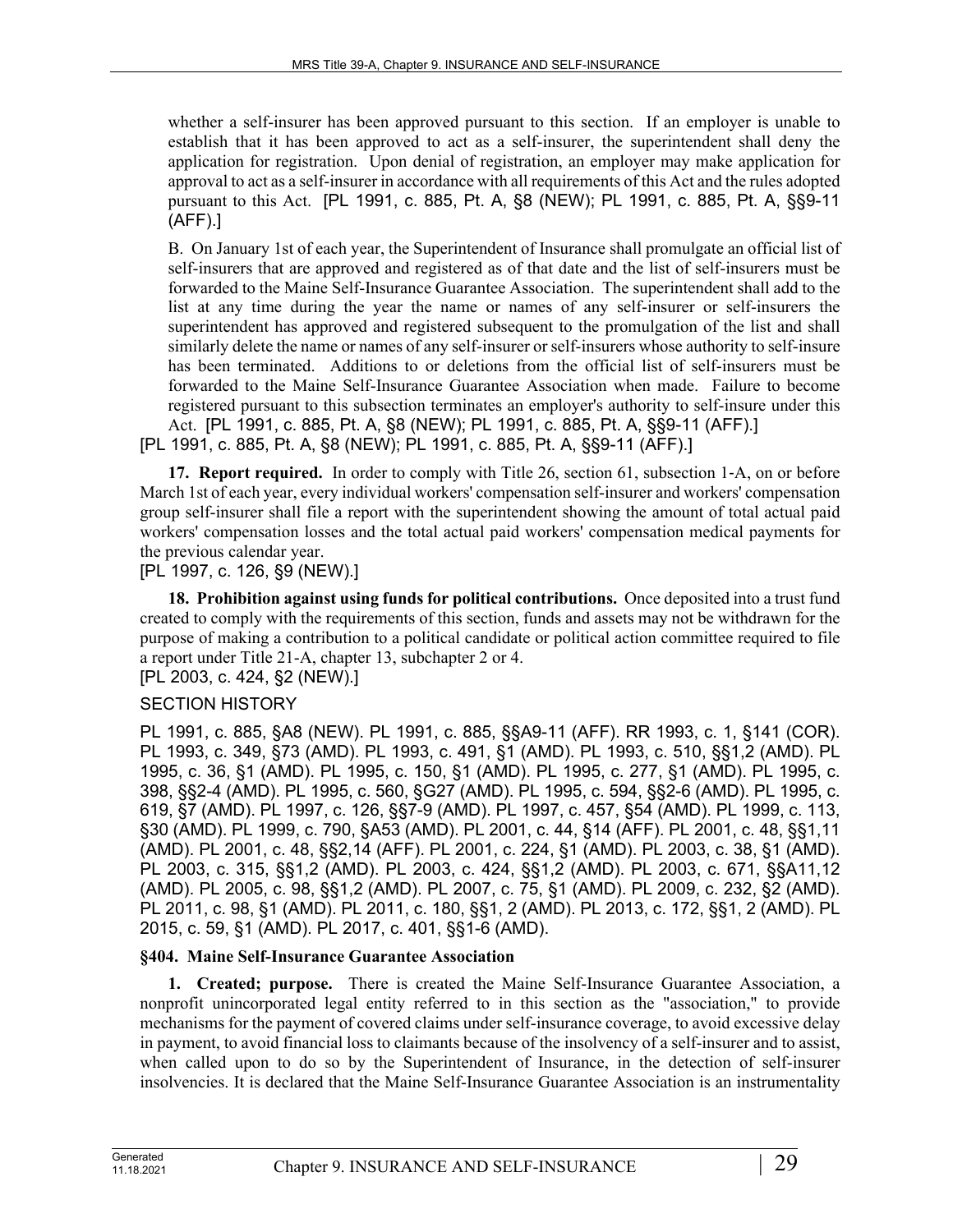of the State, but the debts and liabilities of the association do not constitute debts and liabilities of the State.

[PL 1991, c. 885, Pt. A, §8 (NEW); PL 1991, c. 885, Pt. A, §§9-11 (AFF).]

**2. Membership required.** All self-insurers, under this Title, must be members of the association as a condition of authority to self-insure in this State, except public employers that are individual selfinsurers and qualify for the alternative security requirements of section 403, subsection 3, paragraph D and group self-insurers whose membership consists exclusively of public employers and whose members have in the aggregate a state-assessed valuation equal to or in excess of \$5,000,000,000. The association shall perform its functions under a plan of operation established or amended, or both, and approved by the superintendent and shall exercise its powers through the board of directors established in this section.

A. A self-insurer is deemed to be a member of the association for purposes of another self-insurer's insolvency, as defined in subsection 6, when:

(1) The self-insurer is a member of the association when an insolvency occurs; or

(2) The self-insurer has been a member of the association at some point in time during the 36 month period immediately preceding the insolvency in question. [PL 1991, c. 885, Pt. A, §8 (NEW); PL 1991, c. 885, Pt. A, §§9-11 (AFF).]

B. A self-insurer is deemed to be a member of the association for purposes of its own insolvency when:

(1) The self-insurer is a member of the association when the insolvency occurs, but claims relating to a compensable event that occurred prior to the date the self-insurer joined the association are not included under this paragraph; or

(2) The self-insurer becomes insolvent after leaving the association, but claims relating to a compensable event that occurred prior to the date the self-insurer joined the association are not included under this paragraph, and claims relating to a compensable event that occurred after the self-insurer ceased to be an approved self-insurer are not afforded coverage under this paragraph. [PL 1991, c. 885, Pt. A, §8 (NEW); PL 1991, c. 885, Pt. A, §§9-11 (AFF).]

C. In determining the membership of the association pursuant to paragraphs A and B, no employer claiming self-insurer status may be deemed to be a member of the association, unless that employer is at that time registered as a self-insurer by the Superintendent of Insurance pursuant to section 403, subsection 16. [PL 1991, c. 885, Pt. A, §8 (NEW); PL 1991, c. 885, Pt. A, §§9-11 (AFF).]

D. In determining membership in the association for the purposes of annual postinsolvency assessments, a successor employer approved for continuing self-insurance authority under section 403, subsection 14 or a successor employer qualifying and receiving a refund under section 403, subsection 14, paragraph H, former subparagraph (1) is deemed to be a member of the association from the date of the former employer's initial self-insurance authorization. [PL 2019, c. 501, §31 (AMD).]

E. In determining membership in the association for the purposes of annual or postinsolvency assessments, an employer that ceases to be an approved self-insurer under this Act at the time an insolvency occurs or has occurred, or during the 36-month period immediately preceding an insolvency, continues to be a member of the association for the purposes of annual or postinsolvency assessments even if that employer is acquired or merges with another entity, dissolves, ceases to do business in the State or otherwise changes business form resulting in a new legal entity. An employer qualifying for membership under this paragraph shall notify the Maine Self-Insurance Guarantee Association of all changes affecting ownership and provide information necessary for the association to be able to levy assessments. In addition to any other remedies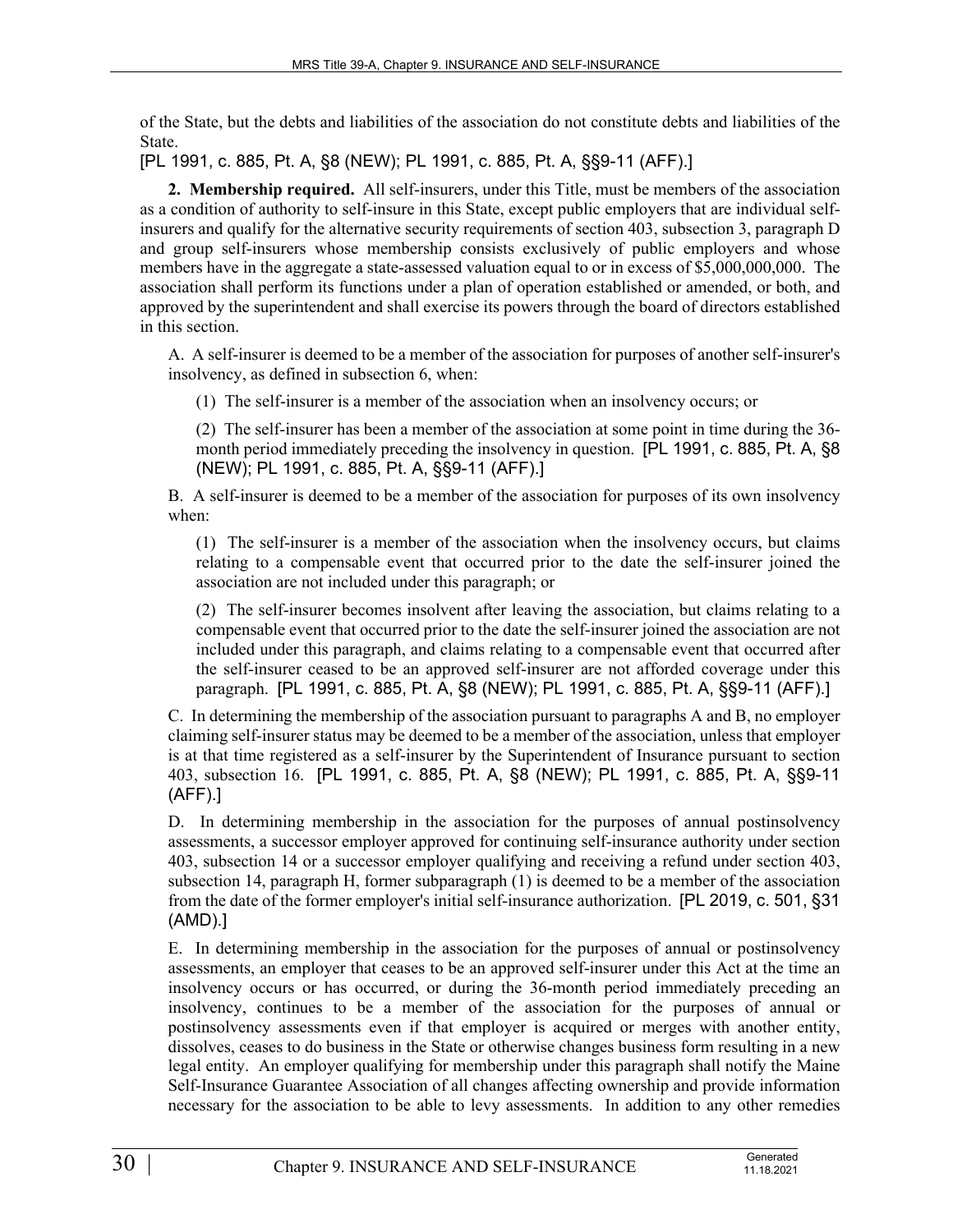provided by law, the superintendent is authorized to issue an order amending the terms and conditions of the termination plan of any former self-insurer in order to enforce this paragraph. [PL 1995, c. 594, §7 (NEW).]

[PL 2019, c. 501, §31 (AMD).]

**3. Board of directors.** The board of directors of the association consists of at least 7 persons serving terms as established in the plan of operation pursuant to subsection 5. The members of the board must be selected by the member self-insurers, subject to the approval of the Superintendent of Insurance. Vacancies on the board must be filled for the remaining period of the term in the same manner as initial appointments, except that vacancies may be filled by majority vote of the remaining directors, subject to the approval of the superintendent, until the next annual meeting of the members.

In approving selections to the board, the superintendent shall consider among other things whether all member self-insurers are fairly represented.

Members of the board may be reimbursed from the assets of the association for expenses incurred by them as members of the board of directors.

[PL 1991, c. 885, Pt. A, §8 (NEW); PL 1991, c. 885, Pt. A, §§9-11 (AFF).]

- **4. Powers and duties of association.** The powers and duties of the association are as follows.
- A. The association:
	- (2) Shall assess each member of the association as follows:

(a) Each individual self-insurer must be annually assessed an amount equal to 1% of the annual standard premium that would have been paid by that individual self-insurer during the prior calendar year; payment to the association must be made by September 15th following the close of that calendar year. When any such assessment is paid based in whole or in part upon estimates of annual standard premium for the prior calendar year, the next year's assessment must include an adjustment of the assessment of that prior year based on actual audited annual standard premium;

(b) Each group self-insurer must be annually assessed an amount equal to .1% of the total annual standard premium that would have been paid by all the members of that group selfinsurer during the prior calendar year; payment to the association must be made by September 15th following the close of that calendar year. When any such assessment is paid based in whole or in part upon estimates of annual standard premium for the prior calendar year, the next year's assessment must include an adjustment of the assessment of that prior year based on actual audited annual standard premium;

(c) Each member self-insurer must be notified of the assessment at least 30 days before it is due;

(d) If a self-insurer is a member of the association for less than a full calendar year, the annual standard premium must be adjusted by that portion of the year the self-insurer is not a member of the association;

(e) If application of the contribution rates referred to in divisions (a) and (b) would produce an amount in excess of the limits of the fund established in subparagraph (3), an equitable proration must be made; and

(f) Upon notification by the superintendent, pursuant to subsection 7, paragraph C, of the existence and identity of a new member self-insurer and regardless of the size of the fund referred to in subparagraph (3), the association shall assess each new member self-insurer annually, whether individual or group, in accordance with divisions (a) and (b) for the first 30 months of its membership in the association. An individual or group self-insurer may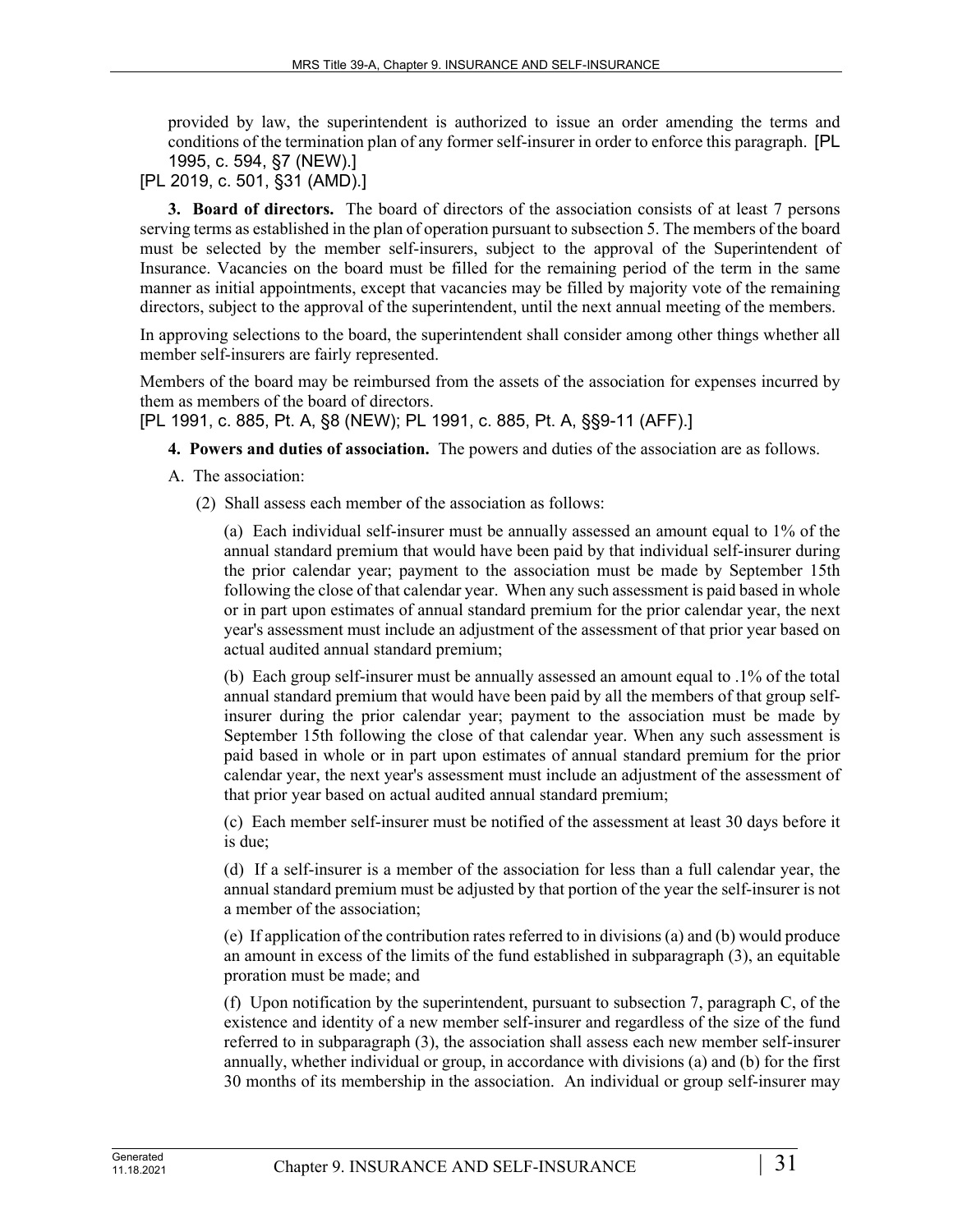not discount or reduce its assessment during the first 30 months of membership as determined in accordance with the superintendent's notification of new member status;

(3) Shall administer a fund, to be known as the Maine Self-Insurance Guarantee Fund, which must receive the assessments required in subparagraph (2). This fund may not exceed \$2,000,000, except that once the fund reaches \$2,000,000, the fund may not exceed \$2,000,000 plus all subsequent initial assessments of new member self-insurers that are required to be made in subparagraph (2), division (f) and interest income. In the event the fund drops below \$2,000,000, and if the association determines it necessary in order to carry out the purpose of this section, the association is authorized to levy annual assessments as required in subparagraph (2) in addition to postinsolvency assessments as required by paragraph C. The costs of administration by the association must be borne by the fund and the association is authorized to secure reinsurance and bonds and to otherwise invest the assets of the fund to effectuate the purpose of the association, subject to the approval of the Superintendent of Insurance.

(a) The association may purchase primary excess insurance from an insurer licensed in this State for the appropriate lines of authority to defray its exposure to loss occasioned by the default of one or more of its members. Any excess insurance so purchased must be limited to coverage of postassessment liability of the association's members and the association shall fund any such purchase by levying a special assessment on its members for this purpose or by application of any unencumbered funds available that have not been raised by imposition of any preassessment or postassessment. The association may obtain from each member any information it may reasonably require in order to facilitate the securing of this primary excess insurance. The association shall establish reasonable safeguards designed to ensure that information so received is used only for this purpose and is not otherwise disclosed;

(4) Is obligated to the extent of covered claims occurring prior to the determination of the selfinsurer's insolvency or occurring after such determination but prior to the obtaining of workers' compensation insurance by the self-insurer as otherwise required under this Title. Nothing in this section obligates the association to pay claims against a self-insurer that are not or have not been paid as a result of a determination of insolvency or the institution of bankruptcy or receivership proceedings that occurred prior to the effective date of this section.

(a) For the purposes of this subsection, "covered claim" means an unpaid claim against an insolvent self-insurer that relates to an injury that occurs while the self-insurer is a member of the association and that is compensable under this Act;

(5) After paying any claim resulting from a self-insurer's insolvency, is subrogated to the rights of the injured employee and dependents and is entitled to enforce liability against the selfinsurer by any appropriate action brought in its own name or in the name of the injured employee and dependents;

- (6) Shall assess the fund in an amount necessary to pay:
	- (a) The obligations for the association under this section subsequent to an insolvency;
	- (b) The expenses of handling covered claims subsequent to an insolvency;
	- (c) The costs of examinations under subsection 8; and
	- (d) Other expenses authorized by this chapter;

(7) Shall investigate claims brought against the association and adjust, compromise, settle and pay covered claims to the extent of the association's obligation and deny all other claims. The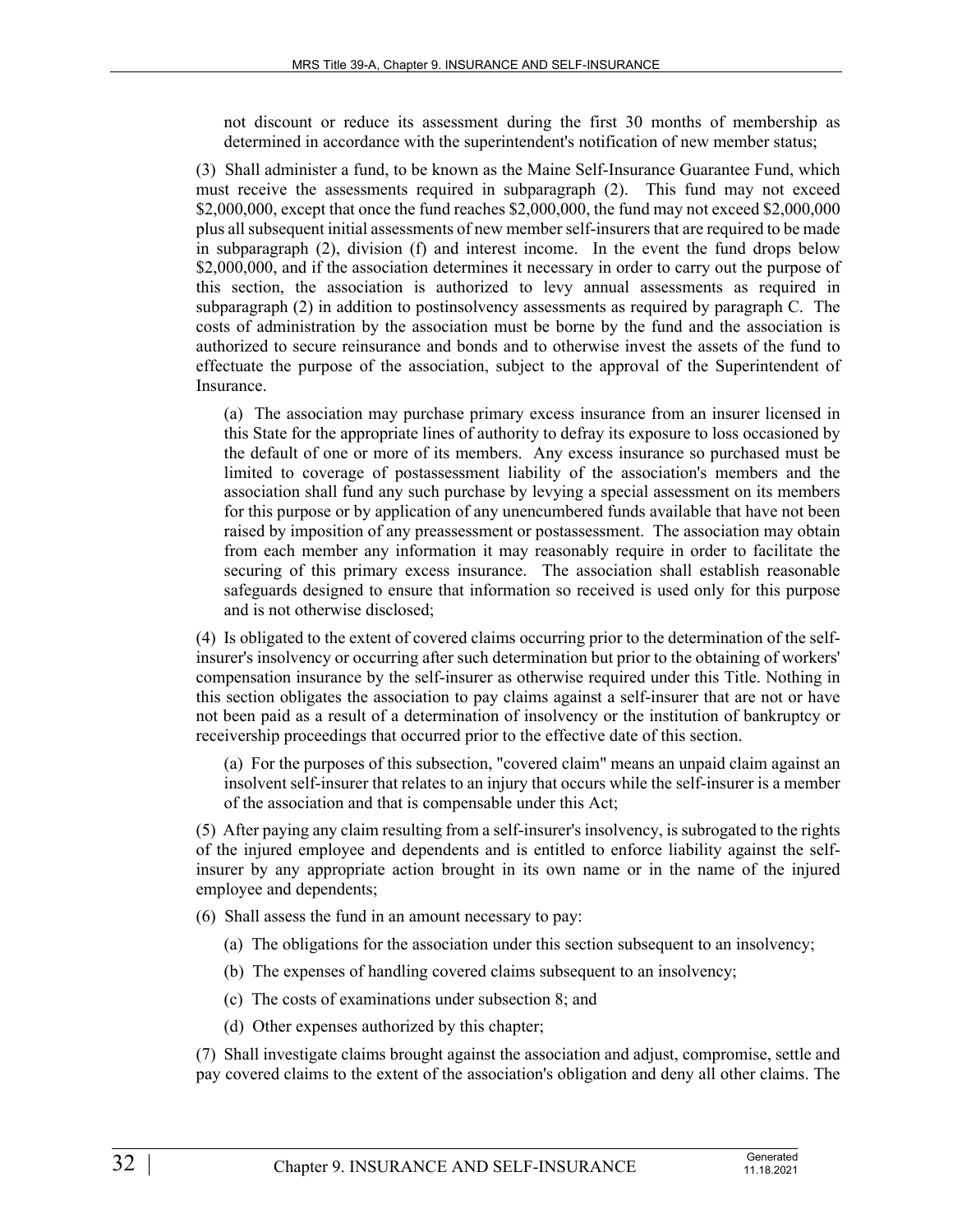association may review settlements to which an insolvent self-insurer was a party to determine the extent to which such settlements may be properly contested;

(8) Shall notify the persons that the Superintendent of Insurance directs under subsection 7;

(9) Shall handle claims through its employees or through one or more self-insurers or other persons designated as servicing facilities. Designation of a servicing facility is subject to the approval of the Superintendent of Insurance, but designation of a member self-insurer as a servicing facility may be declined by such self-insurer;

(10) Shall reimburse each servicing facility for obligations of the association paid by the facility and for expenses incurred by the facility while handling claims on behalf of the association;

(11) Shall pay the other expenses of the association authorized by this section; and

(12) Shall establish in the plan of operation a mechanism to calculate the assessments required by subparagraphs (1), (2) and (3) by a simple and equitable means to convert from policy or fund years that are different from a calendar year. [PL 1997, c. 126, §11 (AMD).]

B. The association may:

(1) Employ or retain such persons as are necessary to handle claims and perform other duties of the association;

(2) Borrow funds necessary to effect the purposes of this chapter in accord with the plan of operation;

(3) Sue or be sued;

(4) Negotiate and become a party to such contracts as are necessary to carry out the purpose of this section; and

(5) Perform such other acts as are necessary or proper to effectuate the purpose of this section. [PL 1991, c. 885, Pt. A, §8 (NEW); PL 1991, c. 885, Pt. A, §§9-11 (AFF).]

C. The following pertains to postinsolvency assessment.

(1) In the event the assets of the fund are not sufficient to pay the obligations of the association, the association shall make an additional assessment as follows.

(a) Each individual self-insurer must be assessed an amount not in excess of 4% each year of the annual standard premium that would have been paid by the individual self-insurer during the prior calendar year. The assessments of each member individual self-insurer must be in the proportion that the annual standard premium of the individual self-insurer for the preceding calendar year bears to the annual standard premium of all member selfinsurers for the preceding calendar year.

(b) Each group self-insurer must be assessed an amount not in excess of .2% each year of the total annual standard premium that would have been paid by all the members of that group self-insurer during the prior calendar year. The assessments of each member group self-insurer must be in the proportion that the annual standard premium of the group selfinsurer for the preceding calendar year bears to the annual standard premium of all member self-insurers for the preceding calendar year.

(2) Each member self-insurer must be notified of the assessment no later than 30 days before it is due.

(3) The association may exempt or defer, in whole or in part, the assessment of any member self-insurer, if the assessment would cause that member's financial statement to reflect liabilities in excess of assets.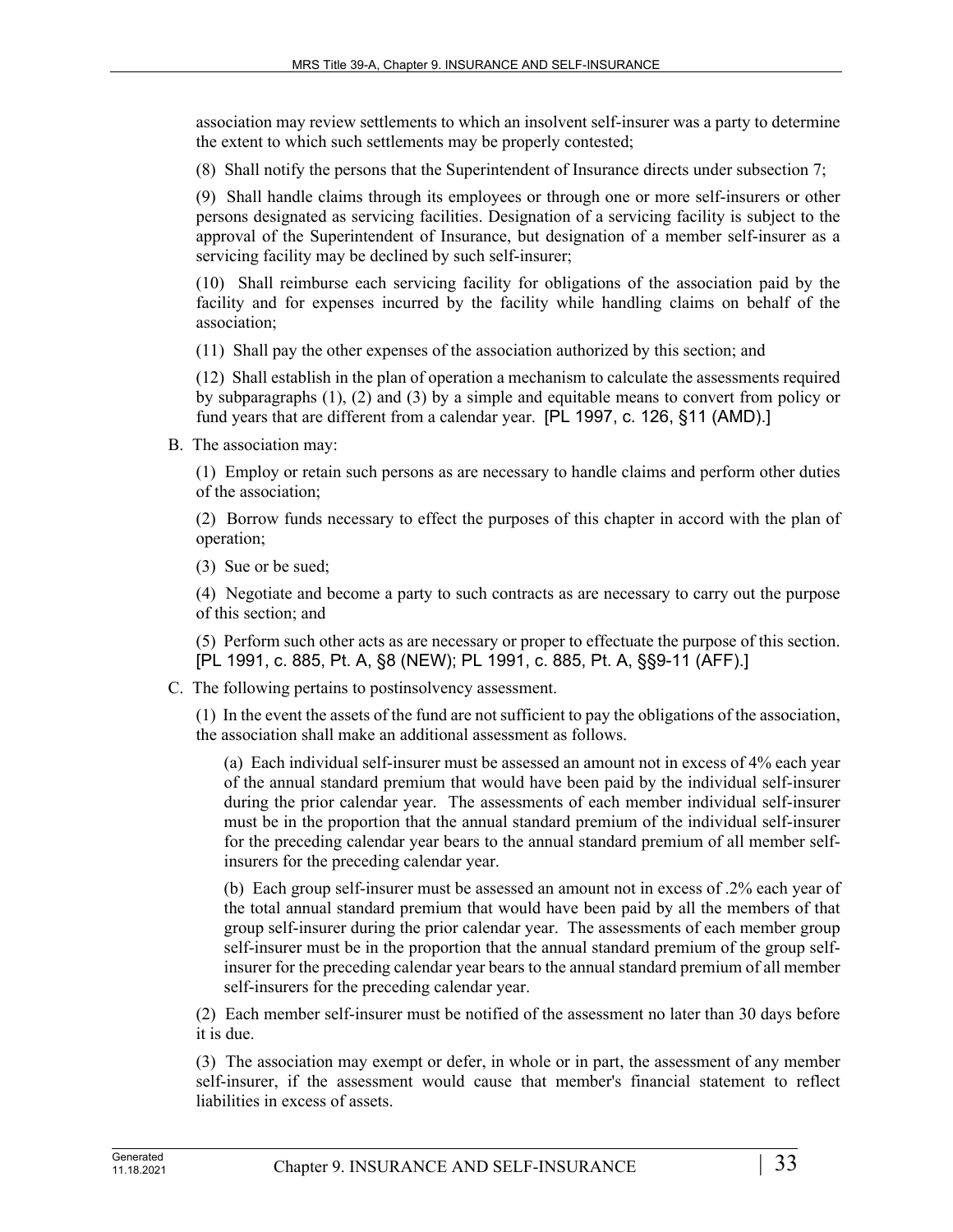(4) Delinquent assessments, except as provided in subparagraph (3), must bear interest at the rate to be established by the board, but not exceed the discount rate of the Federal Reserve Bank, Boston, Massachusetts, on the due date of the assessment, plus 4% annually, computed from the due date of the assessment.

(5) The association shall establish in the plan of operations a mechanism to calculate the assessments required by subparagraph (1) by a simple and equitable means to convert from policy or fund years that are different from a calendar year. [PL 2001, c. 224, §2 (AMD).]

D. An individual self-insurer may not be assessed in any calendar year an amount greater than 4% of the annual standard premium that would have been paid by that self-insurer during the prior calendar year. A group self-insurer may not be assessed in any calendar year an amount greater than .25% of the total annual standard premium that would have been paid by all the members of that group self-insurer during the prior calendar year. If the maximum assessment does not provide in any one year an amount sufficient to make all necessary payments, the association shall secure financing as provided for in the plan of operation.

There must be established in the plan of operations a mechanism to calculate the assessments required by this section by a simple and equitable means to convert from a policy or a fund year that is different from a calendar year. [PL 2001, c. 224, §2 (AMD).]

E. For the purposes of this subsection, "annual standard premium for an individual self-insurer" means the annual premium produced by applying the advisory loss costs multiplied by 1.2, rating rules, excluding any premium discount, and experience rating procedure approved by the Superintendent of Insurance for the designated workers' compensation advisory organization pursuant to Title 24‑A, section 2382‑B, to the exposure and experience of the individual selfinsurer. [PL 1993, c. 491, §2 (AMD).]

F. For the purposes of this subsection, "annual standard premium for a group self-insurer" means the total annual premium that would have been paid by all members of that group using the advisory loss costs multiplied by 1.2, rating rules, excluding any premium discount, and experience rating procedure approved by the Superintendent of Insurance for the designated workers' compensation advisory organization pursuant to Title 24‑A, section 2382‑B, to the exposure and experience of the self-insurance group members. [PL 1993, c. 491, §2 (AMD).]

[PL 2001, c. 224, §2 (AMD).]

**5. Plan of operation.** The plan of operation is as follows.

A. The association shall submit to the Superintendent of Insurance a plan of operation and any amendments to it that are necessary to ensure the fair, reasonable and equitable administration of the association. The plan of operation and any amendments to it become effective upon approval in writing by the superintendent. If the association fails to submit a suitable plan of operation or if the association fails to submit suitable amendments to the plan, the superintendent shall, after notice and hearing, adopt rules that are necessary to administer this section. These rules continue in force until modified by the superintendent or the rules are superseded by a plan submitted by the association and approved by the superintendent. [PL 1991, c. 885, Pt. A, §8 (NEW); PL 1991, c. 885, Pt. A, §§9-11 (AFF).]

B. All member self-insurers shall comply with the plan of operation. [PL 1991, c. 885, Pt. A, §8 (NEW); PL 1991, c. 885, Pt. A, §§9-11 (AFF).]

C. The plan of operation must:

(1) Establish the procedures by which all the powers and duties of the association under subsection 4 will be performed;

(2) Establish procedures for handling assets of the association;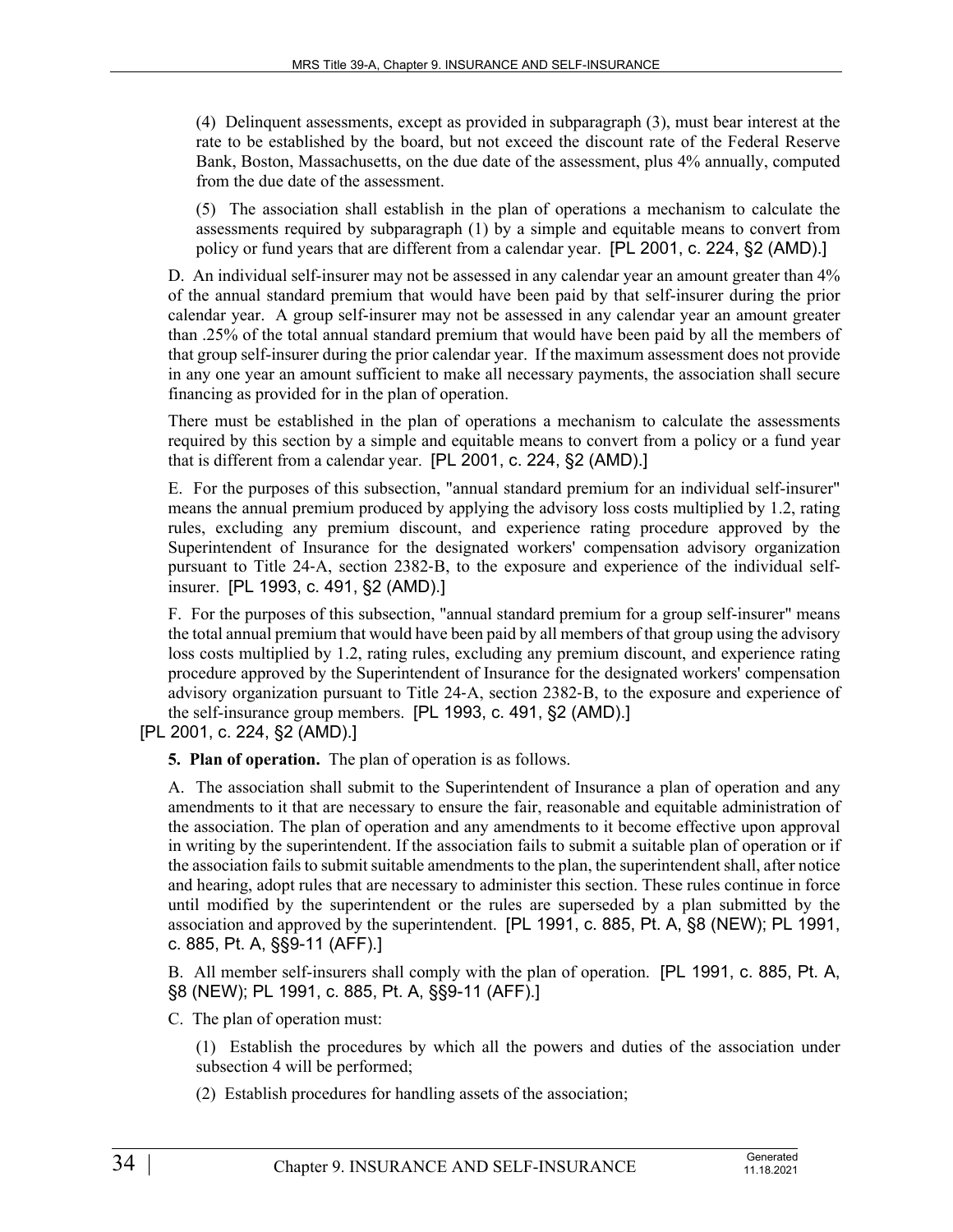(3) Adopt a reasonable mechanism and procedure to achieve equity in assessing the funds required in subsection 4, paragraph A, subparagraphs (1), (2) and (3); subsection 4, paragraph C, subparagraph (1); and subsection 4, paragraph D.

Consideration must be given to adjustments for audited payroll, differential effects caused by rate changes and other relevant factors;

(4) Establish the amount and method of reimbursing members of the board of directors under subsection 3;

(5) Establish procedures by which claims may be filed with the association and establish acceptable forms of proof of covered claims. A list of such claims must be periodically submitted to the association;

(6) Establish regular places and times for meetings of the board of directors;

(7) Establish procedures for records to be kept of all financial transactions of the association, its agents and the board of directors;

(8) Provide that any member self-insurer aggrieved by any final action or decision of the association may appeal to the Superintendent of Insurance within 30 days after the action or decision;

(9) Establish the procedures by which selections for the board of directors are submitted to the Superintendent of Insurance; and

(10) Contain additional provisions necessary or proper for the execution of the powers and duties of the association. [PL 1991, c. 885, Pt. A, §8 (NEW); PL 1991, c. 885, Pt. A, §§9- 11 (AFF).]

[PL 1991, c. 885, Pt. A, §8 (NEW); PL 1991, c. 885, Pt. A, §§9-11 (AFF).]

**6. Insolvency.** A self-insurer is insolvent for the purposes of this section under the following circumstances:

A. Determination of insolvency by a court of competent jurisdiction; or [PL 1991, c. 885, Pt. A, §8 (NEW); PL 1991, c. 885, Pt. A, §§9-11 (AFF).]

B. Institution of bankruptcy proceedings by or regarding the member self-insurer. [PL 1991, c. 885, Pt. A, §8 (NEW); PL 1991, c. 885, Pt. A, §§9-11 (AFF).]

[PL 1991, c. 885, Pt. A, §8 (NEW); PL 1991, c. 885, Pt. A, §§9-11 (AFF).]

**7. Powers and duties of superintendent.** The powers and duties of the Superintendent of Insurance are as follows.

A. The Superintendent of Insurance shall notify the association of the existence of an insolvent member self-insurer within 30 days of the date the superintendent receives notice of an insolvency pursuant to the standards set forth in subsection 6. [PL 1991, c. 885, Pt. A, §8 (NEW); PL 1991, c. 885, Pt. A, §§9-11 (AFF).]

B. The Superintendent of Insurance may:

(1) Require that the association notify the insureds of the insolvent self-insurer and any other interested parties of the insolvency and of their rights under this section. Such notifications must be made by mail at their last known addresses, when available, but if required information for notification is not available, notice by publication in a newspaper of general circulation in this State is sufficient; and

(2) Revoke the designation of any servicing facility if the superintendent finds that claims are being handled unsatisfactorily. [PL 1991, c. 885, Pt. A, §8 (NEW); PL 1991, c. 885, Pt. A, §§9-11 (AFF).]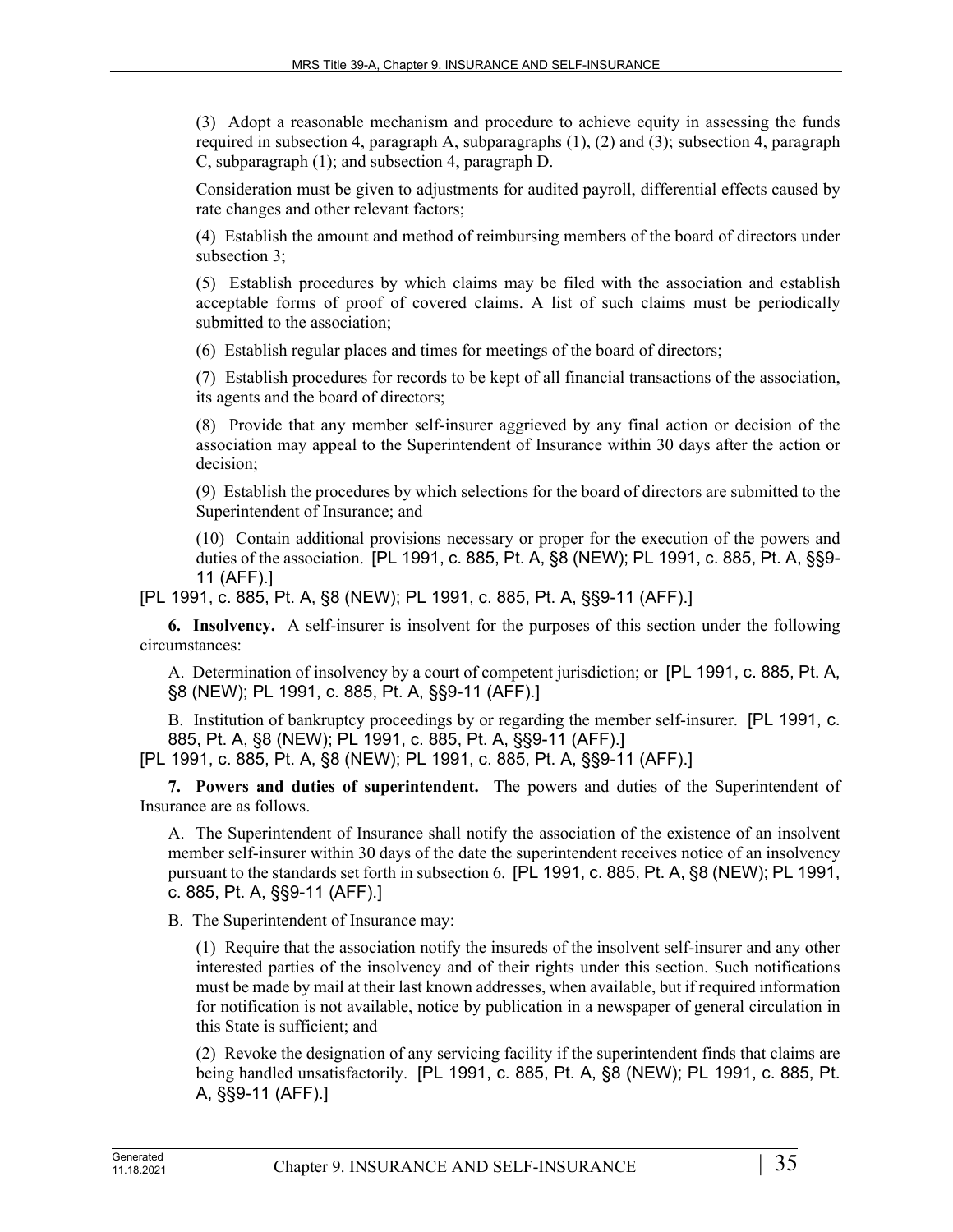C. The Superintendent of Insurance shall notify the association of the existence and identity of each self-insurer that is a new member of the association within 30 days of the superintendent's determination of the self-insurer's membership. [PL 1995, c. 398, §6 (NEW).]

D. On or before May 15th of each year, the Bureau of Insurance shall provide to the Maine Self-Insurance Guarantee Association the annual standard workers' compensation premium for each individual and group workers' compensation self-insurer and each individual and group workers' compensation self-insurer's payroll by class and experience modification factor for the previous calendar year. For the purposes of this paragraph, the definitions of annual standard premium in subsection 4 apply. The Maine Self-Insurance Guarantee Association may request additional information from workers' compensation self-insurers to verify the accuracy of the amounts reported. [PL 1997, c. 126, §12 (NEW).]

[PL 1997, c. 126, §12 (AMD).]

**8. Examination of association.** The association is subject to examination and regulation by the Superintendent of Insurance. The board of directors shall submit, by March 30th of each year, a financial report for the preceding calendar year in a form approved by the superintendent. [PL 1991, c. 885, Pt. A, §8 (NEW); PL 1991, c. 885, Pt. A, §§9-11 (AFF).]

**9. Tax exemption.** The association is exempt from payment of all fees and all taxes levied by this State or any of its subdivisions, except taxes levied on real or personal property. [PL 1991, c. 885, Pt. A, §8 (NEW); PL 1991, c. 885, Pt. A, §§9-11 (AFF).]

**10. Immunity.** There is no liability on the part of, and a cause of action of any nature does not arise against, any member self-insurer, the association or its agents or employees, the board of directors or its individual members, or the Superintendent of Insurance or the superintendent's representatives for any acts or omissions taken by them in the performance of their powers and duties under this chapter. The immunity established by this subsection does not extend to willful neglect or malfeasance that would otherwise be actionable.

[PL 1991, c. 885, Pt. A, §8 (NEW); PL 1991, c. 885, Pt. A, §§9-11 (AFF).]

**11. Nonduplication of recovery.** Any person having a covered claim that may be recovered under more than one insurance or self-insurance guarantee association or its equivalent shall seek recovery first from the association of the place of residence of the claimant. Any recovery under this section must be reduced by the amount of recovery from any other insurance guarantee association or its equivalent.

[PL 1991, c. 885, Pt. A, §8 (NEW); PL 1991, c. 885, Pt. A, §§9-11 (AFF).]

**12. Stay of proceedings.** All proceedings under this Act to which the insolvent insurer is a party either before the board or a court in this State and the running of all time periods against either the insolvent self-insurer or the association under this Act are stayed for 60 days from the date of notice to the association of the insolvency in order to permit the association to investigate, prosecute or defend properly any petition, claim or appeal under this Act. The payment of weekly compensation for incapacity under former Title 39, section 54, 54-A, 54-B, 55, 55-A, 55-B, 56, 56-A, or 56-B or under section 212 or 213 must be made during the time periods in which proceedings affecting the payment of weekly compensation are stayed.

[PL 1991, c. 885, Pt. A, §8 (NEW); PL 1991, c. 885, Pt. A, §§9-11 (AFF).]

**13. Disposition of assets upon dissolution.** In the event of dissolution of the association, all assets remaining after provision for satisfaction of all outstanding claims must be distributed to the Treasurer of State for establishment of a reserve to satisfy potential claims against the association and, when all claims are satisfied, for inclusion in the general assets of the State.

[PL 1991, c. 885, Pt. A, §8 (NEW); PL 1991, c. 885, Pt. A, §§9-11 (AFF).]

**14. Statistical advisory organization.**  [PL 2011, c. 83, §3 (RP).]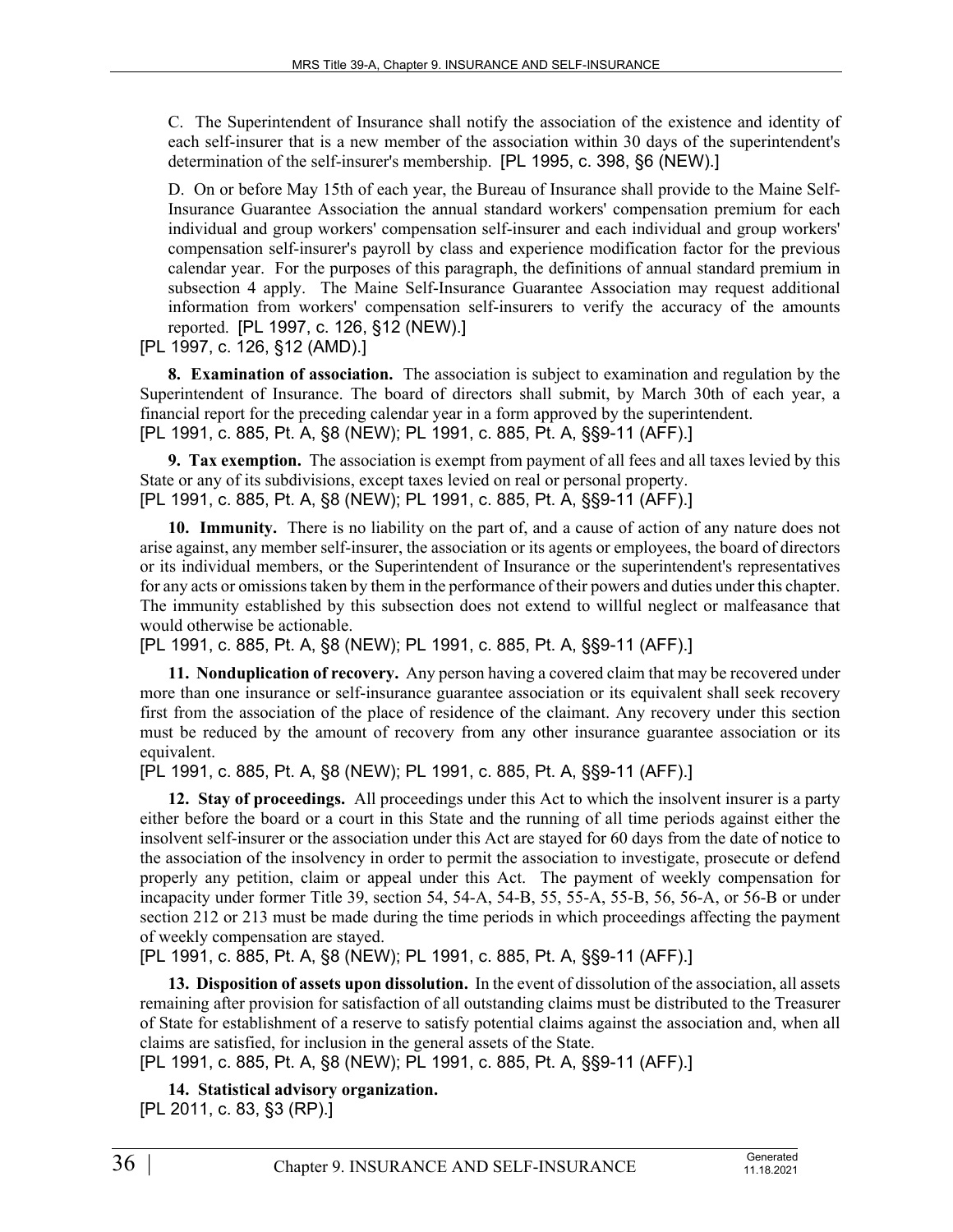### SECTION HISTORY

PL 1991, c. 885, §A8 (NEW). PL 1991, c. 885, §§A9-11 (AFF). PL 1993, c. 491, §2 (AMD). PL 1993, c. 610, §3 (AMD). PL 1995, c. 398, §§5,6 (AMD). PL 1995, c. 594, §§7,8 (AMD). PL 1997, c. 126, §§10-12 (AMD). PL 2001, c. 224, §2 (AMD). PL 2011, c. 83, §3 (AMD). PL 2019, c. 501, §31 (AMD).

### **§405. Voluntary election**

Any private employer, any of whose employees are exempt from this Act, may become subject to this Act with respect to the employer's employees and the act of the employer in securing the payment of compensation to such employee or class of employees in conformity with sections 401 to 407 constitutes the employer's election to become subject to this Act without any further act on the employer's part, but only for that employee or that class of employees for whom the employer has secured compensation as provided in sections 401 to 407, except that, for any employer who secures compensation by making a contract of workers' compensation insurance, the election is deemed to have been made on the effective date of the insurance policy. [PL 1991, c. 885, Pt. A, §8 (NEW); PL 1991, c. 885, Pt. A, §§9-11 (AFF).]

#### SECTION HISTORY

PL 1991, c. 885, §A8 (NEW). PL 1991, c. 885, §§A9-11 (AFF).

#### **§406. Notices of assent to be posted**

A notice in a form as the board approves, stating that the employer has conformed to this Act, together with other information as the board determines, must be posted by the employer and kept posted by the employer in each of the employer's mills, factories or places of business. The notice must be conspicuous and posted in a place accessible to the employer's employees. [PL 1991, c. 885, Pt. A, §8 (NEW); PL 1991, c. 885, Pt. A, §§9-11 (AFF).]

### SECTION HISTORY

PL 1991, c. 885, §A8 (NEW). PL 1991, c. 885, §§A9-11 (AFF).

#### **§407. Misclassification of employees**

An employer with a currently approved workers' compensation policy or a currently accepted selfinsurance workers' compensation policy that has misclassified one or more employees has failed to secure payment of compensation within the meaning of section 324, subsection 3 and is subject to the penalties prescribed by that section. [PL 2015, c. 469, §7 (AMD).]

### SECTION HISTORY

PL 1991, c. 885, §A8 (NEW). PL 1991, c. 885, §§A9-11 (AFF). PL 2015, c. 469, §7 (AMD). RR 2017, c. 1, §35 (COR).

#### **§408. Waiver of right of action; minors**

Except as provided in subsection 2, an employee of an employer who has secured the payment of compensation as provided in sections 401 to 407 is deemed to have waived the employee's right of action at common law and under section 104 to recover damages for the injuries sustained by the employee. [PL 1991, c. 885, Pt. A, §8 (NEW); PL 1991, c. 885, Pt. A, §§9-11 (AFF).]

**1. Legally employed minors.** A minor is deemed sui juris for the purpose of this Act if the minor's employer was not in violation of Title 26, section 771, 772 or 773-A at the time of the minor's injury. No other person has any cause of action or right to compensation for an injury to that minor employee except as provided in this section.

[PL 2017, c. 286, §11 (AMD).]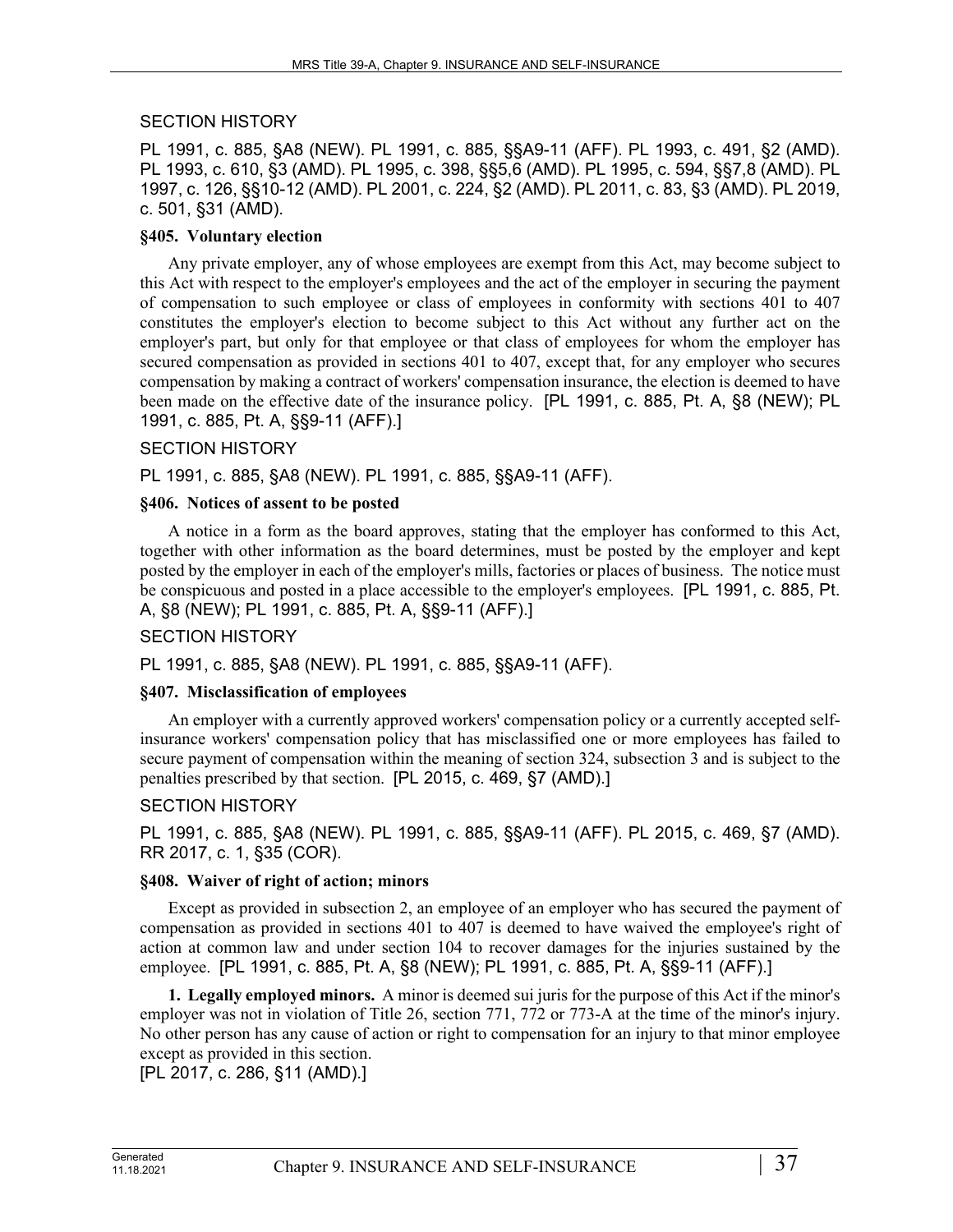**2. Illegally employed minors.** A minor is not deemed to have waived the minor's right of action at common law and under section 104 if the minor's employer was in violation of Title 26, section 771, 772 or 773-A at the time of the minor's injury.

A. The minor employee, the minor's parent or guardian or any other person, as permitted by common law or statute, may file a civil action permitted under this subsection. [PL 1991, c. 885, Pt. A, §8 (NEW); PL 1991, c. 885, Pt. A, §§9-11 (AFF).]

B. The minor employee is entitled to compensation under this Act in addition to any right of action permitted under this subsection. [PL 1991, c. 885, Pt. A, §8 (NEW); PL 1991, c. 885, Pt. A, §§9-11 (AFF).]

C. If the employer is self-insured for liability under this Act, any award received by the minor in an action permitted under this subsection must be reduced by the amount of compensation received under this Act. [PL 1991, c. 885, Pt. A, §8 (NEW); PL 1991, c. 885, Pt. A, §§9-11 (AFF).]

D. If the employer is insured for liability under this Act, the employer is considered a 3rd party under section 107, and the employer's insurer is entitled to all rights of subrogation, contribution or other rights granted to an employer under section 107. [PL 1991, c. 885, Pt. A, §8 (NEW); PL 1991, c. 885, Pt. A, §§9-11 (AFF).]

[PL 2017, c. 286, §11 (AMD).]

#### SECTION HISTORY

PL 1991, c. 885, §A8 (NEW). PL 1991, c. 885, §§A9-11 (AFF). PL 2017, c. 286, §11 (AMD).

#### **§409. Assessment for the expenses of administering the Self-insurer's Workers' Compensation Program**

The Superintendent of Insurance shall annually make an assessment on self-insuring employers approved pursuant to section 403, respecting the operations of each self-insurer conducted in the State to defray the cost of administration of the Bureau of Insurance. On or before March 1st of each year, every individual workers' compensation self-insurer and group workers' compensation self-insurer shall report to the superintendent the self-insurer's experience modification factor for the previous calendar year. The superintendent shall calculate the amount of annual standard premium that would have been paid during the previous calendar year for every individual workers' compensation self-insurer and group workers' compensation self-insurer. The annual assessment upon approved self-insuring employers must be calculated using the imputed annual standard premium relating to business operations in the State that each self-insurer would have paid during the previous calendar year pursuant to manual rates established by the principal rating organization in the State and using the experience rating procedure approved by the Superintendent of Insurance for that self-insurer. For the purposes of this section, the definitions of annual standard premium in section 404, subsection 4 apply. The assessment must be applied to the budget of the bureau for the fiscal year commencing July 1st. The assessment must be in an amount not exceeding 11/100 of 1% of the imputed annual standard premium. When the superintendent calculates the amount of the annual assessment, the superintendent may consider, among other things, the staffing level required to administer workers' compensation selfinsurance oversight responsibilities of the bureau. All information filed by self-insurers in compliance with this section is confidential in accordance with section 403, subsection 15. [PL 1997, c. 126, §13 (AMD).]

**1. Annual standard premium.** The superintendent shall utilize the annual standard premium for each approved self-insurer as calculated by the Bureau of Insurance pursuant to this section in determining the amount of the assessment.

[PL 1997, c. 126, §14 (AMD).]

**2. Expense of examination.** The expense of examination of group self-insurers subject to section 403, subsection 5, paragraph I is payable by the person examined.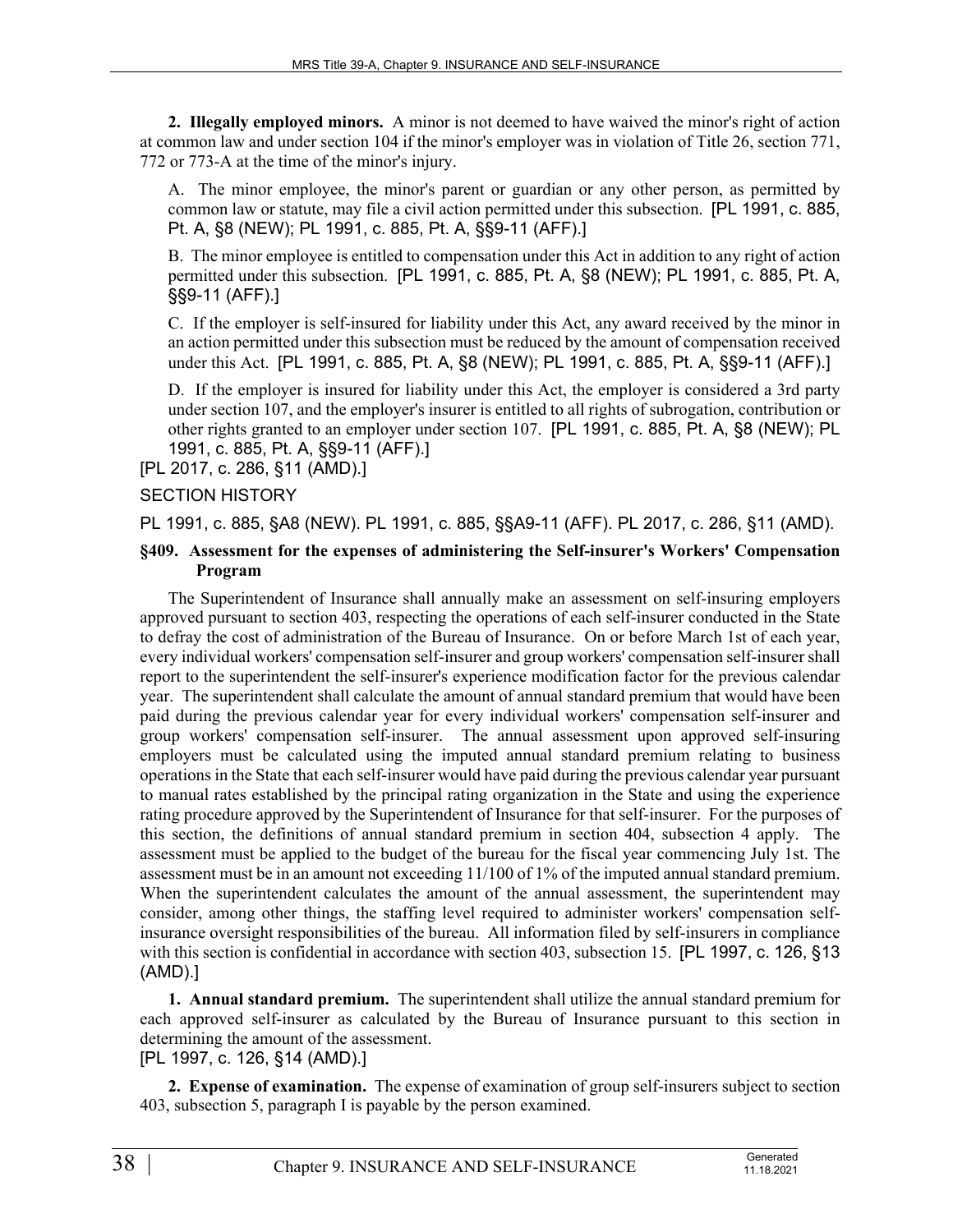[PL 1991, c. 885, Pt. A, §8 (NEW); PL 1991, c. 885, Pt. A, §§9-11 (AFF).]

**3. Minimum assessment.** In any year in which a self-insurer has no annual standard premium in the State or in which the annual standard premium is not sufficient to produce at the rate prescribed by law an amount equal to or in excess of \$100, the minimum assessment payable by any self-insurer is \$100.

[PL 1991, c. 885, Pt. A, §8 (NEW); PL 1991, c. 885, Pt. A, §§9-11 (AFF).]

**4. Notification of assessment.** On or before July 1st, next following receipt of the report from the Maine Self-Insurance Guarantee Association, the Superintendent of Insurance shall notify each selfinsurer of the assessment due.

[PL 1991, c. 885, Pt. A, §8 (NEW); PL 1991, c. 885, Pt. A, §§9-11 (AFF).]

**5. Time of payment.** Payment must be made on or before August 10th. [PL 1991, c. 885, Pt. A, §8 (NEW); PL 1991, c. 885, Pt. A, §§9-11 (AFF).]

**6. Revocation or termination.** If the assessment is not paid on or before the prescribed date, the right of any individual or group to continue the option of self-insurance may be revoked or terminated by the Superintendent of Insurance.

[PL 1991, c. 885, Pt. A, §8 (NEW); PL 1991, c. 885, Pt. A, §§9-11 (AFF).]

**7. Recalculation of assessment.** Immediately following the close of the fiscal year ending June 30, 1987, and at the close of each 2nd succeeding fiscal year, the Superintendent of Insurance shall recalculate the assessment on each self-insurer subject to this section. If, in any instance, any assessment paid under this section is based in whole or in part on the annual standard premium estimated in the calendar year utilized for assessment purposes, the recalculation must recognize the actual audited annual standard premium, as available, for each affected self-insurer. Actual expenditures of the Bureau of Insurance during the preceding fiscal year must also be recognized. On or before October 1st, the Superintendent of Insurance shall render to each self-insurer a statement showing the difference between the self-insurer's respective recalculated assessment and the amount paid during the preceding biennium. Any overpayment of annual assessment resulting from complying with the requirements of this section must be refunded or, at the option of the assessed party, applied as a credit against the assessment for the succeeding fiscal year. Any overpayment of \$100 or less must be applied as a credit against the assessment for the succeeding fiscal year.

[PL 1991, c. 885, Pt. A, §8 (NEW); PL 1991, c. 885, Pt. A, §§9-11 (AFF).]

**8. Deposit with Treasurer of State.** The Superintendent of Insurance shall deposit all payments made pursuant to this section with the Treasurer of State. The money must be used for the sole purpose of paying the expenses of the Bureau of Insurance for administration of the Self-insurer's Workers' Compensation Program.

[PL 1991, c. 885, Pt. A, §8 (NEW); PL 1991, c. 885, Pt. A, §§9-11 (AFF).]

**9. Exclusions.** This section does not apply to the State or the University of Maine System. [PL 1991, c. 885, Pt. A, §8 (NEW); PL 1991, c. 885, Pt. A, §§9-11 (AFF).]

**10. Applicability.** This section applies with respect to fiscal years commencing on or after July 1, 1986.

[PL 1991, c. 885, Pt. A, §8 (NEW); PL 1991, c. 885, Pt. A, §§9-11 (AFF).]

SECTION HISTORY

PL 1991, c. 885, §A8 (NEW). PL 1991, c. 885, §§A9-11 (AFF). PL 1993, c. 313, §40 (AMD). PL 1997, c. 126, §§13,14 (AMD).